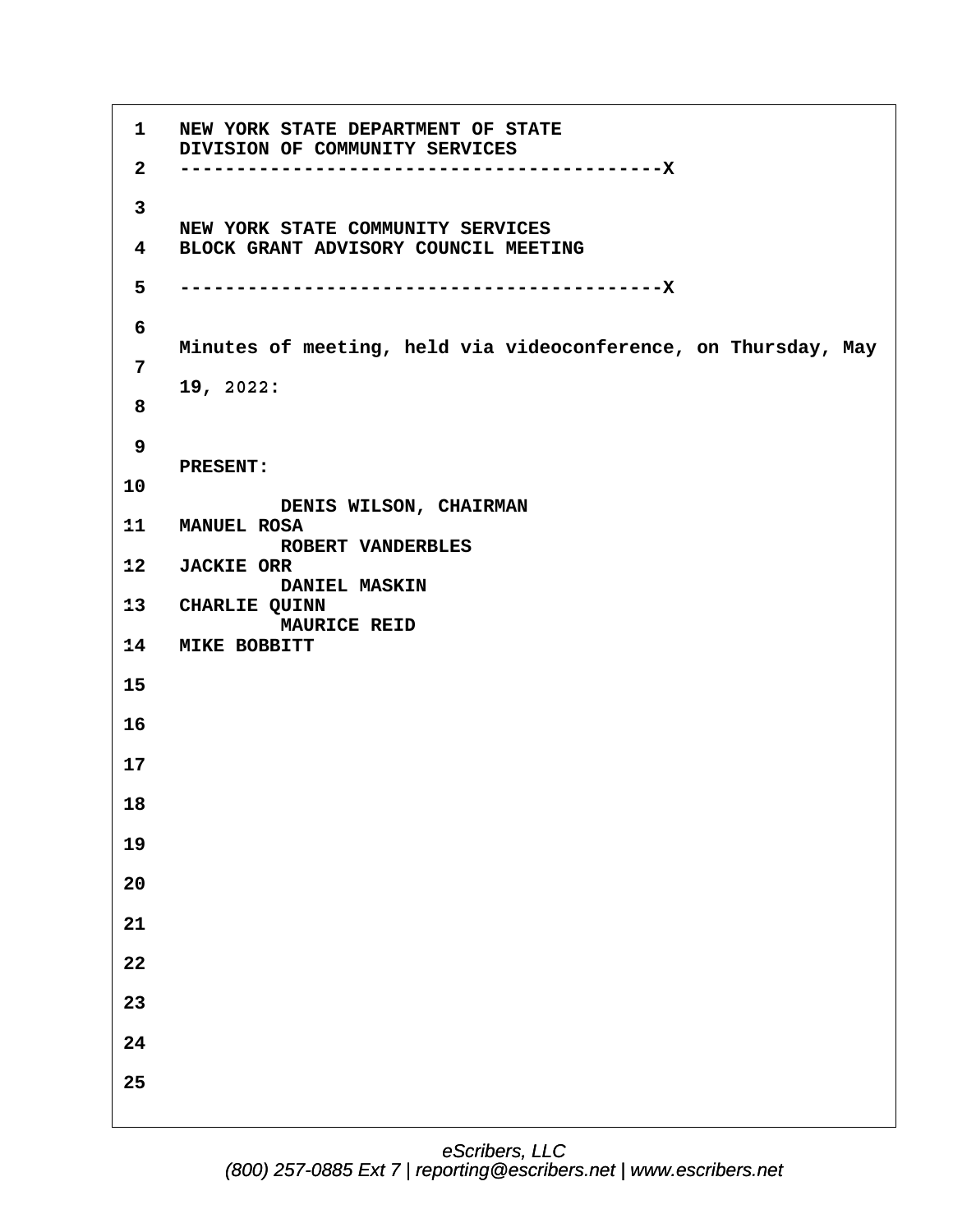<span id="page-1-0"></span>**·1· · · · · · ·MR. ROSA:· (Audio begins mid-sentence) -- and at ·2· ·the same time, it reminds us that there is a lot of work ·3· ·for us to do as a collective, as a network, to enhance the ·4· ·relationships among many members of the families of our** 5 communities. It's just really, really sad. **·6· · · · · · ·Matt, were you able to put up the secretary's** 7 note, by any chance? I don't know if he hears me. **·8· · · · · · ·MR. CIOTTI:· One minute, I'm getting it pulled up ·9· ·for you. 10· · · · · · ·MR. ROSA:· Over the weekend -- Secretary** 11 Rodriguez, over the weekend, sent this to everyone at DOS, 12 and I thought since the community action agencies are also 13 part of the DOS family, that I would read his statement. **14· · · · · · ·"To say what happened in Buffalo yesterday was** 15 **horrific and tragic is an understatement.** I am so deeply 16 saddened by the events that have unfolded. But in this 17 time of great pain, I want to send my condolences and 18 support to the families who lost loved ones, the Buffalo 19 community, and to our DOS families in Western New York. **20· · · · · · ·"It is incomprehensible that what should have 21· ·been a routine day of shopping and running errands, 22· ·something we all do every day, turned into such a tragic 23· ·and senseless end for so many people. 24· · · · · · ·"Our hearts are with you.· Robert Rodriguez." 25· · · · · · ·Thank you, Matt.**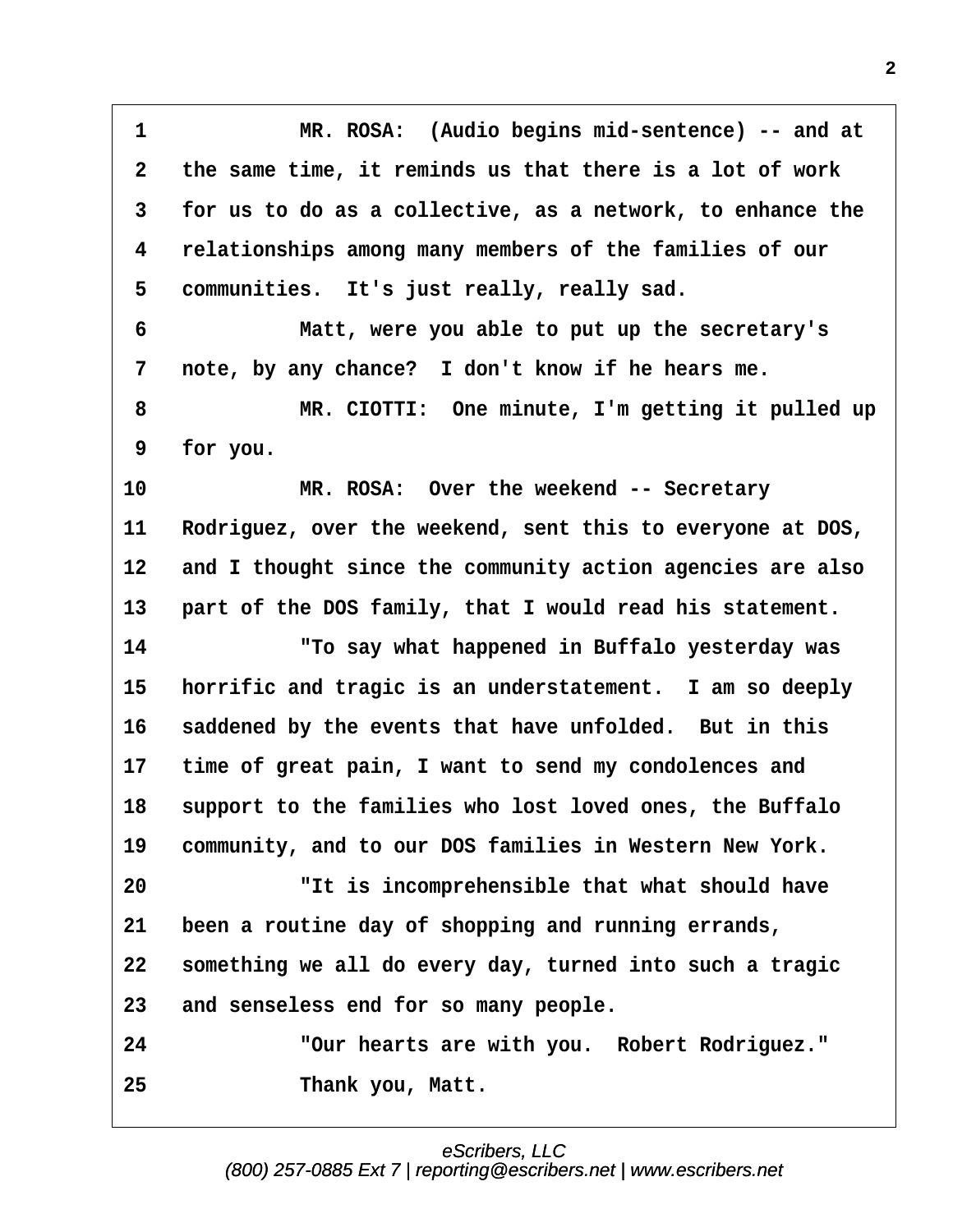<span id="page-2-0"></span>**·1· · · · · · ·And so for all of us who are working on this on a ·2· ·daily basis, for all of us who continue to strive for a ·3· ·more equitable society, I thank you for the work you're ·4· ·doing and ask again that we keep in mind this tragedy, not ·5· ·as a reminder of what we're lacking, but in reality, what ·6· ·we need to strive for as a community.· And I thank you for ·7· ·your indulgence in allowing us to share a moment to raise ·8· ·this -- raise our collective consciousness for the work ·9· ·that we have to do moving forward.**

**10· · · · · · ·So to this, I thank you, and to all the members** 11 of the network, I thank you. And for the leadership of the 12 **past, the Andreas, and the Jeromes, and Adrians of the** 13 world, thank you again for your leadership as well. And 14 Jackie. So thank you and let's hope for better days ahead.

15 **15** Continuing my report. I want to acknowledge that **16· ·DOS did receive its (indiscernible) grant award for the** 17 rest of fiscal year 2022. We have money now for the third 18 and fourth quarters of the year. As such, there was a 19 slight increase in terms of the amount of money that we did **20· ·receive, almost \$200,000 more from last year -- over last 21· ·year's allocation.· Which means that that triggers a set of** 22 amendments that are going to be needed in order to **23· ·accomplish the 90 percent distribution of the dollars. 24· · · · · · ·Just to let you know, to forewarn you that those 25· ·papers are going out -- those documents are going out next**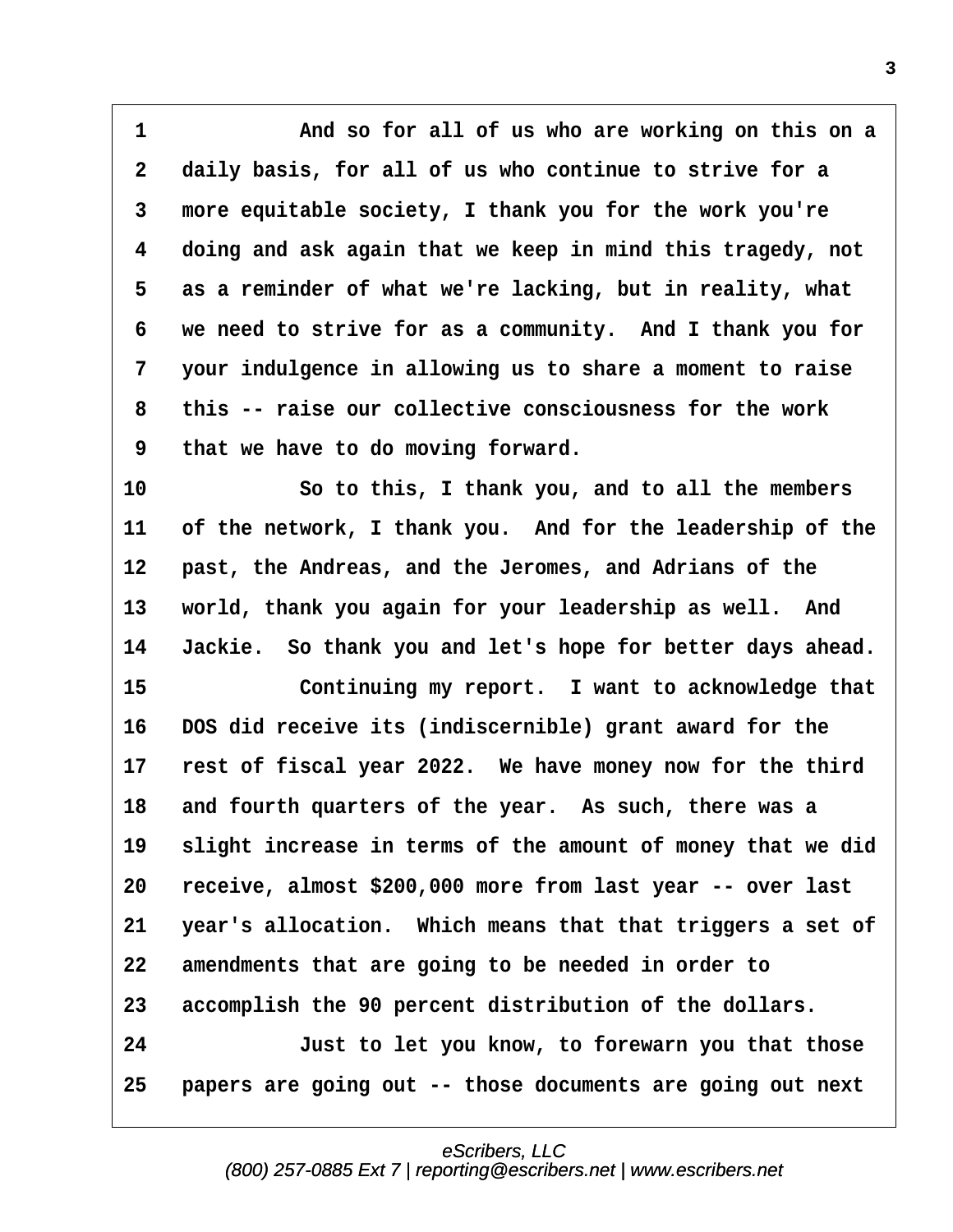<span id="page-3-0"></span>**·1· ·week from our AIU, and if you need any assistance to ·2· ·complete those, please let your analyst know or let our ·3· ·office know.**

**·4· · · · · · ·Again, I apologize for having to do this. There's ·5· ·no way around it. I know it's a pain, especially when ·6· ·there's such a little bit amount of money, but again, we ·7· ·need to distribute the money in order to stay within the ·8· ·State plan of the 90 percent distribution.**

**·9· · · · · · ·In addition to that, I also want to acknowledge 10· ·that the passage of HR 5129, which is the authorization of 11· ·the CSBG Act, took place last Friday at the House of** 12 Representatives. It's now being forwarded to the Senate. 13 Again, thanks to many who had been pushing for this, and I **14· ·know Adrian Fossett has been working hard on lobbying for** 15 this on behalf of New York State and Capt. David Bradley.

**16· · · · · · ·It's still not law, but within the authorization 17· ·was the increase to 200 percent of the FPL, which is a good 18· ·thing, but we need to have the Senate act on it in order** 19 for it to move forward. So we will just keep an eye on it **20· ·as well.**

**21· · · · · · ·With reference to the annual report, we have now 22· ·submitted all the corrections for FFY 2020 and we're 23· ·waiting to get feedback on that, and we have submitted the 24· ·documents and the modules for FFY 2021, and that's under 25· ·review as we speak.**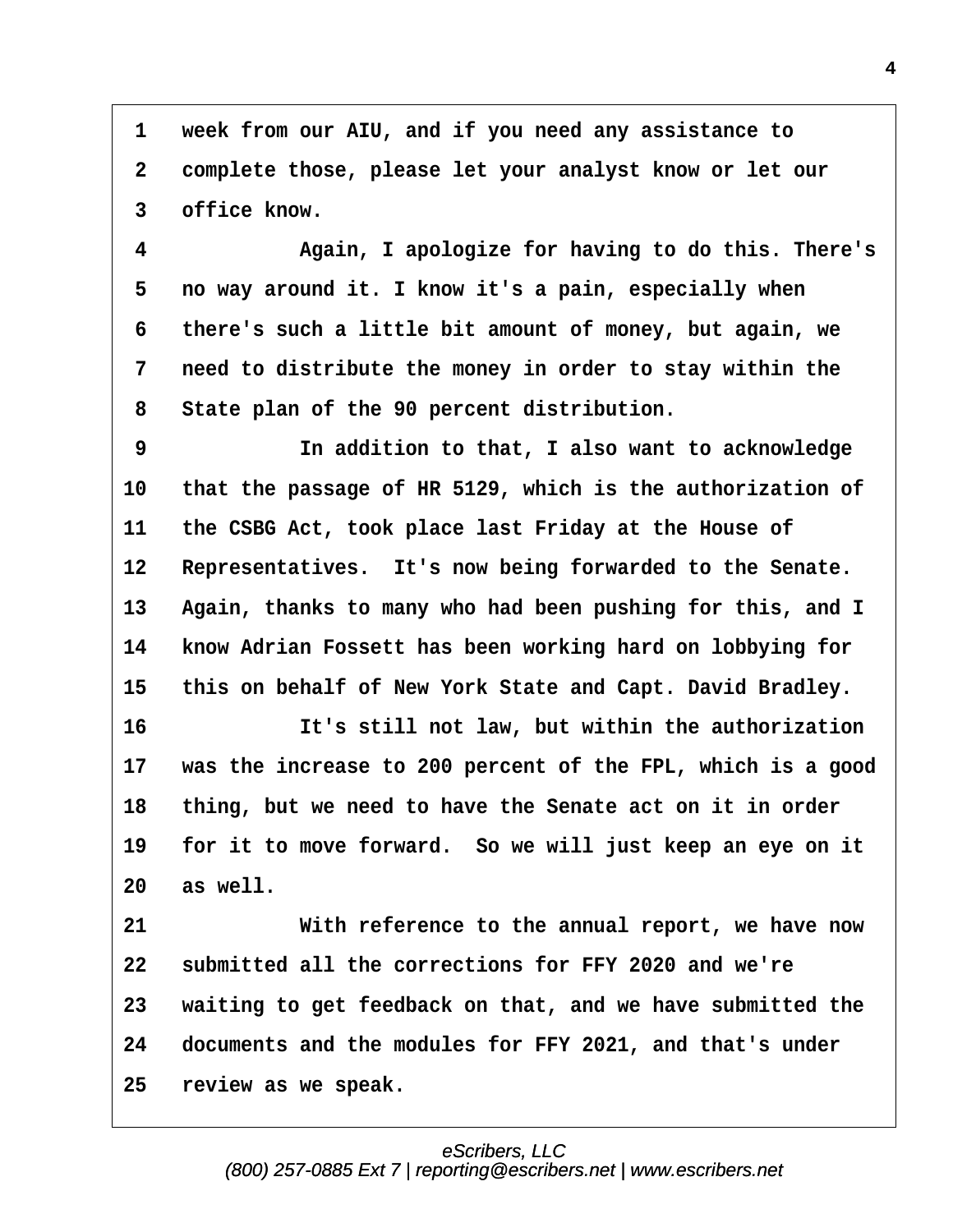<span id="page-4-0"></span>1 *We've been informed by the Office of Community* **·2· ·Services HHS that New York State will be evaluated, the 3** CSBG program; on August 22nd, it will be here. We are **·4· ·awaiting the engagement letter to see exactly how that is** 5 going to rollout. It is going to be done remotely, not in **·6· ·person.· So we do know that (indiscernible) that -- but the ·7· ·experience with other states was that they asked for ·8· ·specific documentations pertaining to the state plan, and ·9· ·also the work that we do on our monitoring and the fiscal** 10 work. We'll get more particulars probably sometime in June **11· ·when we get the letter, which is anticipated about two** 12 months before the actual visit. So we'll keep the Advisory 13 Council and the network abreast of any progress on and 14 information on it as well. We don't know if they're going 15 to reach out to any of the agencies at this point.

**16· · · · · · ·I want to remind everybody again that the 19th of** 17 May, CAZ (phonetic) expenditures need to be completed by 18 the 30th of September. This time around I'm going to ask 19 that if there any agencies that have (audio interference), **20· ·that they will not -- I repeat, will not spend their 100 21· ·percent allocation of the CAZ dollars, so please let us 22· ·know.· We'll try to work with you, but if you've come to 23· ·the conclusion that it might be a very difficult challenge 24· ·to spend the 100 percent, then we would like to know. 25· · · · · · ·We had a meeting with OCS about two weeks ago.**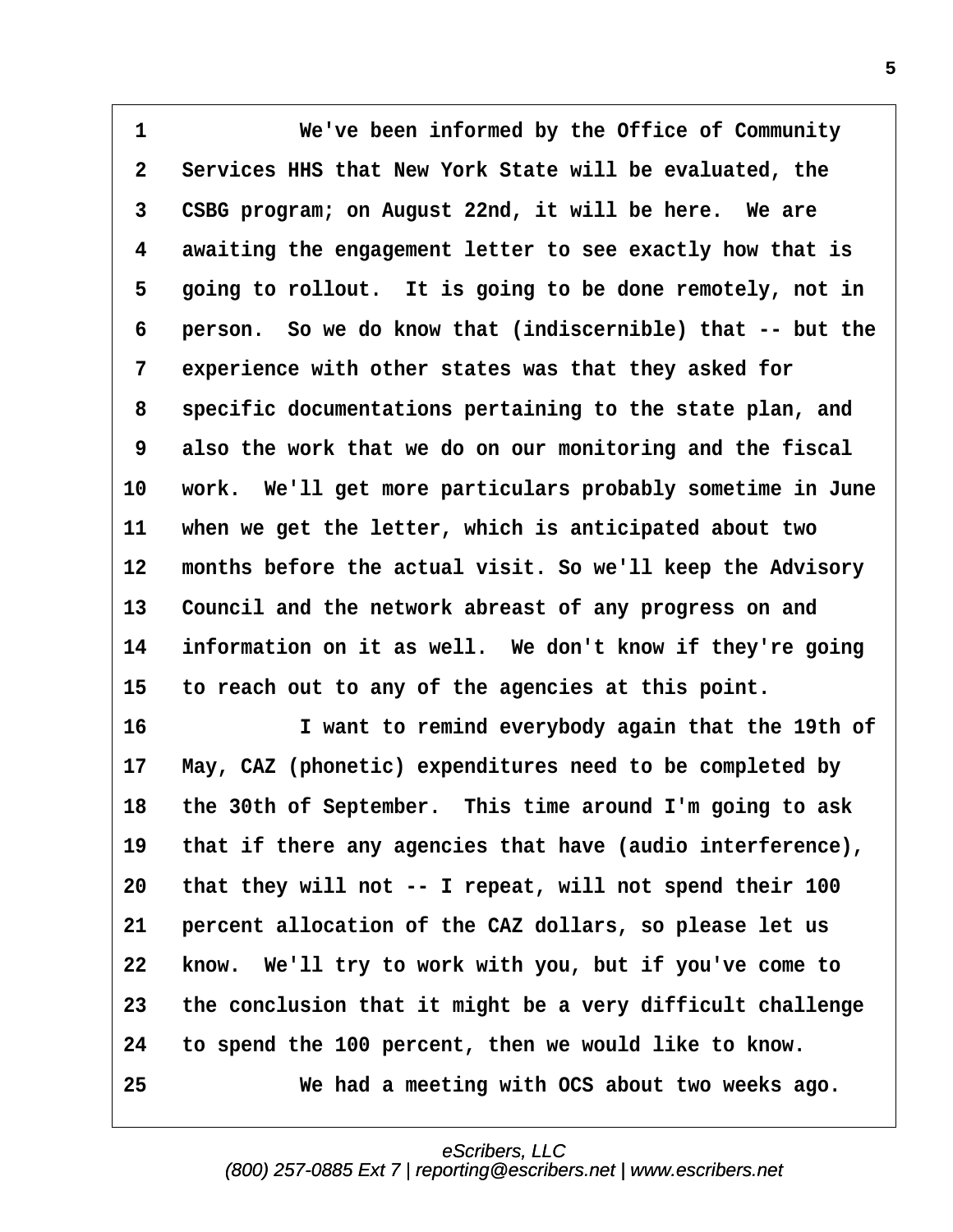<span id="page-5-0"></span>**·1· ·That was the first question out of the mouths of the people ·2· ·from OCS, so you know what's happening with (audio ·3· ·interference).· Obviously, NYSCAA -- there's been a lot of ·4· ·folks are putting together webinars on how to spend the** 5 money. There are videos on how to do that. Those will **·6· ·continue, but again, if you need help, please let us know ·7· ·and we will try to work with the (indiscernible) agency. ·8· ·Letters are going out on a monthly basis just to remind ·9· ·people that the deadline is fast approaching. 10· · · · · · ·And I'm going to ask Matt now to bring up the 11· ·proclamations, if you don't mind.· You'll have to make it**

12 bigger for me, Matt, please, because I can't read it.

13 Thank you. Thank you, thank you.

**14· · · · · · ·Obviously, May is Community Action Recognition** 15 Month. Secretary Rodriguez has been an enormous advocate **16· ·for CSBG since his arrival at DOS.· He has asked that I 17· ·read two proclamations today, and also, to make everyone** 18 aware, all the agencies, that individual proclamations and 19 certificates of recognition will be going out to each **20· ·agency over the next week.**

**21· · · · · · ·So for now, I'm going to read the first one, so 22· ·not -- just follow me if you can, and forgive the -- I'm 23· ·just going to read the first one in its entirety. 24· · · · · · ·"Whereas, 2022 marks the fifty-eighth anniversary 25· ·of the passage of the Economic Opportunity Act (EOA) of**

# eScribers, LLC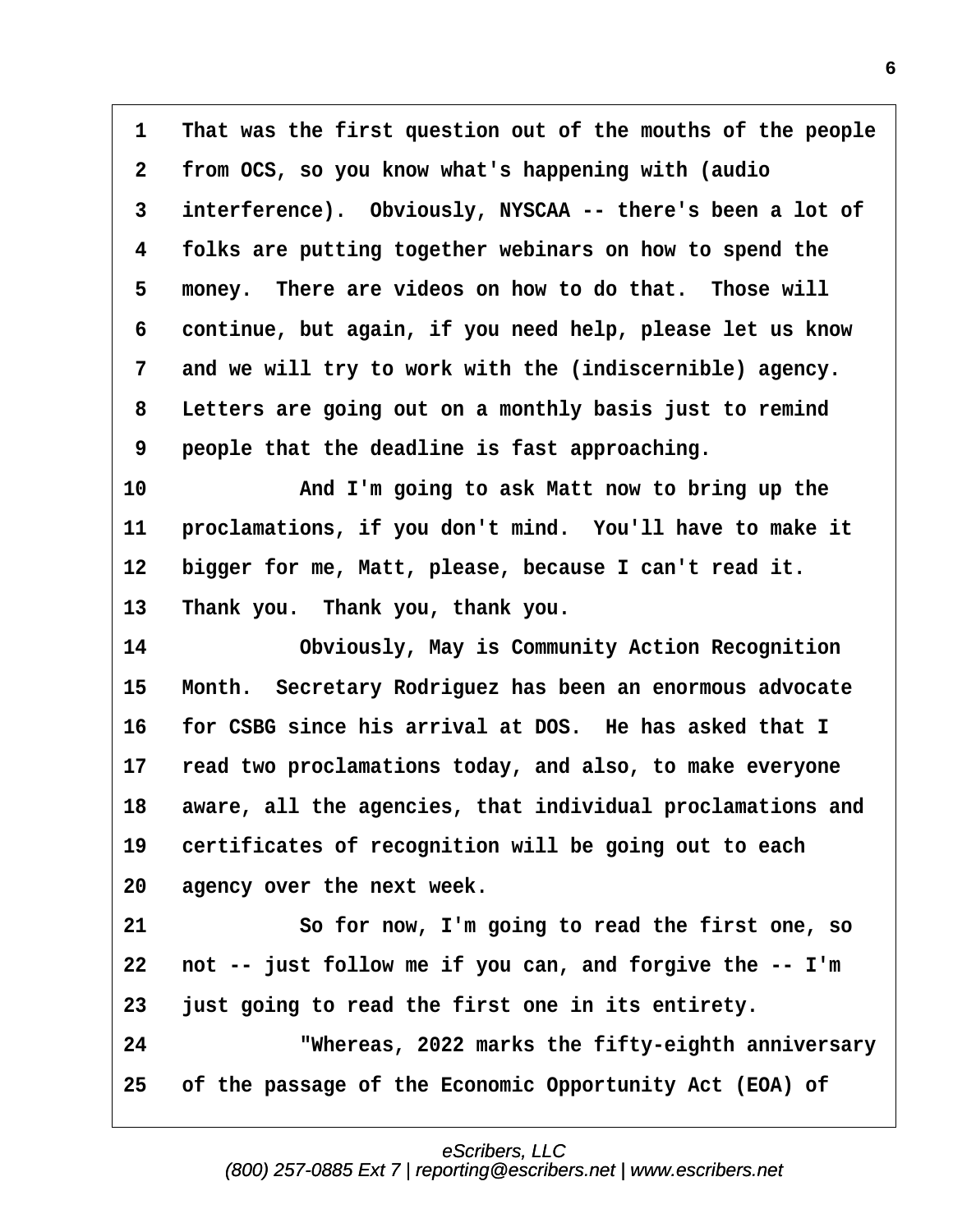<span id="page-6-0"></span>**·1· ·1964, the purpose of which was to enhance access to ·2· ·education, training, and employment opportunities to all ·3· ·individuals and families living in poverty; and ·4· · · · · · ·"Whereas, community action agencies were created ·5· ·under the EOA to enhance the capacity of communities to ·6· ·utilize innovative approaches in addressing the root causes ·7· ·of poverty; to develop and implement programs designed to ·8· ·serve poor and low-income communities through the maximum ·9· ·feasible participation of individuals served; and to** 10 broaden resources dedicated to the elimination of poverty; **11· ·and 12· · · · · · ·"Whereas, the New York State Department of State** 13 **serves as a partner in the community action movement 14· ·through its designation as the State Economic Opportunity** 15 Office, and as the administrative agency for the Community 16 Services Block Grant program in New York State and" 17 (Indiscernible) (audio interference). Thank you. **18· · · · · · · "Whereas, Committee Action Agencies provide 19· ·vital services to low-income New Yorkers, including but not** 20 **limited to, housing, emergency assistance, child and adult 21· ·care, food and nutrition programs, energy assistance 22· ·programs, immigration integration services, as well as 23· ·education and employment training programs to assist 24· ·families and communities across New York State to alleviate 25· ·the causes and conditions of poverty by building financial**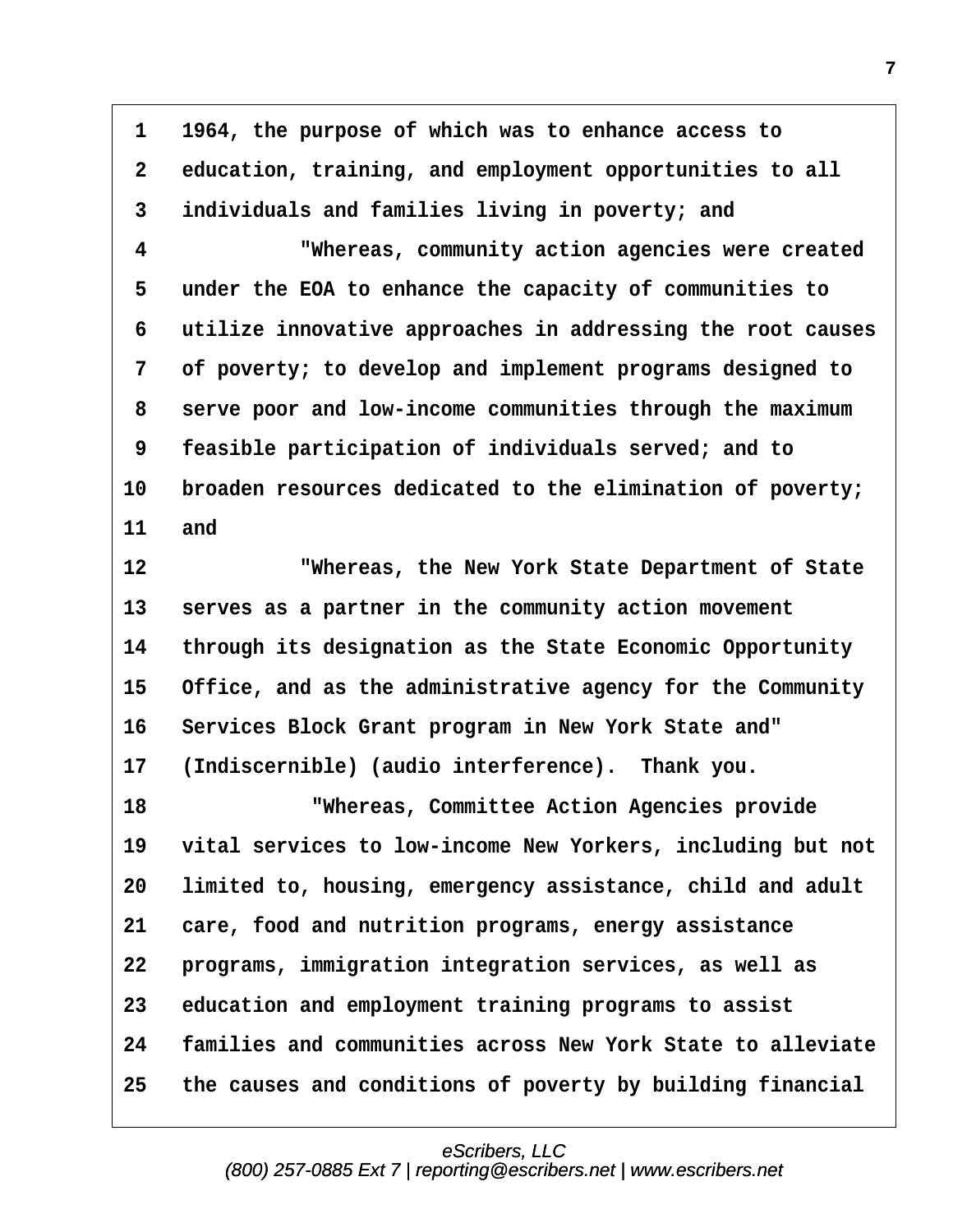<span id="page-7-0"></span>**·1· ·independence and economic stability; and**

**·2· · · · · · ·"Whereas, New York State Department of State ·3· ·recognizes New York State Community Action Network and the ·4· ·dedicated community action agencies and their committed ·5· ·employees, whose work and services are the driving force ·6· ·behind building opportunities and increasing access to ·7· ·programs, services and activities that will lead to self- ·8· ·sufficiency and economic stability for all New Yorkers."**

**·9· · · · · · ·Matt?· All the way up.· Thank you.**

**10· · · · · · ·"Now, therefore, today we recognize and express 11· ·our gratitude to the community action agencies and the** 12 Community Services Block Grant Advisory Council for their 13 extraordinary efforts and service to the State of New York **14· ·and their contributions to the ongoing efforts to** 15 strengthen and enhance the success of the Community Action 16 Network. It is my pleasure to present this certificate of 17 recognition to the Community Services Block Grant Advisory 18 Council in honor of Community Action Month, with best 19 wishes for continued success. Robert Rodriguez, Secretary **20· ·of State."**

**21· · · · · · ·And go to the next one.· And go all the way up 22· ·to -- okay.· I'm just going to read the last two. 23· · · · · · ·"Whereas, the New York State Community Action 24· ·Association, Inc. delivers exemplary assistance and** 25 • guidance to the Community Action Network; by providing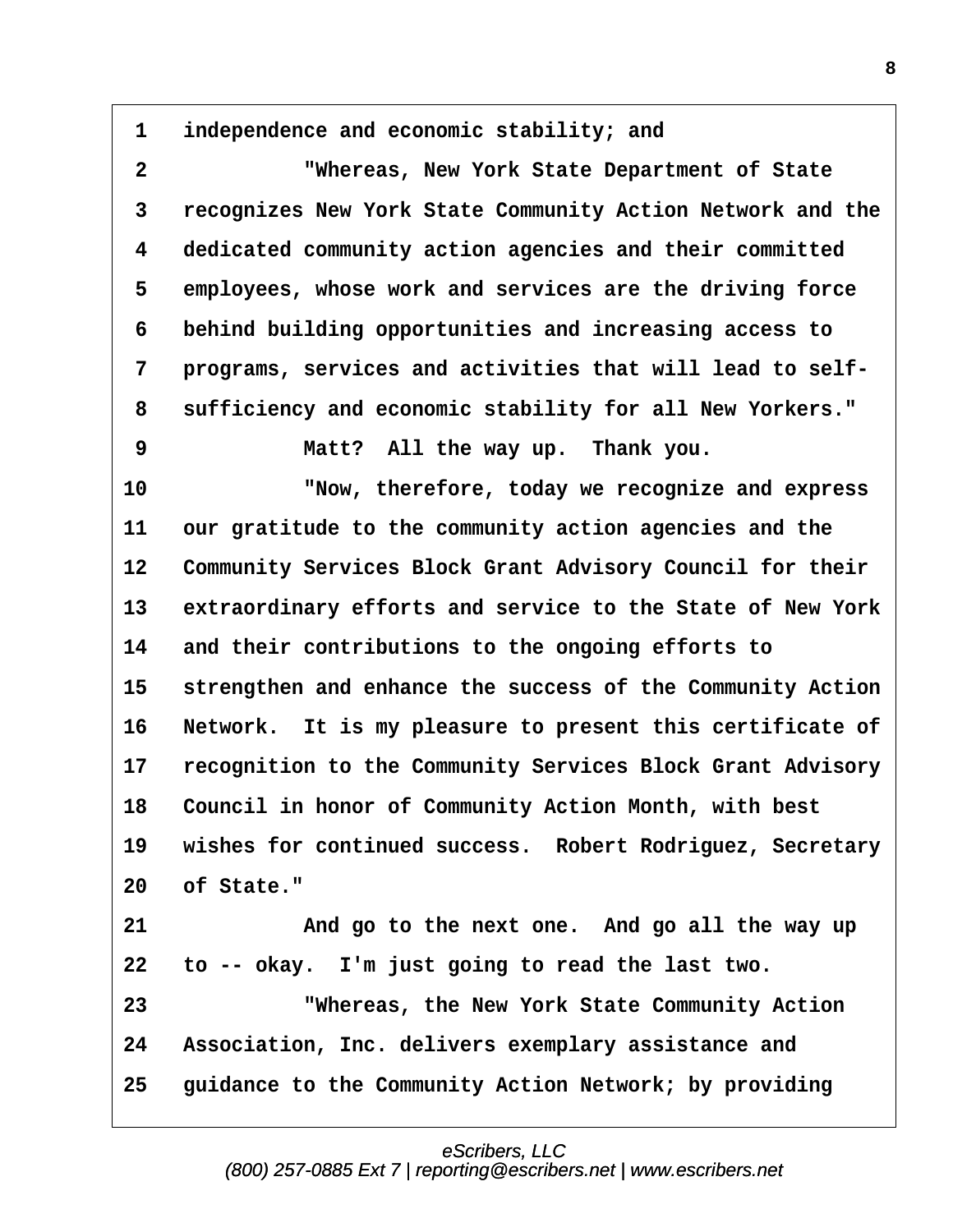<span id="page-8-0"></span>**·1· ·training and technical assistance to interactive learning ·2· ·courses and developing a resource library; supporting and ·3· ·coordination of various workgroups to address a variety of ·4· ·issues faced by the Community Action Network; hosting the ·5· ·Annual Professional Development Conference and regional ·6· ·convenings; and keeping the Community Action Network, ·7· ·across New York State, connected to national partners and ·8· ·informed on national trends while assisting to alleviate ·9· ·the causes and conditions of poverty by building financial** 10 independence and economic stability for families and 11 communities.

**12· · · · · · ·"Now, therefore, today we recognize and express** 13 our gratitude to the New York State Community Action 14 Association, under the leadership of Jackie Orr, Executive 15 Director, for their extraordinary efforts and service to **16· ·the State of New York and their contribution to the ongoing** 17 efforts to strengthen and enhance the success of the 18 Community Action Network.

**19· · · · · · ·"It is my pleasure to present this certificate of 20· ·recognition to the New York State Community Action Network** 21 Association, Inc. in honor of Community Action Month." **22· ·Again, Robert Rodriguez, Secretary of State. 23· · · · · · ·So all the agencies should be receiving a** 24 certificate of recognition that is appropriate for each **25· ·agency, recognizing each agencies efforts.**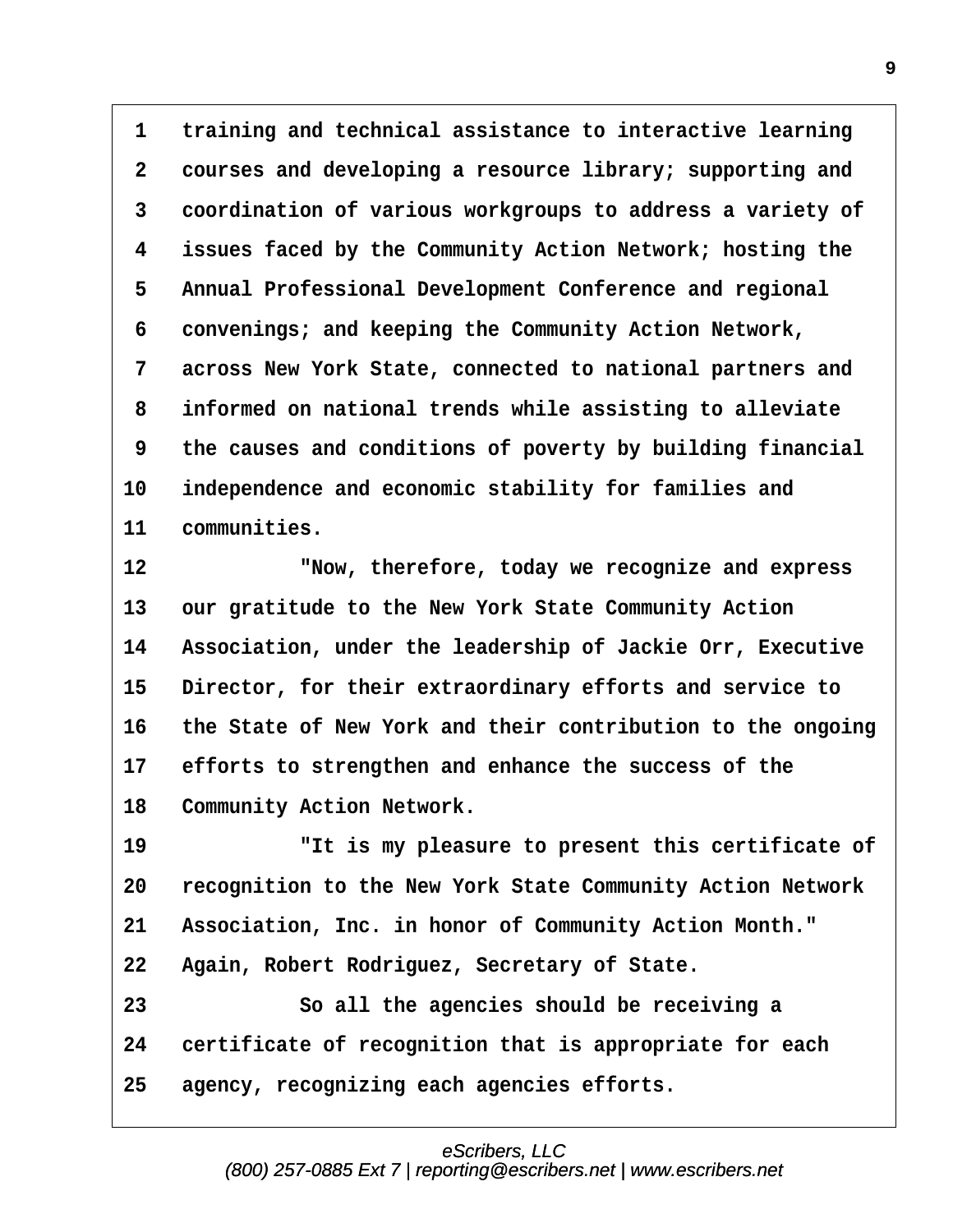<span id="page-9-0"></span>**·1· · · · · · ·On behalf of Secretary Rodriguez, I want to thank ·2· ·the Advisory Council, its members, Denis Wilson and his ·3· ·leadership team, and Dan Maskin, and Jackie Orr, and ·4· ·colleagues over at NYSCAA for their extraordinary work. ·5· ·And with that, I thank you and hand the meeting back to ·6· ·Denis. ·7· · · · · · ·CHAIRMAN WILSON:· Okay.· Manny, thank you very ·8· ·much. ·9· · · · · · ·Next on the agenda, we're going to hear lots of** 10 changes to the open meetings law from Rob. 11 Rob, please. 12 **8 TH. VANDERABLES: Oh, thank you, Denis. 13· · · · · · ·Hi, everyone, this is Rob Vanderables.· Did we 14· ·already do attendance and determine quorum?· Did I miss 15· ·that when I was in the other meeting? 16· · · · · · ·CHAIRMAN WILSON:· At this point, we don't have a 17· ·quorum unless it's changed.· Does anybody know if we've** 18 achieved a quorum yet? **19· · · · · · ·MR. CIOTTI:· We had a few more people join from 20· ·the Advisory Council, Denis, but we haven't met quorum. 21· · · · · · ·CHAIRMAN WILSON:· Okay.· We don't have a quorum, 22· ·or we do? 23· · · · · · ·MR. CIOTTI:· We don't.** 24 **CHAIRMAN WILSON: Okay, thank you. 25· · · · · · ·Rob, that's the answer.· We don't have a quorum**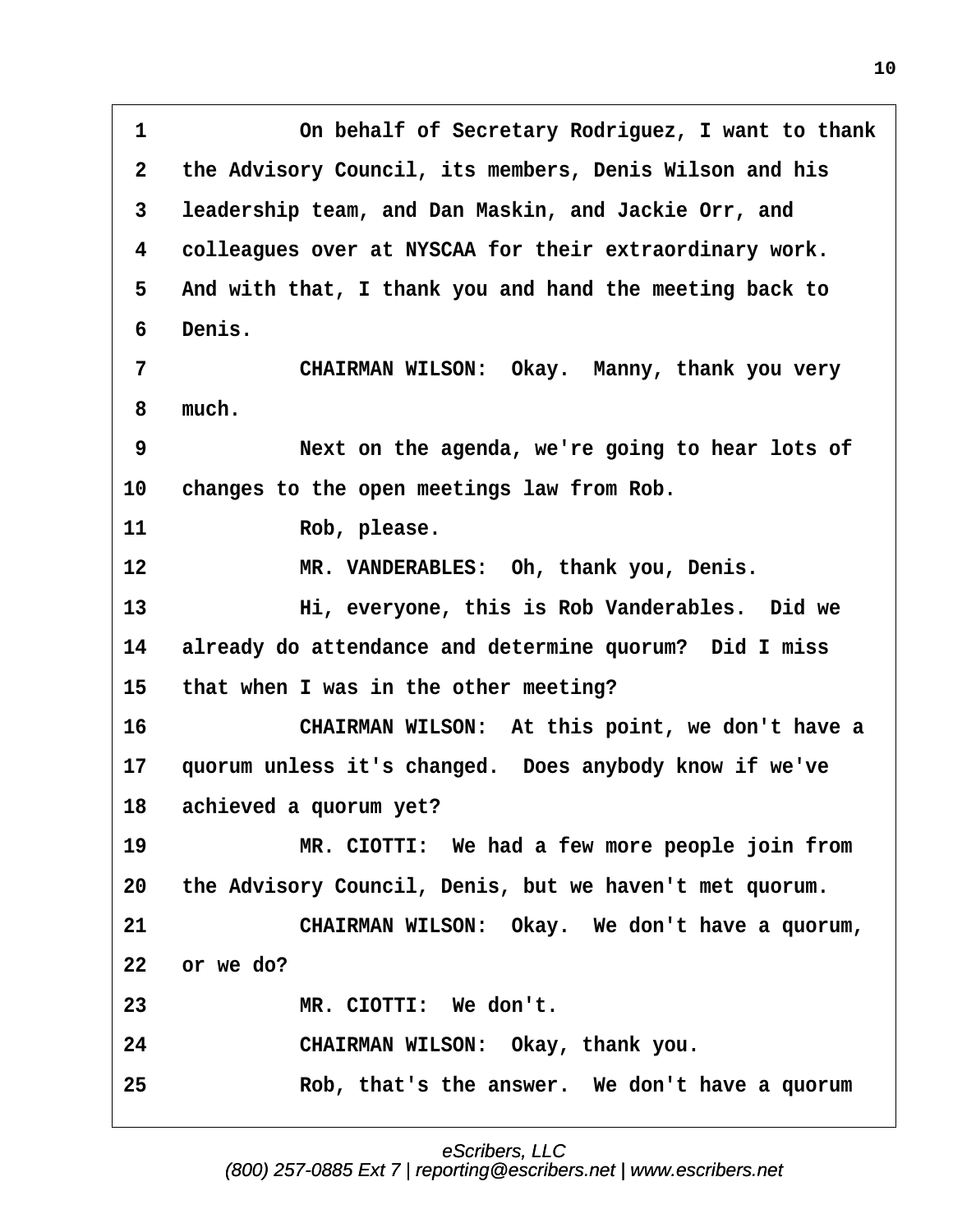<span id="page-10-0"></span>**·1· ·yet.**

**·2· · · · · · ·MR. VANDERABLES:· Okay.· All right.· So today, as ·3· ·of right now, the Advisory Council cannot take any formal ·4· ·action, but you can all listen to me talk.**

**·5· · · · · · ·So in case you're unaware, I'm Rob Vanderables; ·6· ·I'm from the Office of General Counsel.· One of my ·7· ·divisions is the Division of Community Services, and I want ·8· ·to bring the Council's attention to some changes to the ·9· ·open meetings law applicable to public bodies.**

**10· · · · · · ·So beginning next month, some rules are going to 11· ·change -- the rules that we've gotten used to during the** 12 **pandemic.** And so what is going to change is that a member **13· ·of a public body attending my videoconference from a 14· ·location not available to the public will only be** 15 **· permissible in extraordinary circumstances, and that** 16 **· procedure is only going to be available if that public body 17· ·holds a hearing, deliberates on public comments, and passes** 18 a resolution and procedures implementing that flexibility.

19 **80 Southat's why I'm here to talk to the Advisory 20· ·Council, to go over these potential changes, and give a 21· ·heads up to the Advisory Council that, you know, working 22· ·with DCS -- I and DCS will be presenting a proposed 23· ·resolution and procedures, and noticing the next meeting to 24· ·also include that hearing, so that the Advisory Council can 25· ·decide whether or not it would want to adopt those**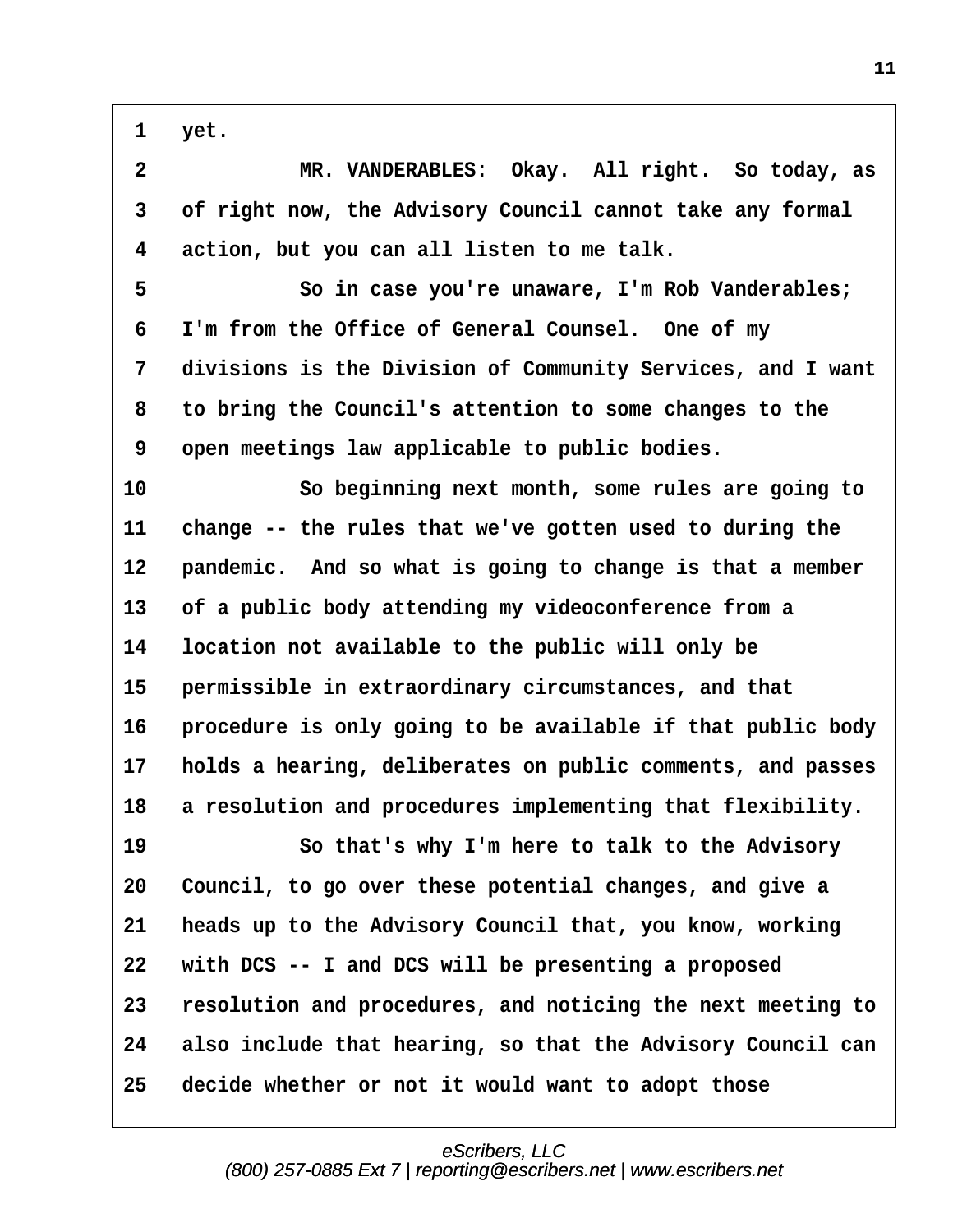<span id="page-11-0"></span>1 **procedures.** 

| and just remind everyone what's been allowed before and<br>what is still allowed. So a public body can meet in<br>person, all in one room, where that meeting is open to the<br>public. That is still something that is okay. A public<br>body can meet by videoconferencing. Has to be<br>videoconferencing, can't just be by phone. We're still<br>operating under the flexibilities, phone calls allowed. |
|--------------------------------------------------------------------------------------------------------------------------------------------------------------------------------------------------------------------------------------------------------------------------------------------------------------------------------------------------------------------------------------------------------------|
|                                                                                                                                                                                                                                                                                                                                                                                                              |
|                                                                                                                                                                                                                                                                                                                                                                                                              |
|                                                                                                                                                                                                                                                                                                                                                                                                              |
|                                                                                                                                                                                                                                                                                                                                                                                                              |
|                                                                                                                                                                                                                                                                                                                                                                                                              |
|                                                                                                                                                                                                                                                                                                                                                                                                              |
|                                                                                                                                                                                                                                                                                                                                                                                                              |
| Past June, phone call only is not going to be allowed under                                                                                                                                                                                                                                                                                                                                                  |
| any circumstance.                                                                                                                                                                                                                                                                                                                                                                                            |
| So a public body can, past June, meet by                                                                                                                                                                                                                                                                                                                                                                     |
| videoconferencing, so long as each location where that                                                                                                                                                                                                                                                                                                                                                       |
| public body is meeting through videoconferencing is                                                                                                                                                                                                                                                                                                                                                          |
| available and open to the public. In extraordinary                                                                                                                                                                                                                                                                                                                                                           |
| circumstances -- I'm sorry, was there a question? Let me                                                                                                                                                                                                                                                                                                                                                     |
| keep going. So in the event that there are extraordinary                                                                                                                                                                                                                                                                                                                                                     |
| circumstances, a member of the public body, assuming that                                                                                                                                                                                                                                                                                                                                                    |
| this resolution and procedures are adopted, could appear by                                                                                                                                                                                                                                                                                                                                                  |
| videoconferencing in a location not available to the                                                                                                                                                                                                                                                                                                                                                         |
| public. The public body still has to have a quorum of                                                                                                                                                                                                                                                                                                                                                        |
| individuals in locations open and available to the public.                                                                                                                                                                                                                                                                                                                                                   |
| The kinds of extraordinary circumstances --                                                                                                                                                                                                                                                                                                                                                                  |
|                                                                                                                                                                                                                                                                                                                                                                                                              |
| consider the examples are illness, disability, child-                                                                                                                                                                                                                                                                                                                                                        |
|                                                                                                                                                                                                                                                                                                                                                                                                              |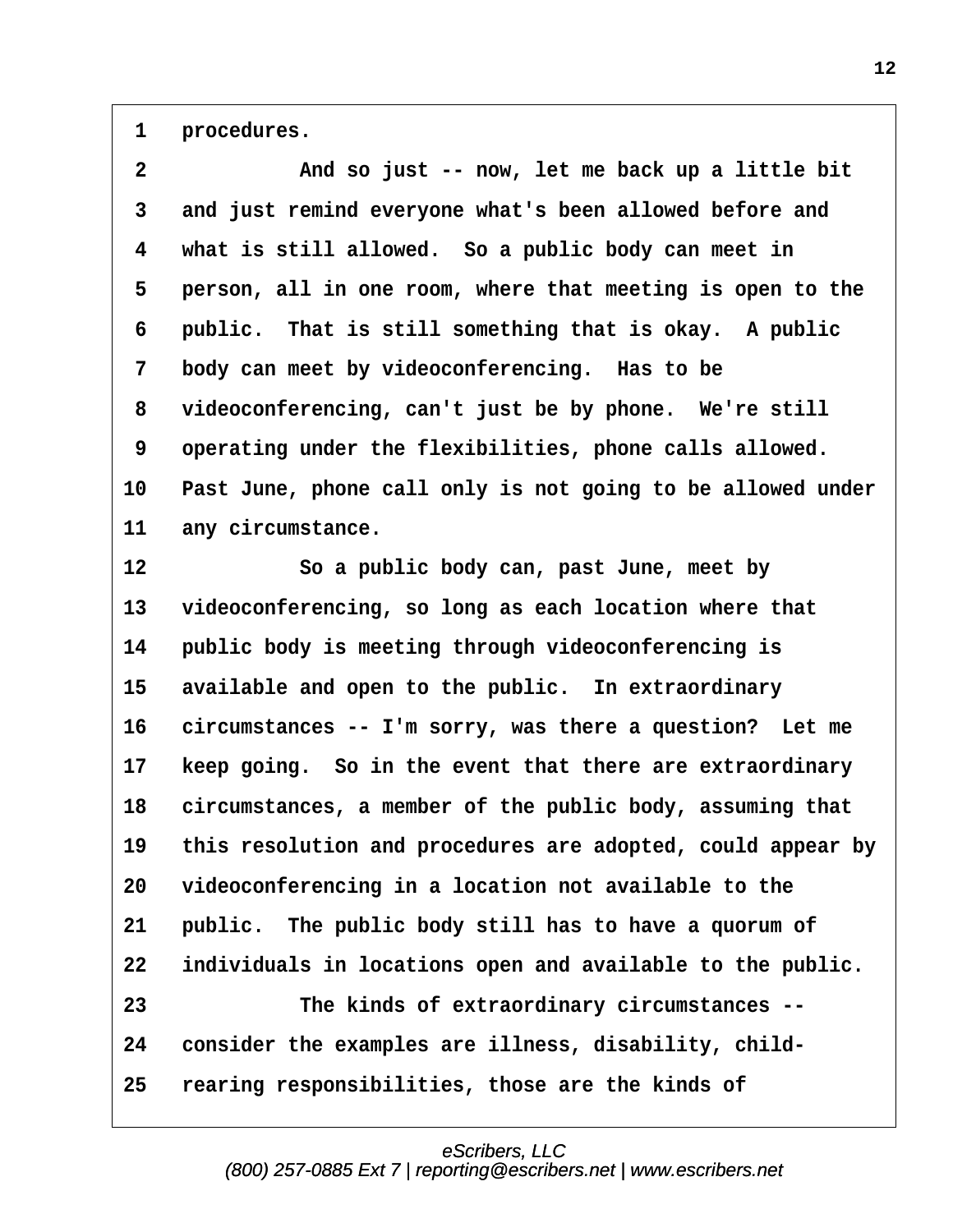<span id="page-12-0"></span>**·1· ·extraordinary circumstances that are contemplated by the ·2· ·new statute.**

**·3· · · · · · ·And then finally, if there is a disaster ·4· ·emergency in place, and the public body determines that the** 5 circumstances necessitating the emergency declaration **·6· ·impair the ability to hold an in-person meeting, then the ·7· ·in-person meeting requirements can be suspended.**

**·8· · · · · · ·And then finally, if videoconferencing is used by ·9· ·a public body, that videoconferencing has to be noticed in** 10 the meeting. It must be recorded, with the link posted on **11· ·DOS' website within five days, be available for five years** 12 after and you know, the -- it has to be transcribed upon 13 request.

14 **Then finally, any member of the public body that 15· ·is meeting remotely in an area not open to the public, that 16· ·has to be noted in the meeting minutes.**

**17· · · · · · ·So as I mentioned, for the next meeting of the** 18 Advisory Council, I can work with DCS to notice that 19 meeting as a hearing so that the Advisory Council can hear **20· ·any public comments on proposed resolution and proposed** 21 **procedures to implement these flexibilities.** 

**22· · · · · · ·Does anyone have any questions?· Great.· Thank 23· ·you so very much.**

**24· · · · · · ·All right, Denis, back to you.**

25 **• 25** CHAIRMAN WILSON: Okay. Thank you very much,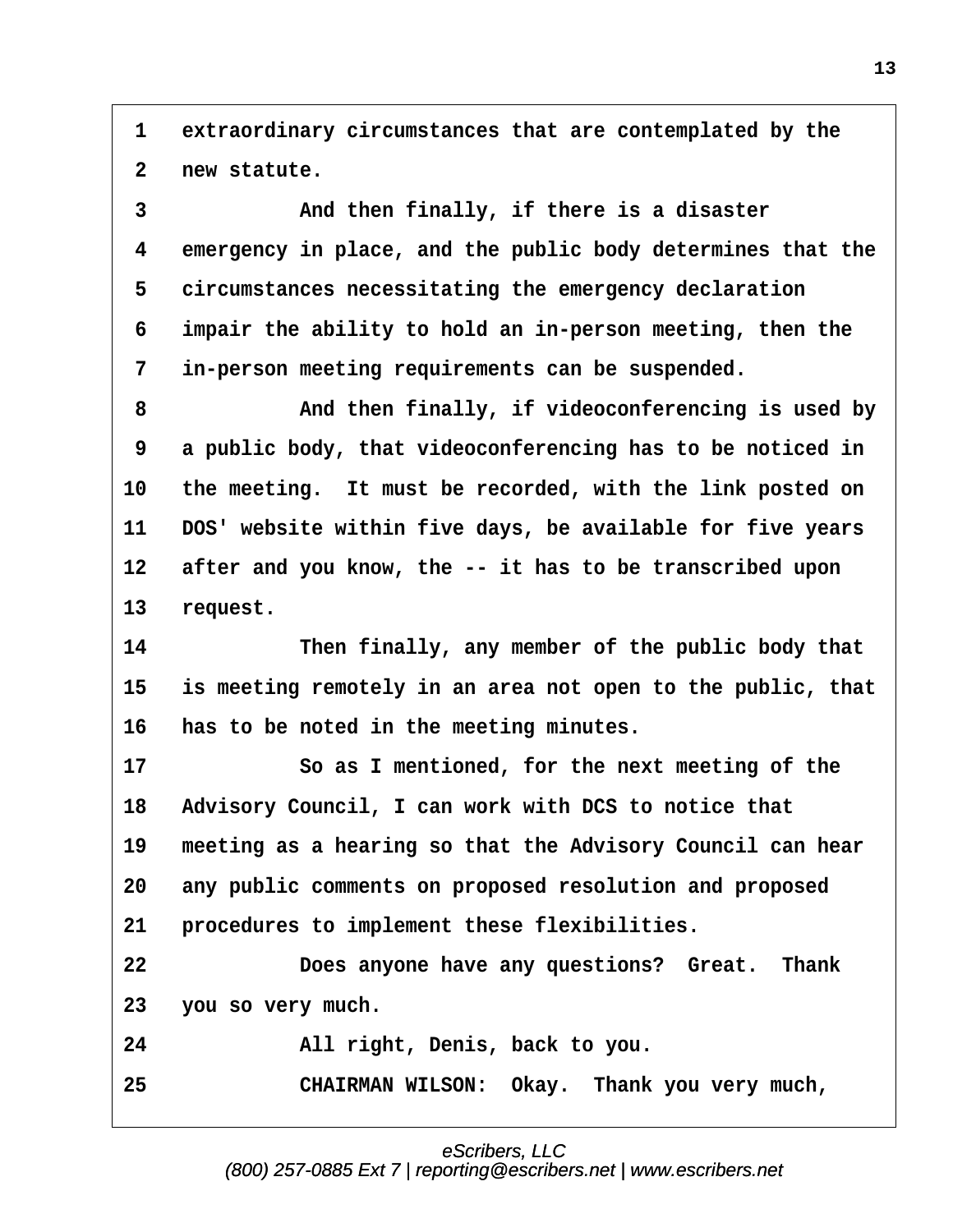<span id="page-13-0"></span>1 Rob. Appreciate it.

**·2· · · · · · ·MS. ORR:· There was -- I'm sorry, this is Jackie. ·3· · · · · · ·Rob, there was a question in the chat that said, ·4· ·do these rules pertain to community action agent board ·5· ·meetings?· So I think would be helpful if you talk about ·6· ·what meetings these relate to.**

**·7· · · · · · ·MR. VANDERABLES:· So Jackie, this is related to ·8· ·public bodies.· That's a defined term in the open meetings ·9· ·law.· And so because we are so fortunate to have a wide 10· ·variety of eligible entities -- formal name for community 11· ·action agencies -- including some public entities, you** 12 know, the answer does depend on the community action agency **13· ·at issue.· And so the best thing to do is for those 14· ·community action agencies that have questions about the** 15 applicability of the open meetings law is to consult their 16 own council, because while CSBG funding is first and 17 foremost always in our mind, the variety and flexibility of **18· ·funding within our network and the different kinds of** 19 organizations that we have necessitate an organization **20· ·reaching out to their own counsel who's fully familiar with 21· ·everything going on in that organization to get the proper** 22 advice. **23· · · · · · ·MS. ORR:· Okay.· All right.· Thank you for that.** 24 MR. VANDERABLES: Yep.

**25· · · · · · ·CHAIRMAN WILSON:· Okay.· Next, Jackie.· Give us a**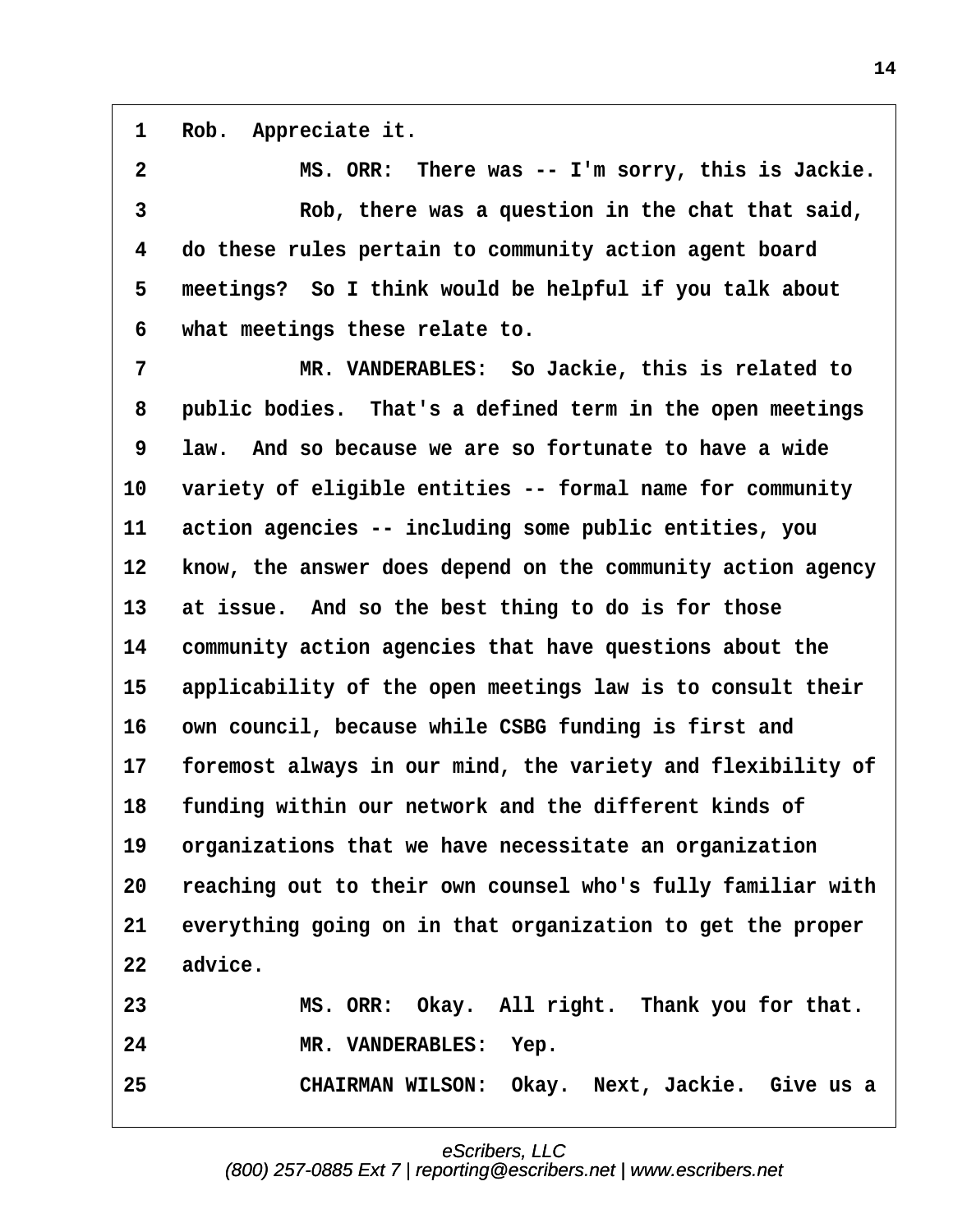<span id="page-14-0"></span>1 updates on NYSCAA -- okay. Jackie is going to give us **·2· ·updates on NYSCAA.· Jackie is going to give us updates on ·3· ·NYSCAA.· Jackie?**

**·4· · · · · · ·MS. ORR:· All right.· Great.· Thank you, Denis. ·5· · · · · · ·And thank you, Manny, and thank the Secretary for ·6· ·that proclamation.· I think this may be one of the first ·7· ·time's NYSCAA's office received a proclamation, so I will ·8· ·share that with the staff, and we definitely appreciate ·9· ·that.**

**10· · · · · · ·So I will be brief this morning.· I know the** 11 Advisory board members -- Advisory Council board members **12· ·have received the report, and a lot of the rest of you know** 13 what we do at NYSCAA, so I'll just give some highlights.

**14· · · · · · ·We are still doing a lot of our e-learning.· We** 15 have NYSCAA learn, which is our e-learning platform. We **16· ·now have a total of 10 courses on that platform open to 17· ·community action agency staff and board members.· And right 18· ·now, we have over 2,100, what we call users, which is** 19 great. That has grown -- that continues to grow, but it **20· ·really grew a lot in '20 and '21, and it does grow now, but** 21 **just a little more slowly over the last several months. 22· · · · · · ·We still hold introduction to ROMA trainings. 23· ·That has always been very popular within the network.· We 24· ·now do them virtually, which has made it even easier for**

**25· ·Community Agency staff to attend them.**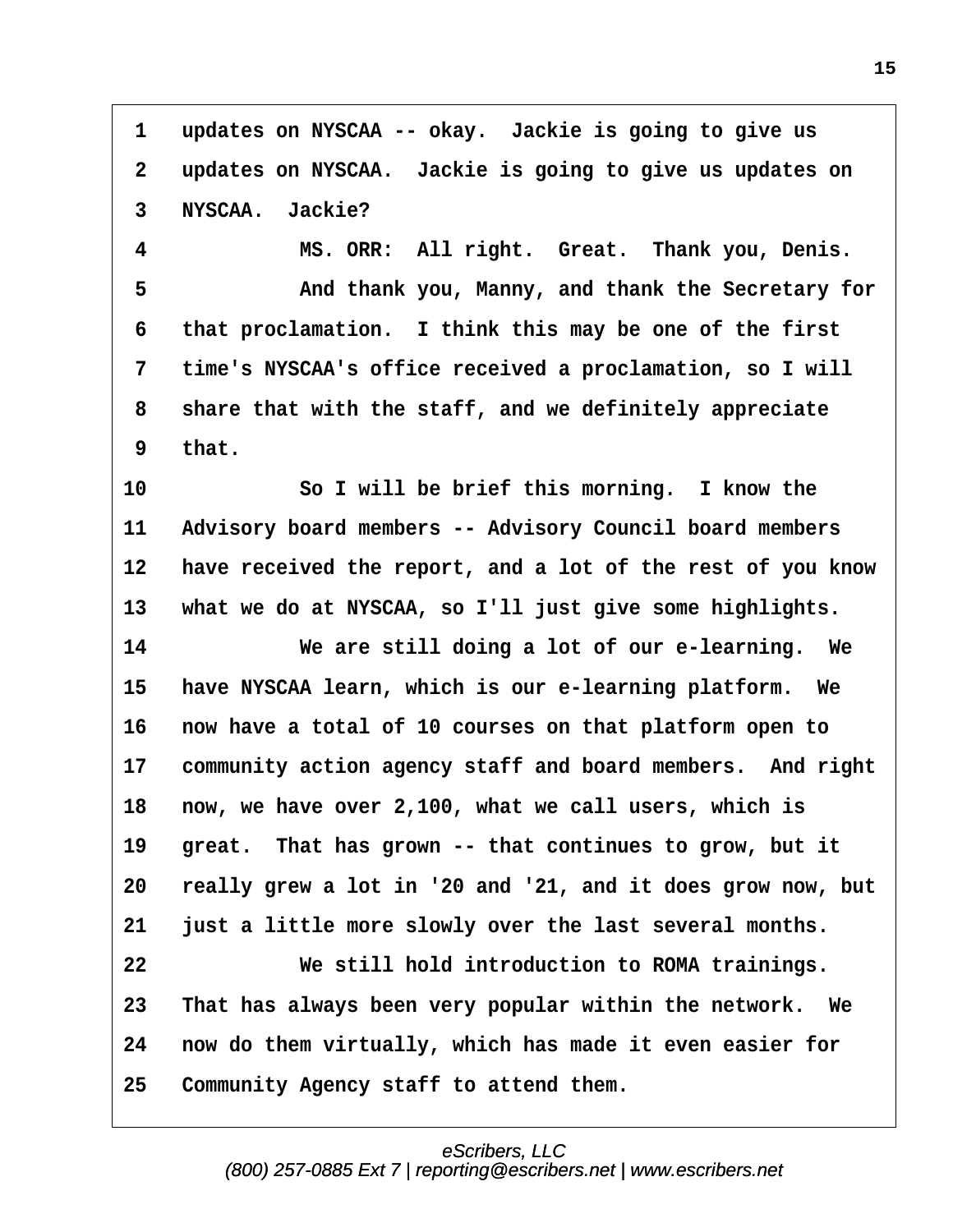<span id="page-15-0"></span>**·1· · · · · · ·They are offered over three days, three hours per ·2· ·day, and with new staff coming in and out of community ·3· ·action agencies and for staff -- existing staff -- who want ·4· ·a refresher, they, as we say, sell out within a very short ·5· ·period time, so we typically have been offering them every** 6 other month. And not only does it give new agency staff **·7· ·the opportunity to learn about ROMA, but it also gives our ·8· ·ROMA certified trainers the opportunity to train -- every ·9· ·certified ROMA trainer has to do a ROMA training once in 10· ·the course of a year in order to maintain in their** 11 certification. So these trainings really help our **12· ·certified trainers maintain their certification.**

**13· · · · · · ·We also are continuing to do ACEs trainings.· You 14· ·may remember the Adverse Childhood Experience training.· We** 15 were trained -- there 9 -- 25 community action agency staff **16· ·that were trained in 2020, almost two years ago, it would** 17 have been in the Fall of 2020, and 19 have become 18 certified. And we are doing trainings. Not only are the 19 staff doing trainings in their own communities and for **20· ·their own agencies, but we've also been doing the trainings 21· ·to the Community Action Network, again virtually, and we 22· ·have been holding them every other month as well, (audio 23· ·interference) opportunity for community action agencies to 24· ·learn about adverse childhood experiences in trauma and 25· ·resilience.· We're also available to go individually to a**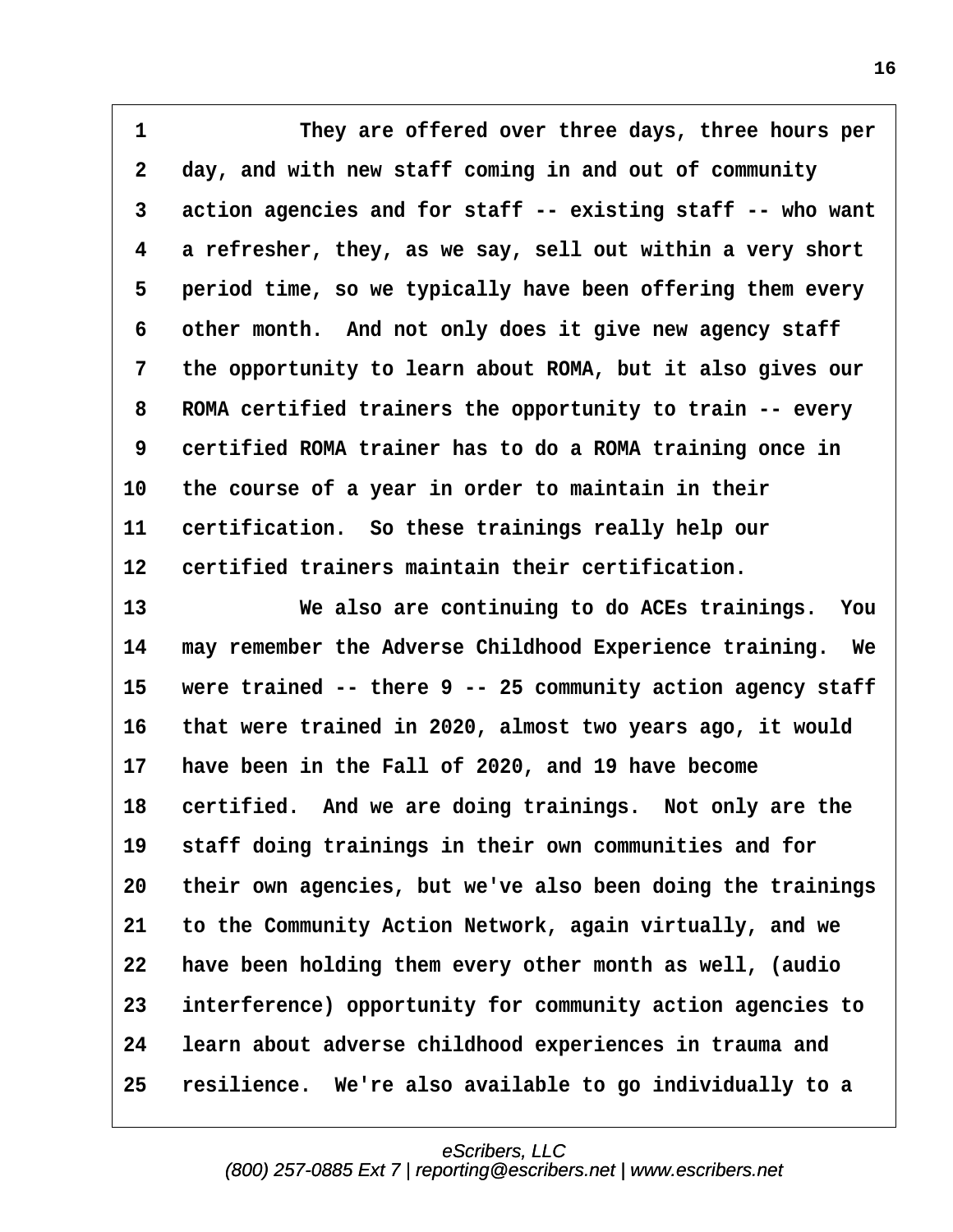<span id="page-16-0"></span>**·1· ·community action agency to provide specific training for** 2 their staff.

**·3· · · · · · ·We also continue to hold the webinars, and we ·4· ·will be holding our networkwide webinars based on the needs ·5· ·of the network.· And we always do a (audio interference) ·6· ·training and technical assistance survey, so we have a ·7· ·sense of we know what the needs are -- training needs** 8 are -- for the network. So we are continuing to do those. **·9· · · · · · ·We also have a ROMA alliance that is made up of** 10 community action agency certified ROMA trainers as well, **11· ·certified ROMA implementers, and we -- the group meets** 12 quarterly. And out of this group came the smaller 13 workgroup that was formed to develop community action plan 14 templates for the network. **15· · · · · · ·So far, we developed and disseminated eight 16· ·community action plan templates, and they're really used as** 17 a way for community action agencies, as they submit their 18 community action plan to the Department of State, they can 19 use those templates as guidance as they develop their 20 plans. **21· · · · · · ·One of the things that has really grown at NYSCAA 22· ·is our peer group, and what we call affinity groups.· So 23· ·for many, many years, we've had our finance, and HR, and IT 24· ·cap10, which is one of our databases, and cap60, another** 25 database. We've always had those affinity groups meet and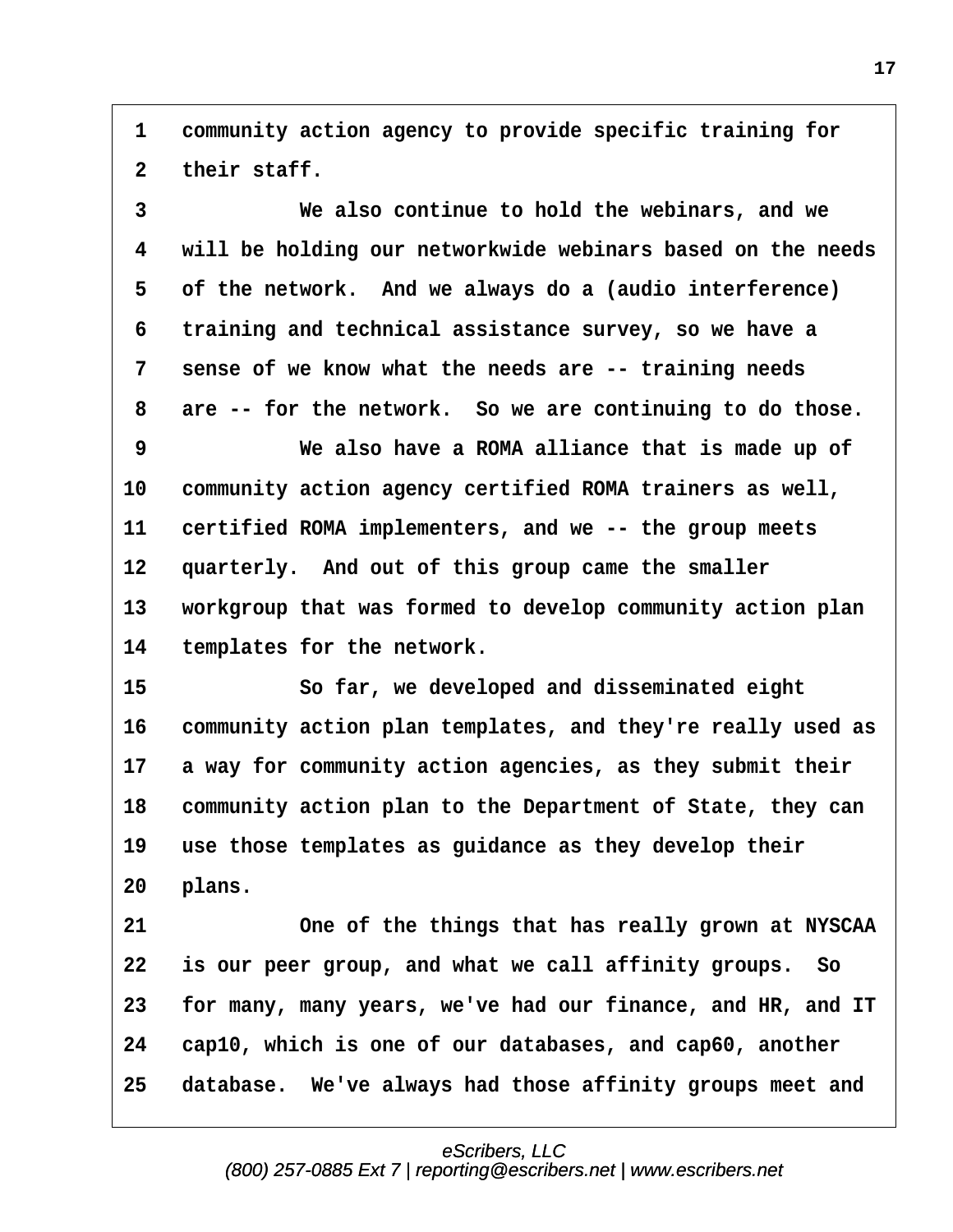<span id="page-17-0"></span>**·1· ·discuss, and we have a listserv where folks can email each ·2· ·other with questions.· But there has been some desire and ·3· ·some request from the network, so we have formed other ·4· ·affinity groups.**

**·5· · · · · · ·We now have one for frontline direct service ·6· ·staff.· We have another that we just recently started that ·7· ·has met twice for community action agency staff who work in ·8· ·senior related programs, and then most recently we have -- ·9· ·there was a request to have a affinity group for executive** 10 assistants. So that group has met once. And we actually **11· ·now also have what we call our childcare think tank.· We** 12 have a group of folks who are meeting to discuss childcare 13 within each of our communities.

**14· · · · · · ·We continue also to do emerging leaders; we have** 15 an emerging leader institute. This is a huge year. We 16 have, I think, a total -- over 50 individuals. We have 35, **17· ·I believe, in our ELI 1.0, which means it's their first 18· ·year, and then 19 folks from last year continued into our** 19 second year. We met for the first time in April in person, **20· ·and that was our first seminar.· We have another seminar 21· ·scheduled in July, which is going to be virtual, and then** 22 our last one is going to be in October, which we hope is **23· ·going to be able to be in person.**

**24· · · · · · ·NYSCAA is still working closely with DOS around 25· ·monitoring, so we have a monitoring workgroup comprised of**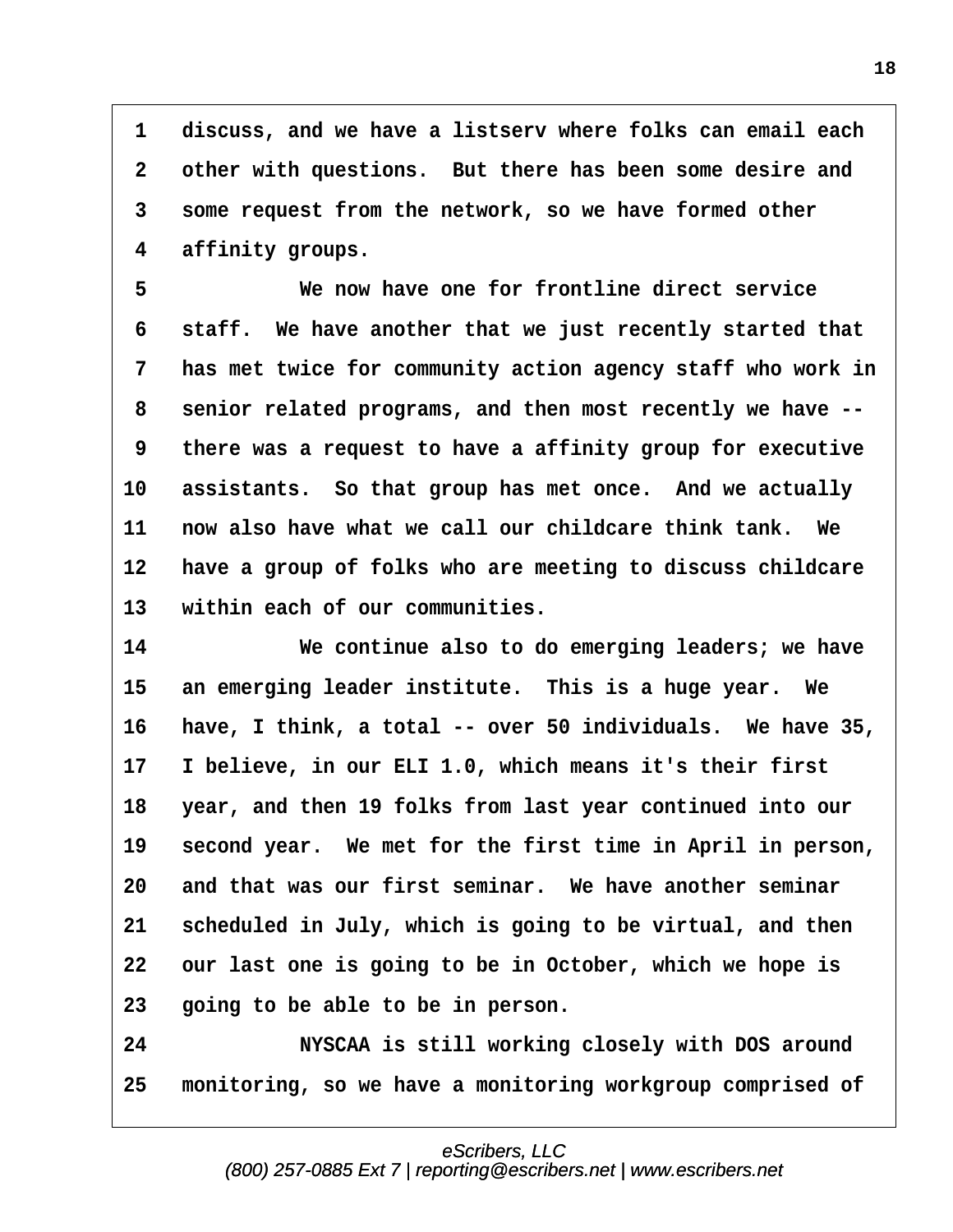<span id="page-18-0"></span>**·1· ·DOS staff, as well as community action agency ·2· ·representatives, and we're looking at DOS monitoring ·3· ·processes and current tools, and really creating a ·4· ·framework -- a foundational framework around DCS ·5· ·monitoring.**

**·6· · · · · · ·NYSCAA also -- we continue to produce our monthly ·7· ·newsletters.· And we're now going to be finalizing our ·8· ·property report, which typically comes out -- it's May -- ·9· ·that typically comes out earlier in the year, usually about** 10 March, which you may remember that the 2020 census data was **11· ·delayed until they got to -- the Census Bureau got a chance** 12 to sort of review data. So that is going to be out in 13 June, so all the agencies will be getting that, and it will 14 be posted on our website.

**15· · · · · · ·We've been doing some work under CARES funding as** 16 well. We've been having this motivational interviewing 17 course with two professors at the University of Buffalo who **18· ·will run this course for us.· It's a 10-week motivational** 19 interviewing course. We've had 20 staff at a time attend **20· ·that, so we're starting our fourth one in -- next month. 21· ·So we'll have -- by the time we're done, we'll have 80 22· ·staff who have been certified and gone through that course. 23· · · · · · ·We are in the process of doing -- we have two 24· ·reports.· One is done, but we're combining them together, 25· ·so we're going to be releasing them as one report.· So**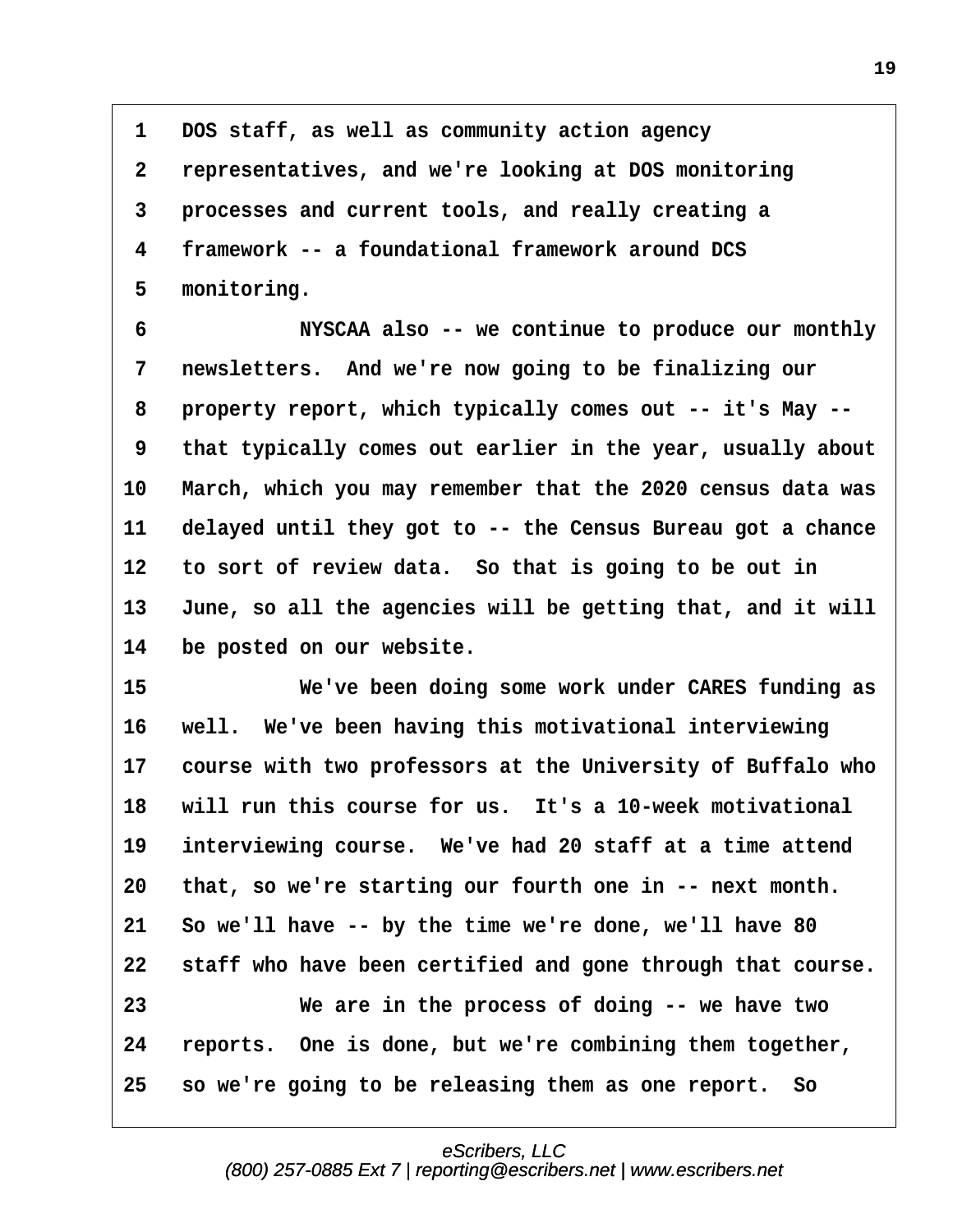<span id="page-19-0"></span>**·1· ·we're now -- one of our staff people at NYSCAA has been ·2· ·having complications with the network of our -- what we ·3· ·did, and how we responded to COVID, and what changes in ·4· ·service delivery was made, and what of those have** 5 continued. We're really excited about that. We're getting **·6· ·tons of information from all of you at community action** 7 agencies. It's going to be a fabulous report. We're **·8· ·really looking forward to that release, and that will ·9· ·probably be in August.**

**10· · · · · · ·We also, under our CARES grant, are doing a** 11 series of webinars. We recently did one called Digital 12 Wellness, which was very well attended. It was talked 13 about achieving presence, purpose, and productivity in an 14 era of constant connection, and I know we all feel all that 15 burden, so to speak. And now we are going to be doing two **16· ·webinars coming up in June -- so next month -- on** 17 compassion fatigue. So we've heard a lot about that. 18 We -- our partners in New Jersey have spoken about that as **19· ·well.**

**20· · · · · · ·And then we have -- are continuing our social 21· ·justice committee.· We're working with a DEI consultants 22· ·with that group of folks, and we're in that process now of 23· ·looking at DEI, making changes in practice and policies** 24 within our agencies.

**25· · · · · · ·And NYSCAA still continues to be the lead for**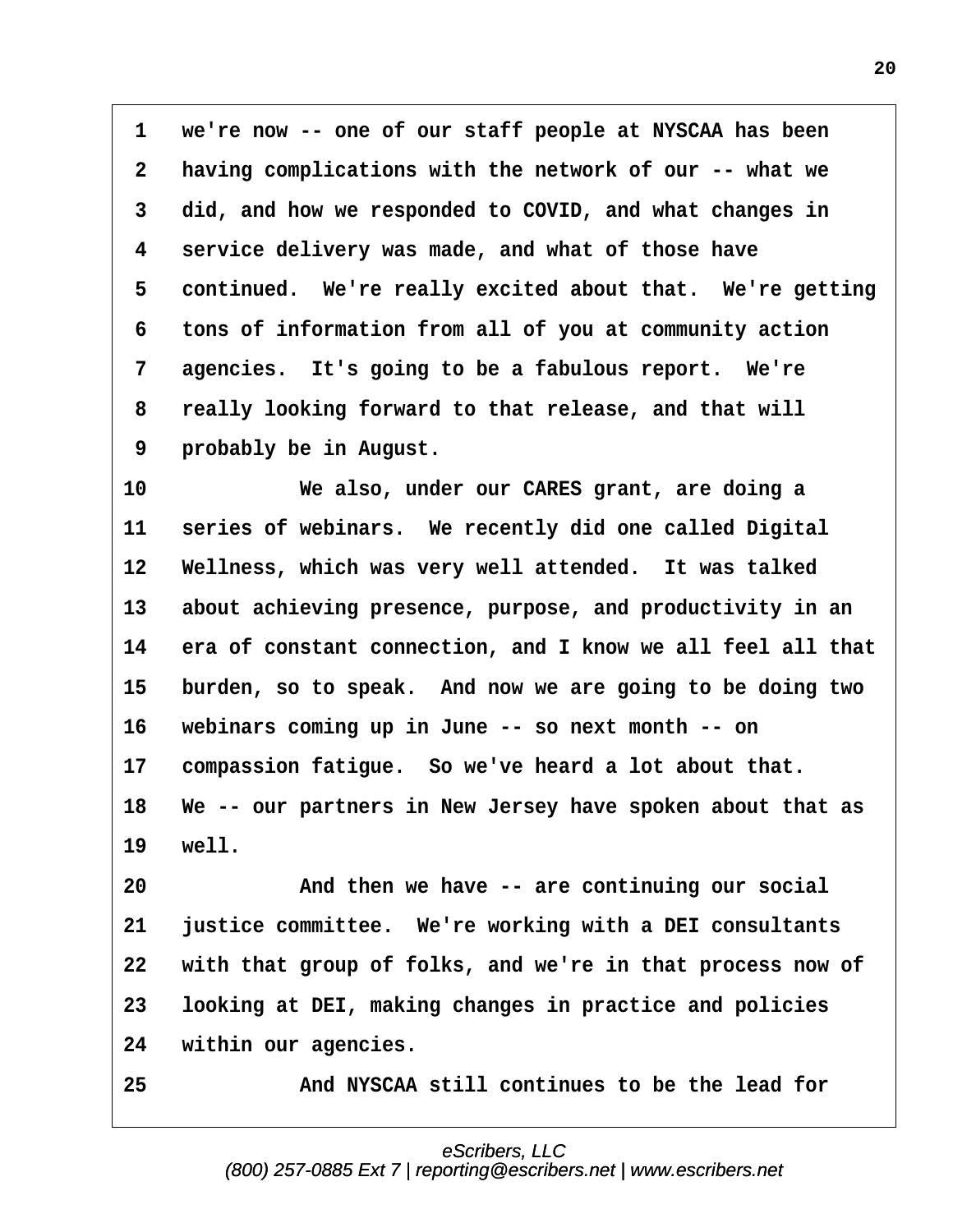<span id="page-20-0"></span>1 Region 2, which is New York, New Jersey and Puerto Rico and **·2· ·the US Virgin Islands.· We held the regional meeting in ·3· ·February, and with the support of OCS, and the Department ·4· ·of State, and the Department of Community Services in New ·5· ·Jersey, and we highlighted some of the great work of ·6· ·community action agencies, and that was -- got a lot of ·7· ·good feedback about that.· In fact, it was so positive, ·8· ·that next year, we're going to do it again, even though it ·9· ·was sort of -- the regional meeting this year was required** 10 as part of our federal grant; next year is not required. 11 But because we got such positive feedback, we're going to 12 do another one this winter, also being held virtual.

**13· · · · · · ·NYSCAA also has a number of communities and 14· ·practices where folks get together and focus on a certain 15· ·issue and share resources with each other and best** 16 **practices.** So we have four of them, one focused on trauma **17· ·and formed agencies; one around leadership; one focused on** 18 data; and another one with a focus on best practices and 19 evidence-based practices. A couple of those groups are 20 **going to be presenting at our conference in September that 21· ·we hope is going to be in person.· And so that's the last** 22 thing I want to say.

**23· · · · · · ·We are planning for our annual professional** 24 development conference, and right now we have it scheduled **25· ·for the end of September, and we're looking to do it at the**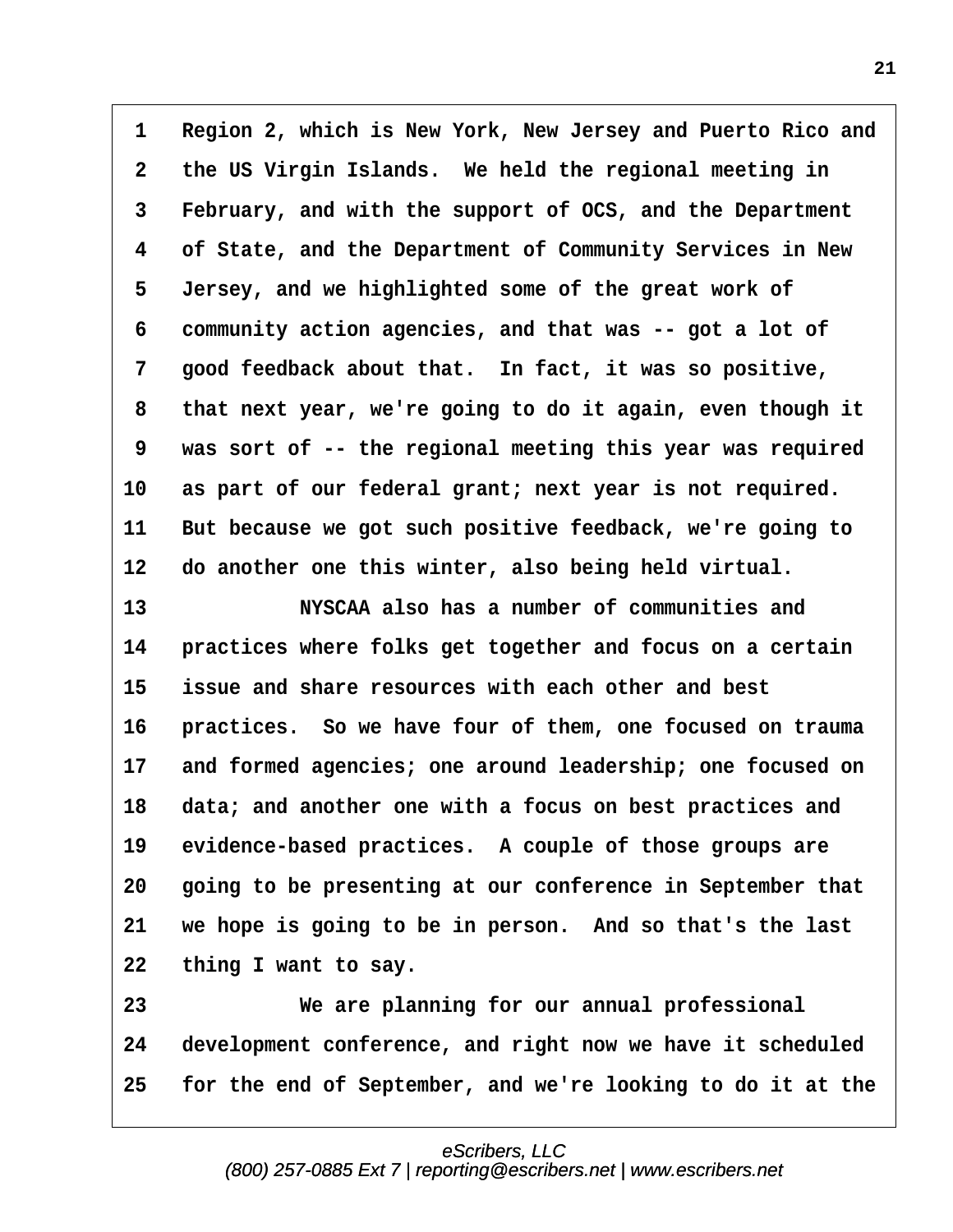<span id="page-21-0"></span>**·1· ·Hyatt Regency in Rochester.· So we have a request for ·2· ·proposals out to the network and beyond and where -- we do ·3· ·this with our sister association, the New York State ·4· ·Weatherization Director's Association.· So we're looking ·5· ·forward to that conference. ·6· · · · · · ·And Denis, I turn it back to you.· That's all I ·7· ·have. ·8· · · · · · ·CHAIRMAN WILSON:· Okay.· Anybody got any ·9· ·questions for Jackie? 10· · · · · · ·Wonderful presentation, Jackie.· Thank you very** 11 much. **12· · · · · · ·Next on the agenda is some old business;** 13 compensation for community action employees. Dan Maskin is 14 **going to lead that.** 15 **Dan?** Good morning. **16· · · · · · ·MR. MASKIN:· Thank you, Denis.· I think this is 17· ·going to be more of a collective approach, but we've been** 18 having some pretty spirited discussions in our weekly 19 **NYSCAA directors listserv, really about the issue of wages 20· ·and the irony that we are poverty fighting organizations, 21· ·yet the wages that we pay people might do more to keep our** 22 employees in poverty or be eligible for poverty programs, **23· ·and what strategies we can deploy -- what strategies we can** 24 deploy to see if we can start turning that around. **25· · · · · · ·Charlie, you and I had talked about you providing**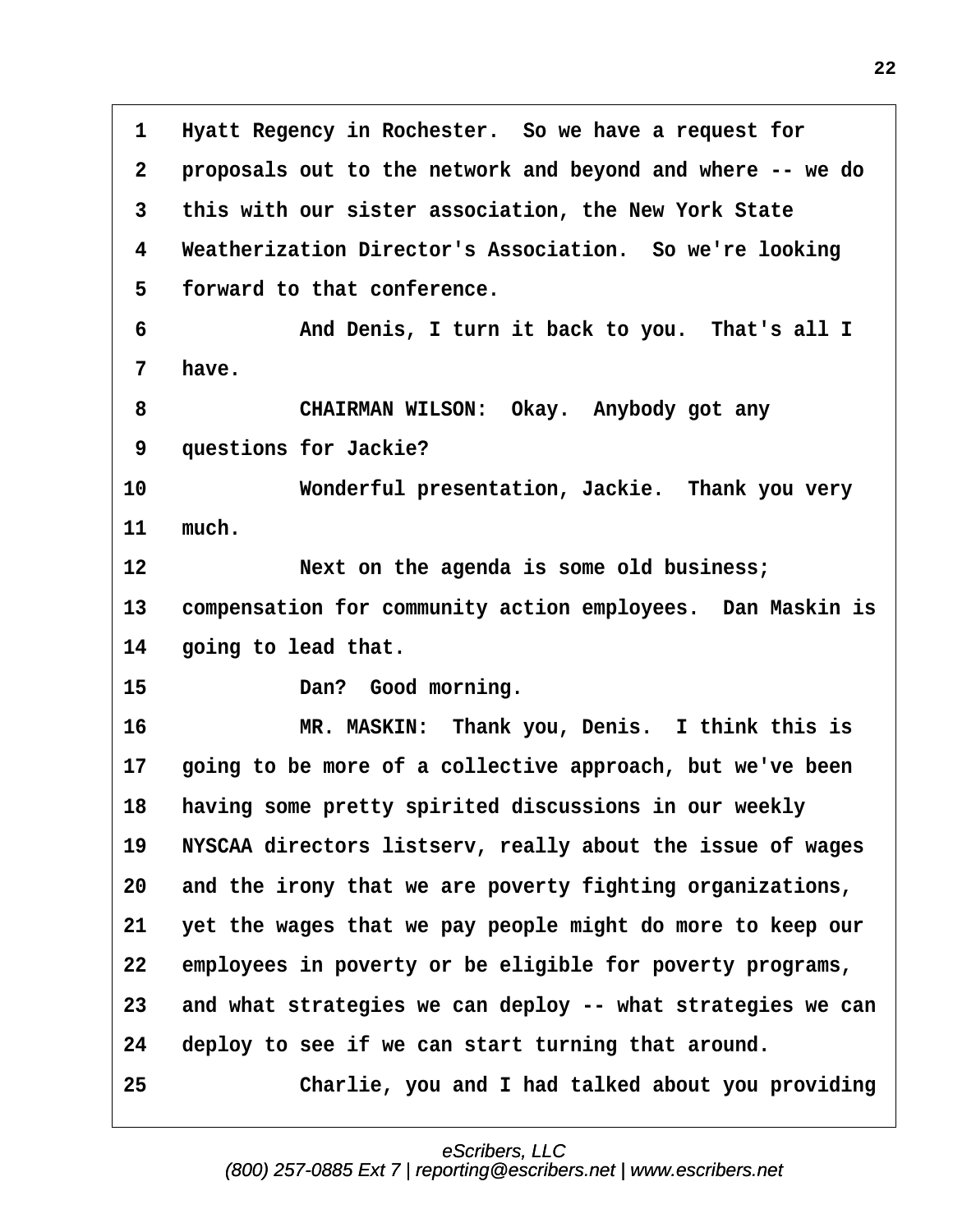<span id="page-22-0"></span>**·1· ·some information during this section of the agenda, so I'll ·2· ·turn it over to you.**

**·3· · · · · · ·MR. QUINN:· Sure.· I have more loudness than I ·4· ·have actual information.· And I would like to urge the ·5· ·Advisory Council and the Department of State to move toward ·6· ·putting into the state plan, and to work with the New York ·7· ·State legislature to set a floor for wages and salaries ·8· ·CSBG funds are used to pay staff.· Make a floor for ·9· ·salaries, make a floor for medical benefits, a floor for** 10 retirement benefits.

**11· · · · · · ·As Dan pointed out, many of our staff throughout** 12 the state are eligible for the services that our agencies 13 provide.

**14· · · · · · ·Manny, when you read off the proclamations from** 15 Secretary of State, the mention of CSBG in New York was 16 part of it, and it's about moving people out of poverty. **17· ·But really, what we've done over the years through our** 18 contracts, through our state plan, we've allowed poverty 19 salaries that are sanctioned by New York State, and the **20· ·Department of State to say that it's okay to keep people** 21 living in poverty. And it's really a matter of justice, **22· ·racial equity, gender equity.**

**23· · · · · · ·Most of the people that work at our agencies, we 24· ·hire from the communities that we serve, and quite frankly, 25· ·they don't look like me.· Their skin is darker, they -- a**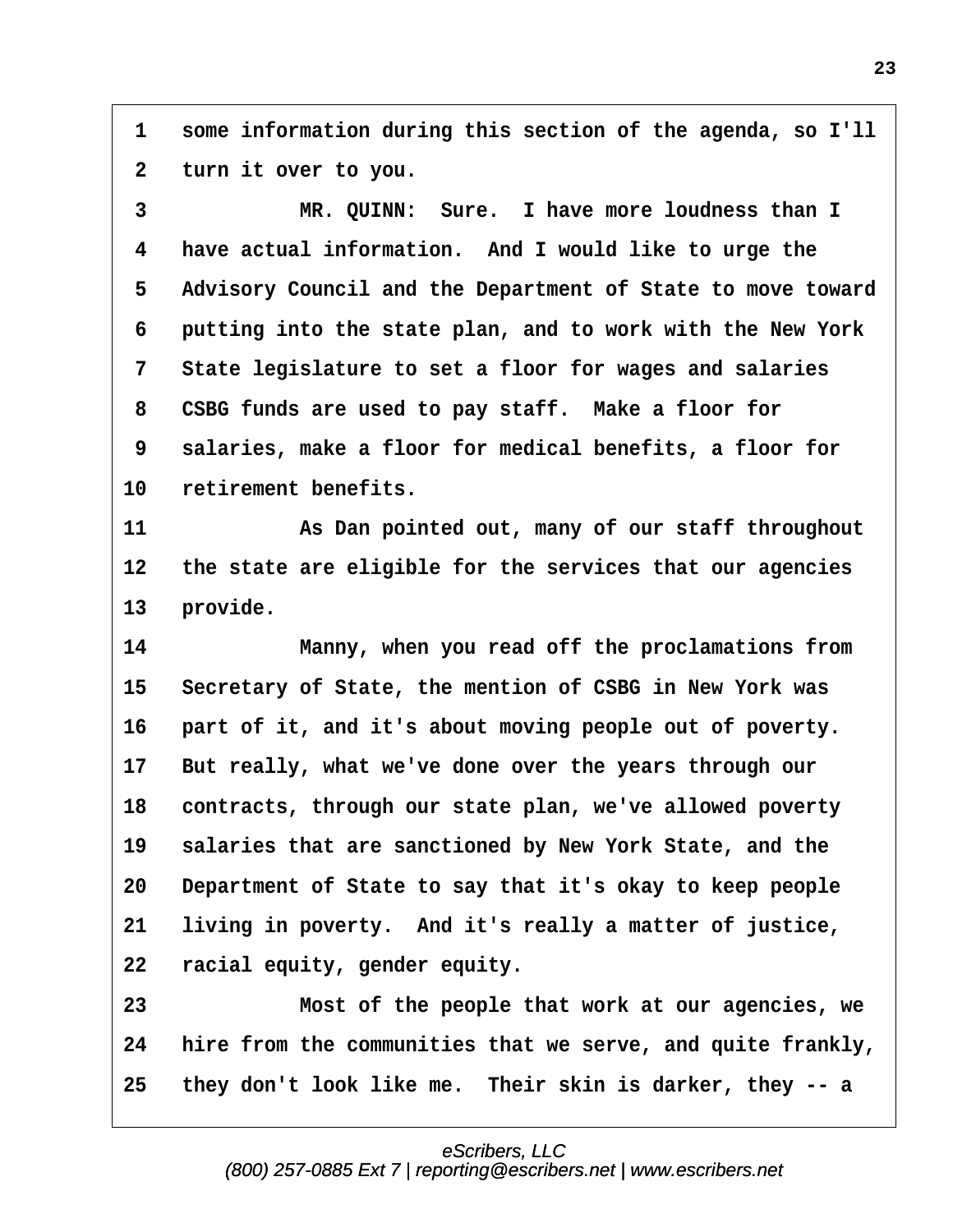<span id="page-23-0"></span>1 lot of people are foreign born, and a lot of them are **·2· ·women.· And we are preventing them from rising up out of ·3· ·poverty by continuing to pay wages that really are not ·4· ·conducive to self-sufficiency.**

**·5· · · · · · ·New York State, when it has contracts in other ·6· ·areas -- if we were building bridges and courthouses with ·7· ·state funds, we would be requiring prevailing wages be paid ·8· ·to the workers, and a lot of those workers would be mad. ·9· ·And it's right, and it's just that they get paid the 10· ·prevailing wages so they can support themselves, support 11· ·their families.· The people who work with CSBG funds** 12 deserve nothing less.

**13· · · · · · ·In the weatherization department, we have groaned 14· ·in the past when we've been required to pay Davis-Bacon** 15 wages to weatherization workers, and really, we should have 16 been glad about it. The administrative hurdle, okay, it's 17 an administrative hurdle, but we're paying people wages 18 that help them get to a better place in life.

**19· · · · · · ·I think we should look at our network, figure out 20· ·how many people are getting paid wages that put them at a 21· ·threshold, that keeps them -- not federal poverty wages, 22· ·but keeps them from a living wage in New York State in the 23· ·counties that we live.· And it's not going to be an** 24 overnight fix, but I think we should be quickly moving down **25· ·the path where we say anybody who works for community**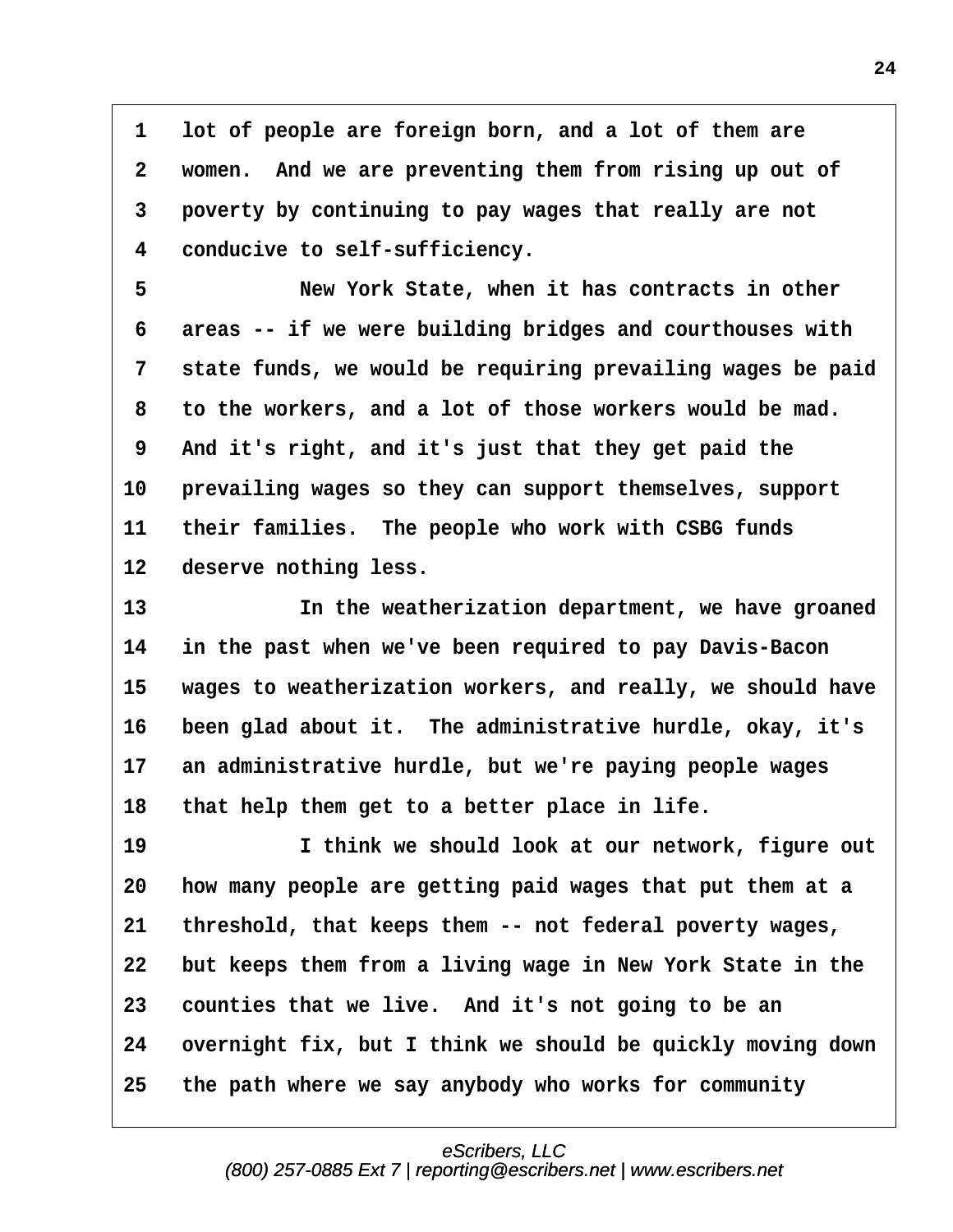<span id="page-24-0"></span>1 action is going to be making a decent wage. **·2· · · · · · ·If we're hiring people out of our community, we ·3· ·need to be getting them to a better place.· And more ·4· ·than -- not more than -- in addition to helping out the ·5· ·people that we serve, it's going to help out the network in ·6· ·our agencies. ·7· · · · · · ·The wages we pay are too low.· They contribute to ·8· ·the staff turnover we have at our agencies.· It makes it ·9· ·much more difficult to provide the services to our** 10 communities when things keep spinning around. It makes our **11· ·individuals -- agencies weaker; it makes our network as a** 12 whole weaker. We need to create longevity in the network. 13 **13** Over the past couple of weeks, Gov. Hochul's been **14· ·rolling out her proposed budget -- not a proposed budget,** 15 her budget for the state. And the priorities that she set 16 in there, childcare, housing, substance use disorder 17 treatment, green jobs, gun violence, these are all things **18· ·that the CSBG network addresses, and it should be funded** 19 that way, and the people that are doing the work should be **20· ·paid as though these are priorities of New York State** 21 *government.* I think I'll end it there. **22· · · · · · ·CHAIRMAN WILSON:· Thank you, Charlie. 23· · · · · · ·Dan, is there more from you or -- 24· · · · · · ·MR. MASKIN:· No, that's -- I think Charlie said 25· ·it very well.**

**25**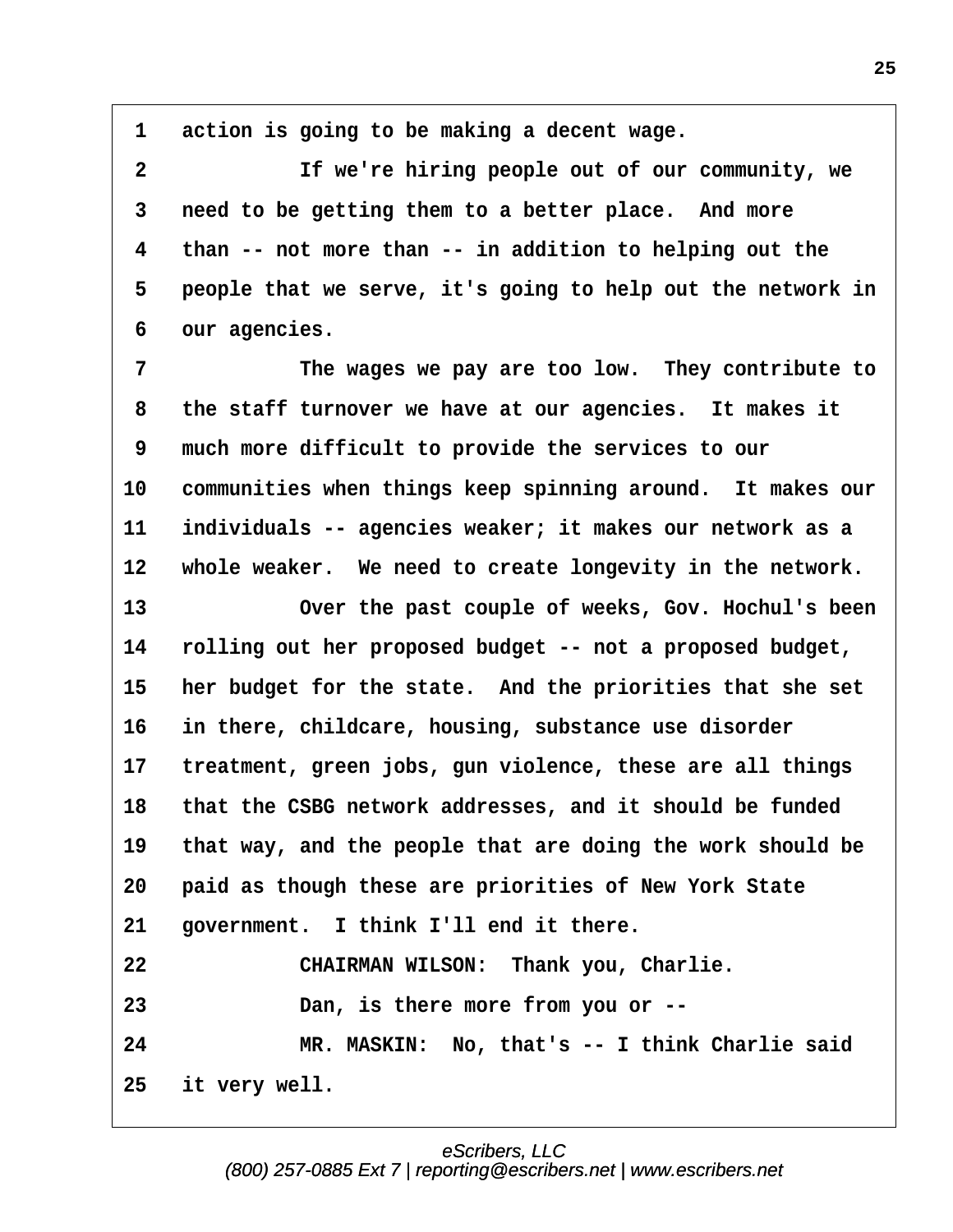<span id="page-25-0"></span>1 CHAIRMAN WILSON: Okay.

**·2· · · · · · ·MR. MASKIN:· We really need to start focusing our ·3· ·attention beyond recruitment.· It's the right thing to do. ·4· · · · · · ·CHAIRMAN WILSON:· Is there anybody else who would ·5· ·like to render an opinion or has any comment -- questions ·6· ·or comments?· Okay. ·7· · · · · · ·Thank you, Charlie and Dan. ·8· · · · · · ·We'll move on to new business.· Discretionary ·9· ·funds to address rural agencies. 10· · · · · · ·MR. MASKIN:· Denis, excuse me, I just wanted to 11· ·go back to one thing, a clarification.· Charlie, maybe you** 12 can help out. But at one point, we were talking about this **13· ·issue as a regular agenda item for the Advisory Council -- 14· · · · · · ·CHAIRMAN WILSON:· Yes. 15· · · · · · ·MR. MASKIN:· -- and I'm not sure we wanted to 16· ·take that any further today, but I think it's worth** 17 mentioning that that's something that we've talked about. **18· · · · · · ·MR. REID:· Yeah, I certainly thank you for that.** 19 I was on mute, unfortunately. I certainly believe that **20· ·there should be a regular reporting on this process because 21· ·it's -- it's very unfair for us to pay those wages and ask 22· ·people to do the kind of job that they're expected to do. 23· · · · · · ·CHAIRMAN WILSON:· So is it agreed by everybody 24· ·that we want to keep it on the agenda for each meeting? 25· · · · · · ·MR. BOBBIT:· I would support that, yeah.· Are you**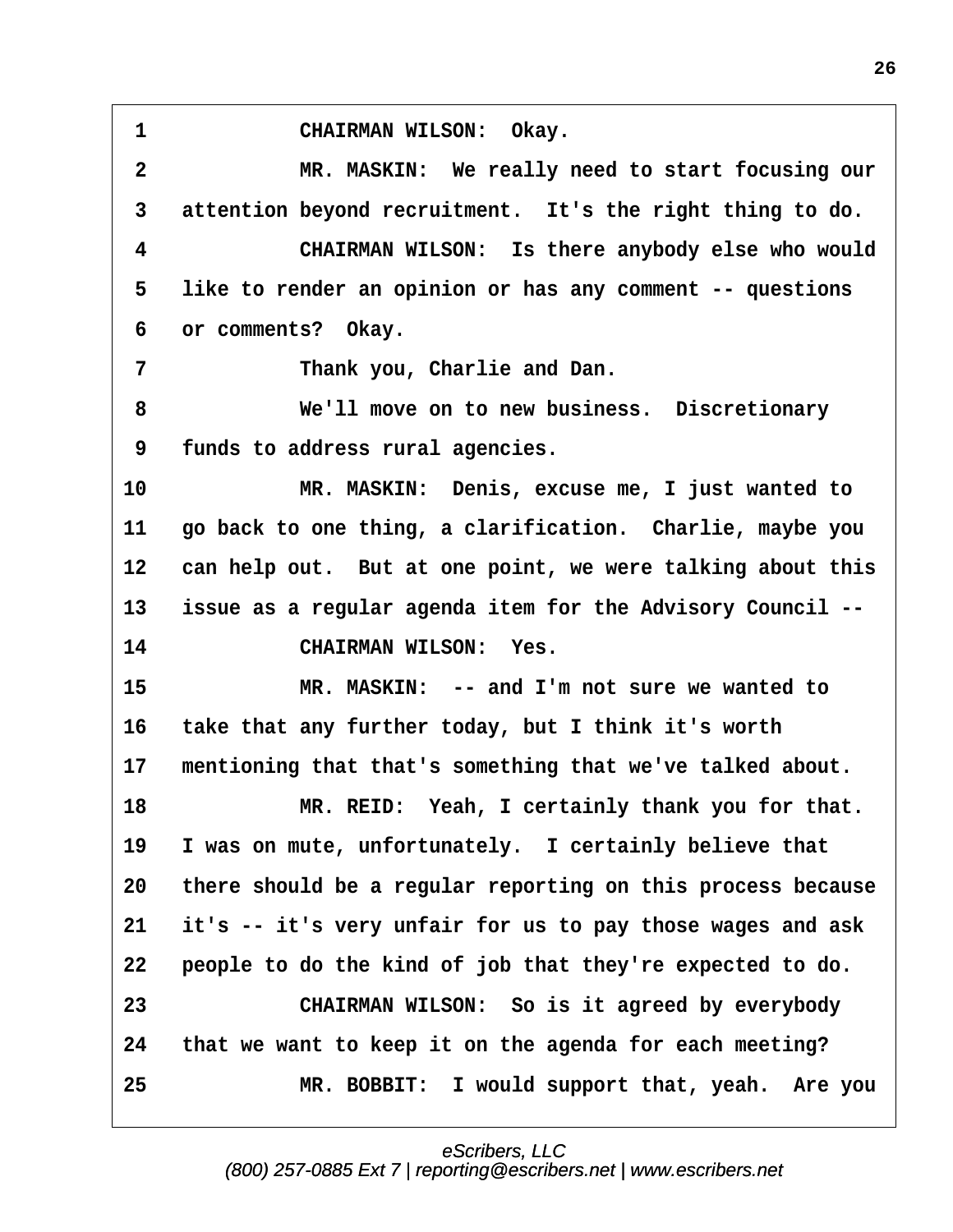<span id="page-26-0"></span>**·1· ·calling it a question, a vote, or to get a pulse? ·2· · · · · · ·CHAIRMAN WILSON:· We don't really have a quorum, ·3· ·so we can just get a consensus.· I mean, is anybody opposed ·4· ·to it?· I don't see anything wrong with keeping it on the ·5· ·agenda myself.· I don't want to make that determination ·6· ·alone. ·7· · · · · · ·MR. BOBBIT:· Again, I think it's a good idea to ·8· ·continue to discuss it. 9 CHAIRMAN WILSON:** All right. So why don't we **10· ·keep it on the agenda, and there's no harm for doing that,** 11 and look for updates at each meeting. Thanks, Dan, for 12 bringing it back to that. **13· · · · · · ·We will, then, turn it over to Dan again to talk 14· ·about discretionary funds to address the needs of rural** 15 agencies. Dan. **16· · · · · · ·MR. MASKIN:· I don't know how I got so popular on** 17 the agenda. There were many people that were involved in **18· ·that conversation, and I think we had some very good** 19 discussion. I think probably the real problems that **20· ·rural -- that agencies in rural communities are facing, in 21· ·communities in Upstate New York or rural New York are 22· ·facing require massive amounts of resources, and I don't 23· ·think -- and I think it goes beyond the scope of what the** 24 discretionary portion of CSBG could provide. But **25· ·nonetheless, we talked about maybe smaller or more**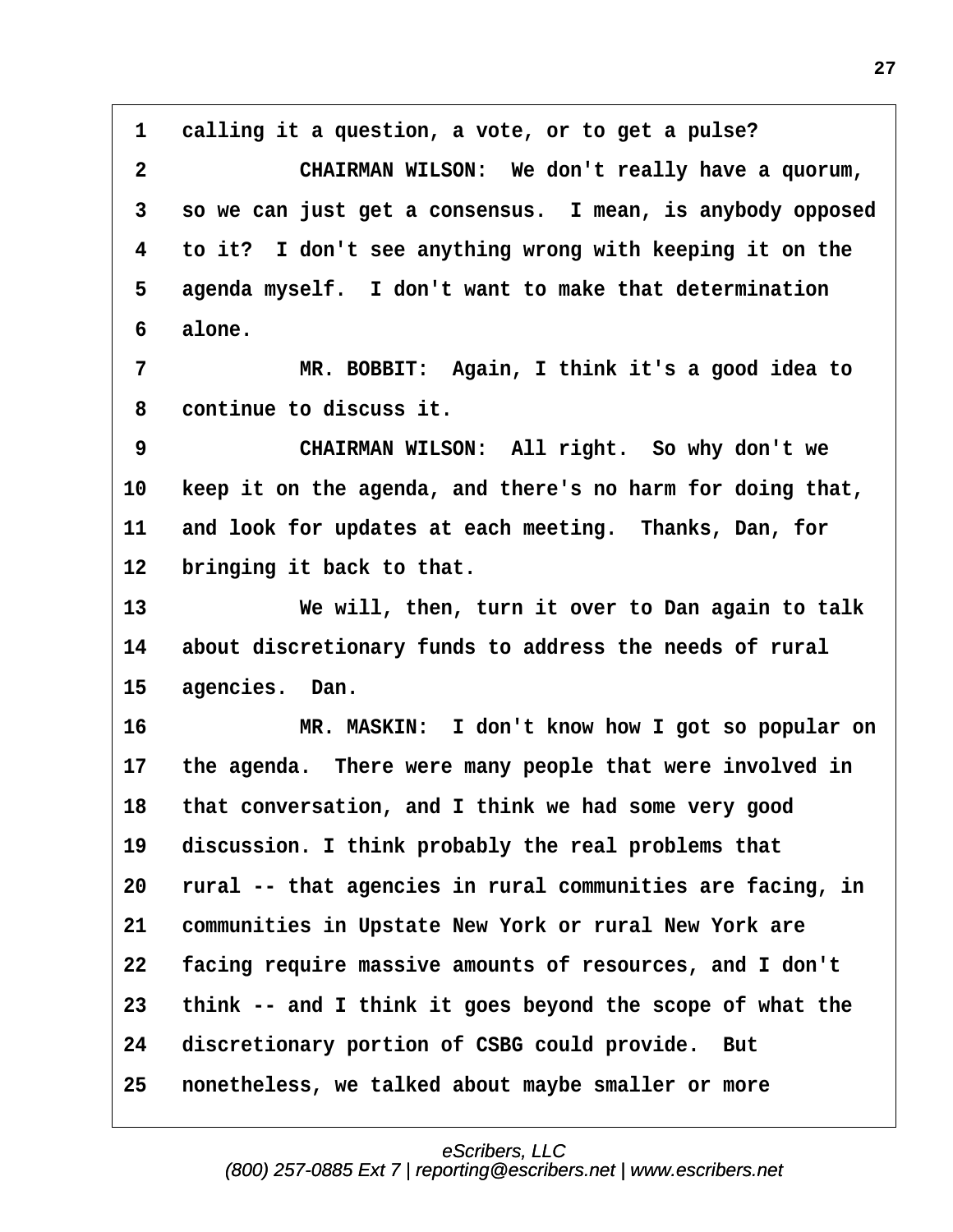<span id="page-27-0"></span>**·1· ·localized initiatives and impacts that may be possible. ·2· ·And please, anybody else, again, anybody else that was on ·3· ·the call, feel free to jump in, or not. ·4· · · · · · ·CHAIRMAN WILSON:· No further discussion? ·5· · · · · · ·MR. ROSA:· This is Manny.· I just want to build ·6· ·off of what Dan was talking about.· (Audio interference) is ·7· ·that -- that are serving the (indiscernible) (audio ·8· ·interference) with those issues (audio interference) and 9** access to healthcare, things like that. (Indiscernible) to 10 continue, if you will, so that we can explore what it is **11· ·that we can do with CSBG, whether it's discretionary or 12· ·innovative (audio interference) addressing some these** 13 matters. I guess with the help of not just the network, **14· ·but to the leadership of the network as well.· So it was 15· ·the first attempt, really, to get a handle on those 16· ·challenges, and we hope to continue that discussion. 17· · · · · · ·Knowing -- and Dan is right, knowing that** 18 sometimes it will take more than just CSBG dollars, but at 19 least starting to raise the attention of stakeholders about **20· ·the issues that are being faced in rural counties across** 21 the board. So we hope to continue that discussion moving 22 forward. **23· · · · · · ·CHAIRMAN WILSON:· Okay.· Thank you, Manny.· Any 24· ·further discussion on the topic from anybody? 25· · · · · · ·Okay.· Is there any other old or new business**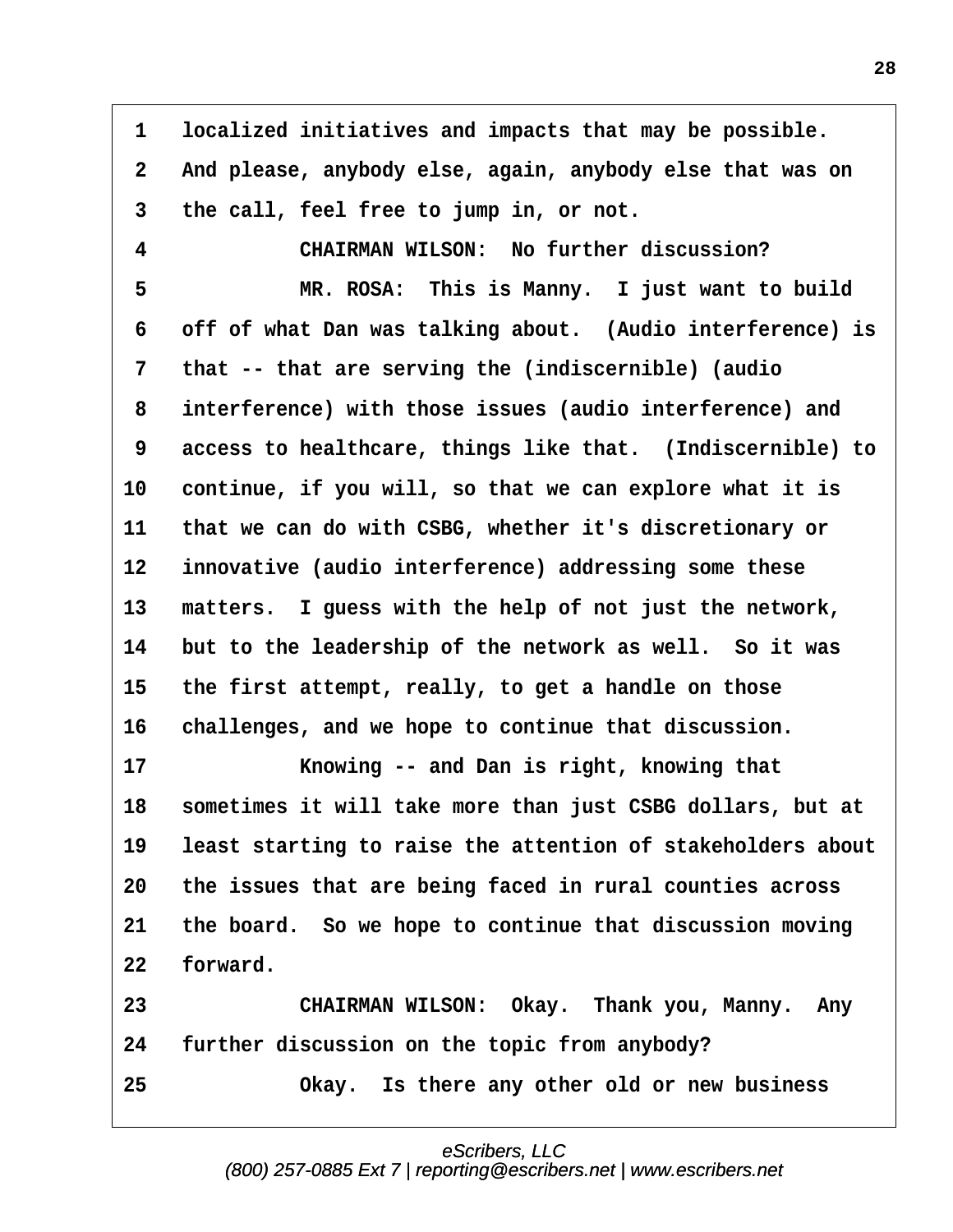<span id="page-28-0"></span>**·1· ·that is not on the agenda that anybody wants to bring up? ·2· · · · · · ·MR. QUINN:· I want to bring up, I think, new ·3· ·business.**

**·4· · · · · · ·CHAIRMAN WILSON:· Go ahead, Charlie.**

**·5· · · · · · ·MR. QUINN:· I want to bring up what happened in ·6· ·Buffalo last weekend, and we did just have a discussion ·7· ·earlier this morning with some of the executive directors. ·8· ·It highlights the problem of racism in our state.· Jerome ·9· ·Underwood has done incredible work up in Rochester getting 10· ·his governments to recognize racism as a public health** 11 crisis, and what happened in Buffalo clearly demonstrates 12 **how big a problem it is.** 

**13· · · · · · ·But aside from that horrible tragedy, day to day** 14 it is a problem for the people that we serve. Racism in 15 our country, in our state has a history of lynchings, just **16· ·like what happened last week, and more sinister ubiquitous** 17 things like redlining, where the communities that we serve 18 are outlined by those redlines, and the effects are still 19 **felt** today.

**20· · · · · · ·The word racism does not appear anywhere in our 21· ·state plan, and I think the Advisory Council and the 22· ·Department of State should figure out a plan, how we're 23· ·going to work it into community action collectively to make 24· ·sure that we are addressing it as a root cause of poverty 25· ·and taking it head on.**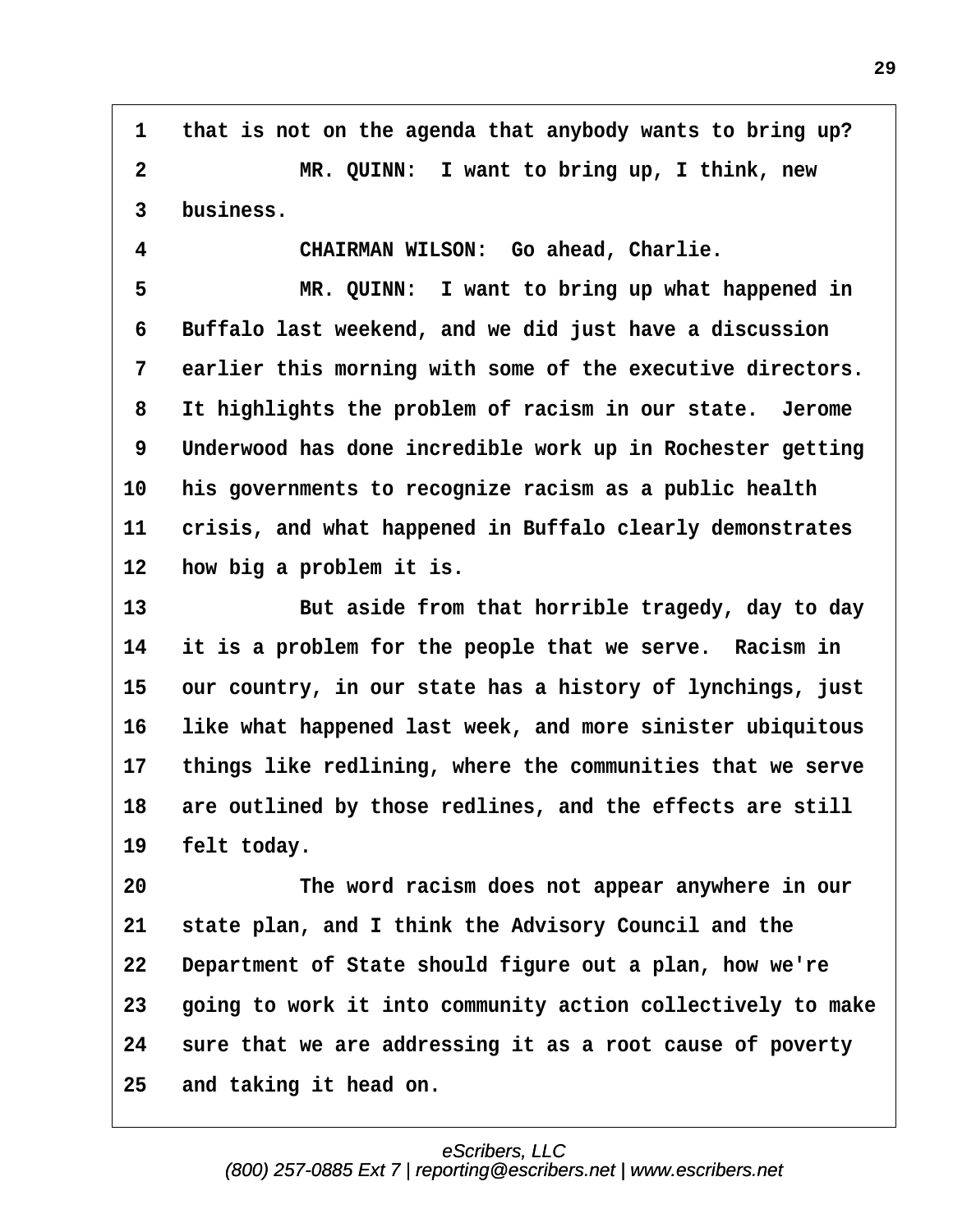<span id="page-29-0"></span>1 **· · · · · · CHAIRMAN WILSON: Okay. Charlie, thank you very** 2 much. **·3· · · · · · ·Anybody else have any comments?· Okay.· We still ·4· ·don't have a quorum, so we can't adopt the minutes from the** 5 **previous meeting. ·6· · · · · · ·MR. BOBBIT:· Actually Denis, I have another ·7· ·item -- new business.** 8 **· · · · · · · CHAIRMAN WILSON:** Okay. Go ahead. **·9· · · · · · ·MR. BOBBIT:· I'll keep it quick. I have alerted 10· ·the network.· This is just a friendly reminder.· The USC is 11** going to host our second CBO/MWBE exchange. It'll be a 12 virtual meeting held on May 24th. So this is an 13 opportunity to meet and greet with state certified MWBE **14· ·vendors, so I just wanted to remind the network.· If you 15· ·need any more information about registration, you can shoot 16· ·me an email, and it's free and made available to the** 17 network. And thanks to DOS, Katheryn Trainor will do a 18 **presentation as part of the event.** 19 **• CHAIRMAN WILSON: Oh, great.** Well, thank you, **20· ·Mike, for that announcement, and appreciate it very much.** 21 **Anybody else? 22· · · · · · ·MS. ORR:· Yeah, Denis, just before we close, I 23· ·just wanted to go back to what Charlie was saying about** 24 acknowledging racism in the state plan. I think probably **25· ·DOS is going to want to have a group review the state plan**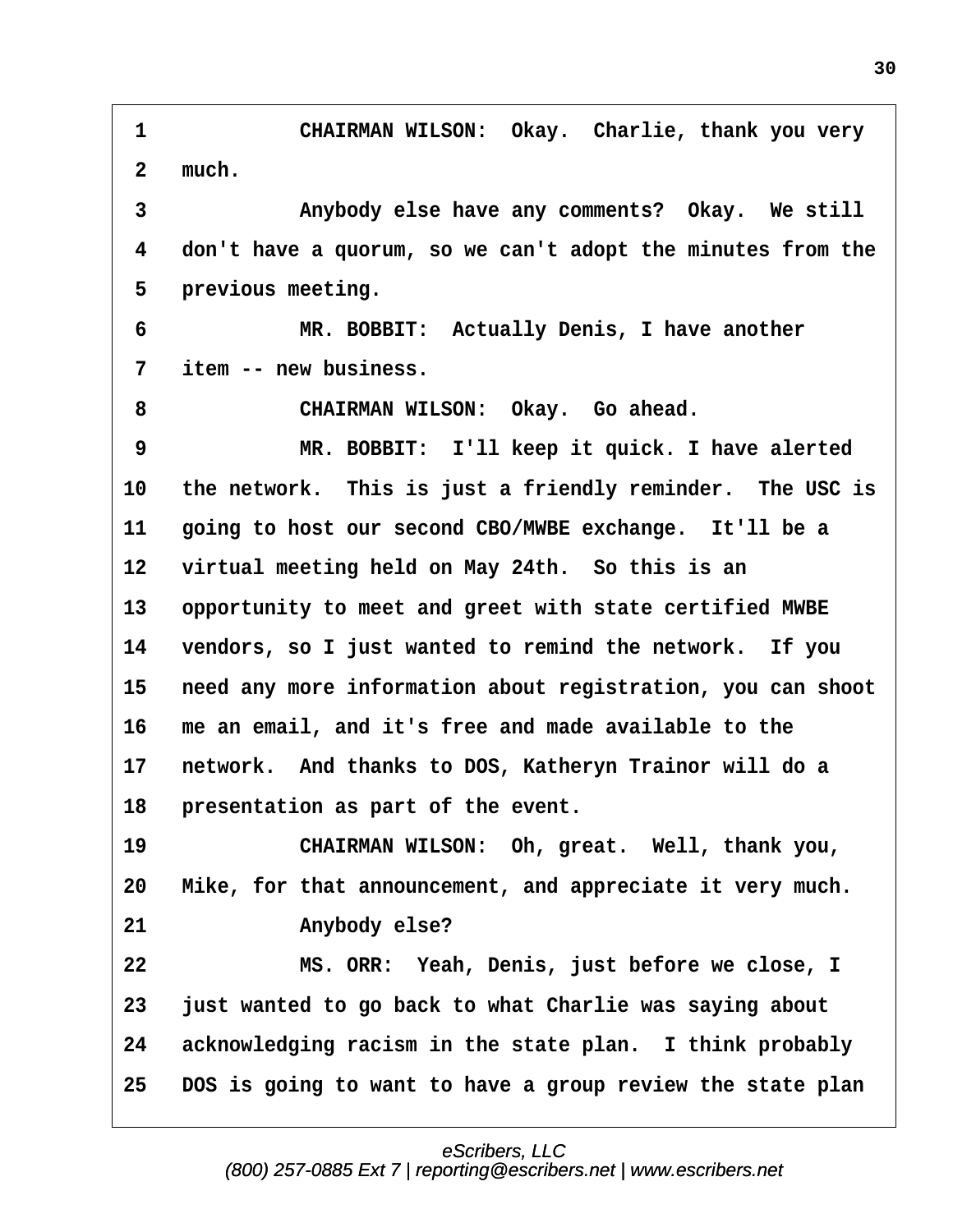<span id="page-30-0"></span>**·1· ·as they've done in the past, so I'm thinking, Manny, it ·2· ·might be good for us to keep this in the forefront of our ·3· ·minds so then when we review the state plan and make ·4· ·changes in it, before we get to the public hearing part, ·5· ·that we think about how this can be integrated into the ·6· ·state plan.**

7 MR. BOBBIT: That's a good suggestion. 8 **· · · · · · · CHAIRMAN WILSON:** Good idea.

**·9· · · · · · ·MR. ROSA:· I will do that, and Charlie, thank you 10· ·again for the follow-up.· I think everybody feels the same** 11 sentiment whether we express it outwardly or not. Maurice 12 has been a teacher to me over the years and talks about **13· ·racism as a public health issue, so there are many ways for 14· ·us to keep this at the forefront of our discussions, quite** 15 **frankly, and not be afraid to raise it, which is also very 16· ·important because, obviously, for many of us, this has been 17· ·a lifelong struggle whether we've been victims, or we've** 18 seen victims.

**19· · · · · · ·So there's a lot of work to do, and we will try 20· ·to incorporate that even under the current plan to see what 21· ·we can do to move this forward.· So thanks again for that. 22· · · · · · ·CHAIRMAN WILSON:· Thanks again to you, Manny. 23· · · · · · ·MR. MARTIN:· Denis? 24· · · · · · ·CHAIRMAN WILSON:· Yes? 25· · · · · · ·MR. MARTIN:· This is Michael Martin with Native**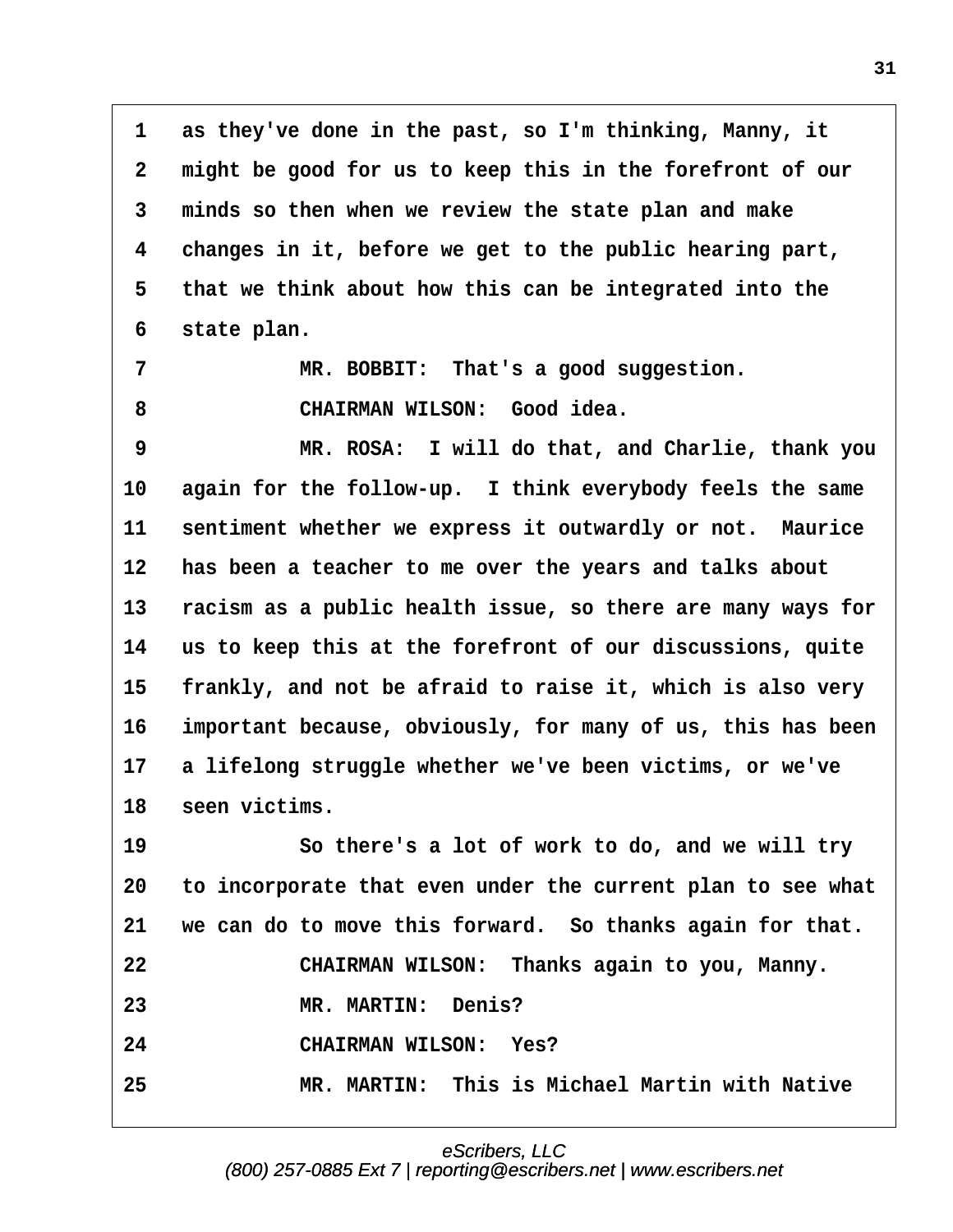<span id="page-31-0"></span>1 American Community Services (indiscernible). **·2· · · · · · ·CHAIRMAN WILSON:· Yes, Michael. ·3· · · · · · ·MR. MARTIN:· Thanks, Charlie, for pointing it out ·4· ·before.· I was trying to figure out how to address it. ·5· ·It's still a little raw.· Unfortunately, our staff's been ·6· ·directly impacted.· I had one staff member just alone, ·7· ·whose uncle, cousin, and her aunt.· And you know, it's a ·8· ·societal issue, racism itself, but the idea of supremacy, ·9· ·that one is greater than the other.· And we have to focus** 10 on our common humanity, because as human beings, no matter **11· ·where we live on this planet, we all have the same basic** 12 needs, right? We all need clean air to breathe, we need 13 clean water to drink, we need food to eat, to sustain us. **14· ·You want shelter and warmth from the cold.· We all want a** 15 sense of belonging and to be valued, and we all smile in 16 the same language. 17 **17 1** *u* **start to also raise up the point about the** 

18 compensation for the frontline people that are working in 19 this field as well. Trying to address the underlying **20· ·issues that create separation, and division, and the idea 21· ·of have or have nots, and I'm better than you, the 22· ·separation, the segregation, all of those factors that 23· ·create the divide, and people can't see the commonality.** 24 And they focus on the differences, unfortunately what they 25 can see, which is usually skin color and all. We need to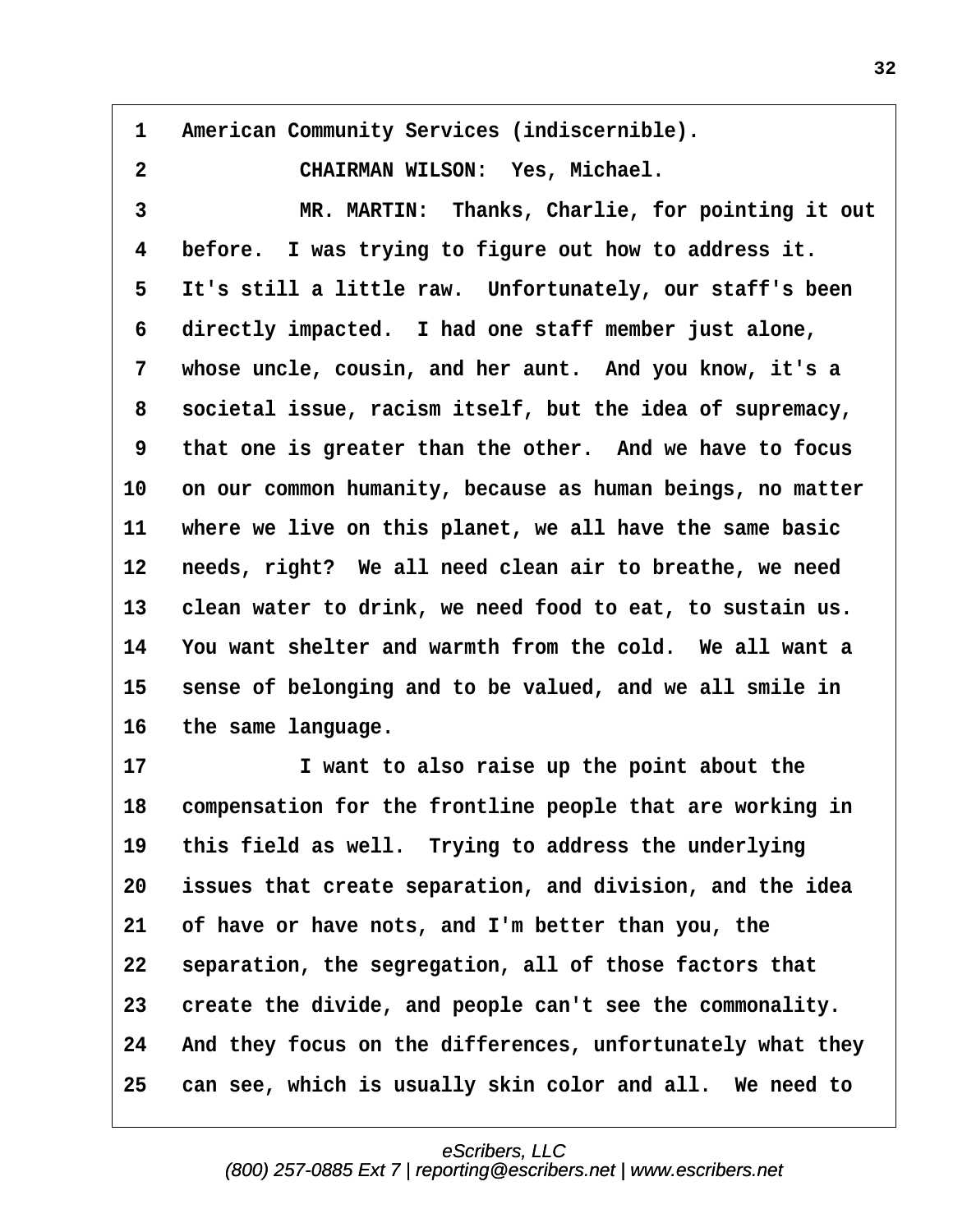<span id="page-32-0"></span>**·1· ·see each other as human beings striving for the same thing. ·2· ·We need to lift each other up and support each other.**

**·3· · · · · · ·I encourage the work of the network, of the ·4· ·community action organizations, and everyone involved, to ·5· ·look for how we can continue to do that, to help people ·6· ·find that commonality, because if we can see how much more ·7· ·we have in common to be our part, maybe that will make a ·8· ·difference when we go down this path and try to find ·9· ·solutions.**

10 **1 vent to the vigil on Tuesday, and one of the 11· ·best things I heard out of that was, you know, when people** 12 talk about these tragedies happen in different parts of the 13 country, this community's strong, that community's strong, **14· ·the speaker said, we can't be Buffalo strong.· To be** 15 strong, we have to be united.

**16· · · · · · ·And segregation's a real issue in our Buffalo and** 17 Western New York Community, as it is in many other parts of 18 the state. And those simple dividing lines create these 19 different views of people that are just fallacies in nature **20· ·that don't really exist, but in perception's mind, allow 21· ·these things to fester.· The underlying conditions that led 22· ·to this, and obviously in other parts of the state; the kid 23· ·came from Conklin.· What she said was we need to be Buffalo 24· ·honest.· We need to have those real conversations and find 25· ·solutions, and I think we're still struggling to figure**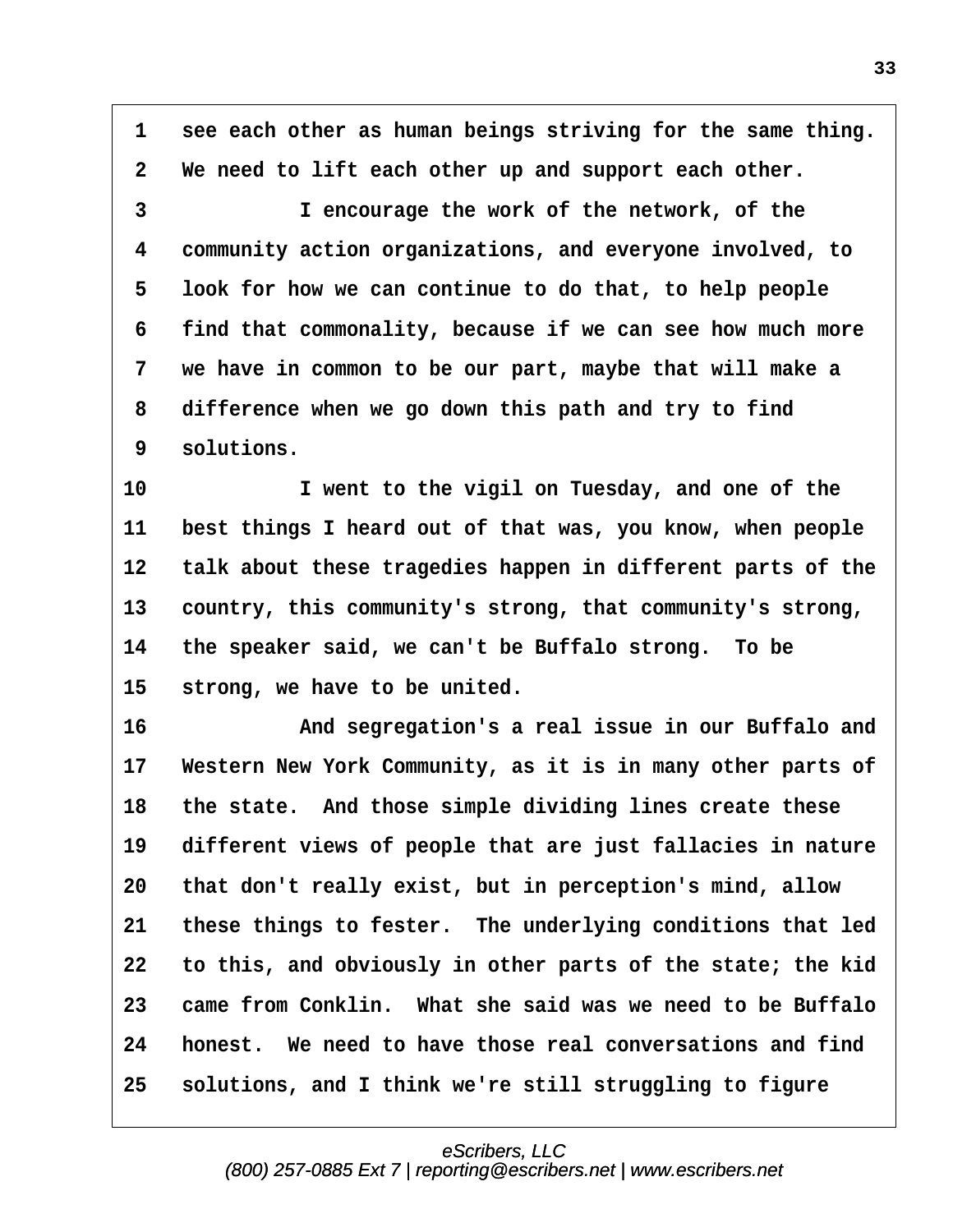<span id="page-33-0"></span>**·1· ·out -- we're just another list on the nationwide pandemic ·2· ·that's become these mass shootings, race and hate violence, ·3· ·and we're all looking for solutions going forward. ·4· · · · · · ·So I wanted to thank you for acknowledging that, ·5· ·and I want to encourage everybody to be part of the ·6· ·solution, and don't let those ten people's lives go in ·7· ·vain.· Thank you. ·8· · · · · · ·CHAIRMAN WILSON:· Thank you, Michael. ·9· · · · · · ·Anybody else? 10· · · · · · ·MS. HAYNES:· Yes, can I just say one thing?· Hi, 11· ·I'm Brandi Haynes from the CAO here in Buffalo.· I just 12· ·want to say thank you to everyone for your kind words, and 13· ·your thoughts and prayers. I actually grew up in Cold 14· ·Spring, that's the neighborhood where Tops is from -- I'm** 15 sorry, where Tops is located. My entire family lives in **16· ·that neighborhood, and my parents were at that Tops two 17· ·hours before the shooting. 18· · · · · · ·We are heavily affected here, but we are standing** 19 Buffalo strong. I want to say, thank you, Michael, and 20 Manny, and everyone for your kind words, and all of the **21· ·other CAP agencies that have reached out to us and offered** 22 support. Thank you to Nancy and DOS staff. **23· · · · · · ·And right now, we're just working to support that** 24 community. That grocery store is, for right now, closed **25· ·indefinitely, so that community does not have another**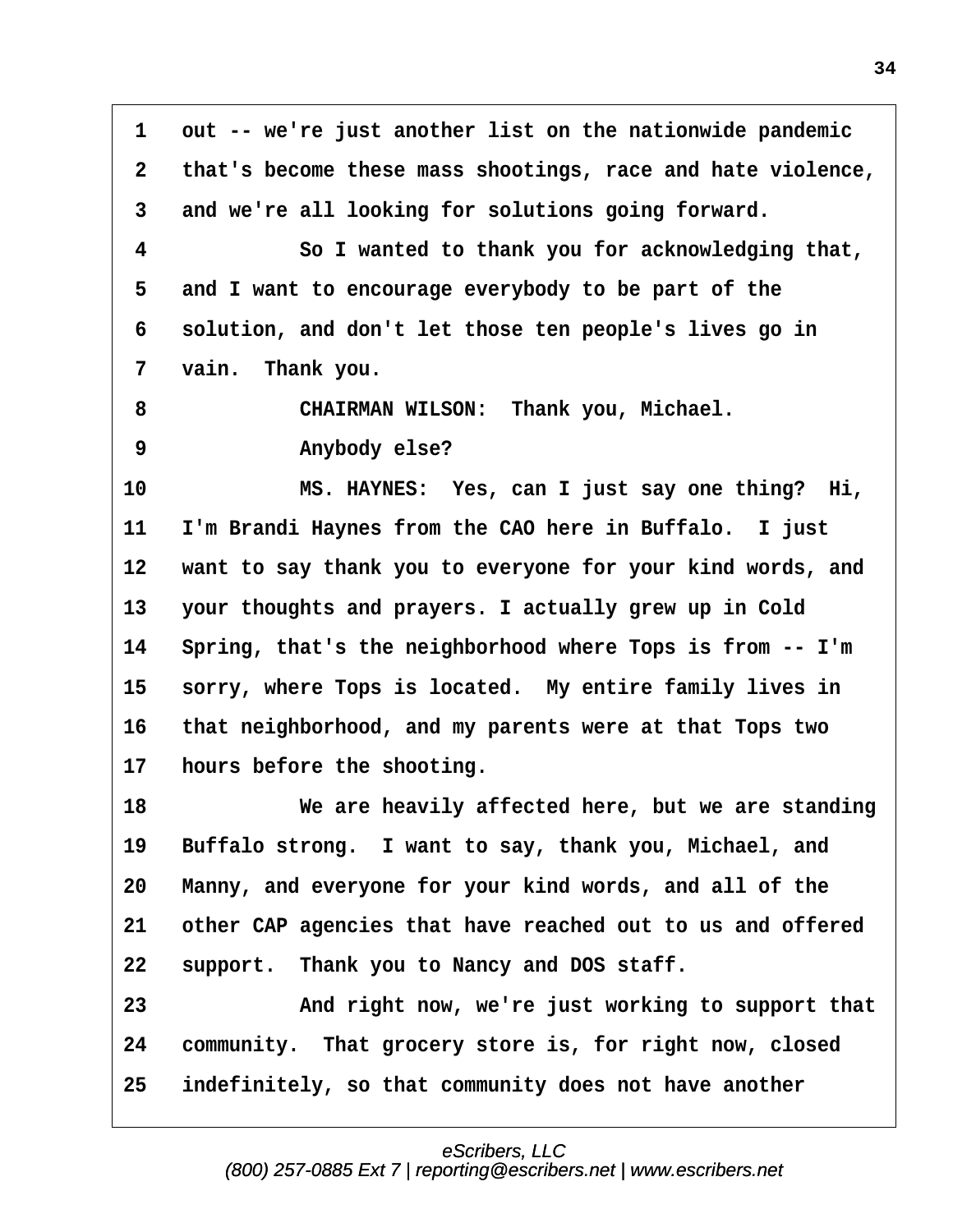<span id="page-34-0"></span>1 **erocery store for miles.** And that community is in the **·2· ·middle of a food desert, which is one of the things that we ·3· ·fight for every day is food justice for low-income ·4· ·communities.· So we are working together with a number of** 5 other organizations.

**·6· · · · · · ·What I will say is this has brought a number of ·7· ·nonprofits and community-based orgs together through this ·8· ·tragedy to work together, to work to break down silos, and ·9· ·just support each other in this cause.**

**10· · · · · · ·So after I hop off this call, I actually have a** 11 **· private meeting with a very large foundation here to kind 12· ·of work together and put resources together for those 13· ·folks.· So I would just ask that you just keep us in your** 14 *prayers and your thoughts, and just keep doing the awesome* 15 **work that everyone does every day.** 

**16· · · · · · ·CHAIRMAN WILSON:· Everybody will do that, I'm** 17 sure. Thank you.

**18· · · · · · ·Anybody else?· Okay.**

19 · · · · · So let's reconfirm. We do have a quorum at this **20· ·point in time?**

**21· · · · · · ·MR. BOBBIT:· We don't have a quorum.**

**22· · · · · · ·CHAIRMAN WILSON:· I'm sorry, I thought you said 23· ·one more person joined and we had a quorum.· Okay.· So we 24· ·can't adopt the minutes, and we don't even need to adjourn 25· ·the meeting because we can't vote to adjourn it.· So the**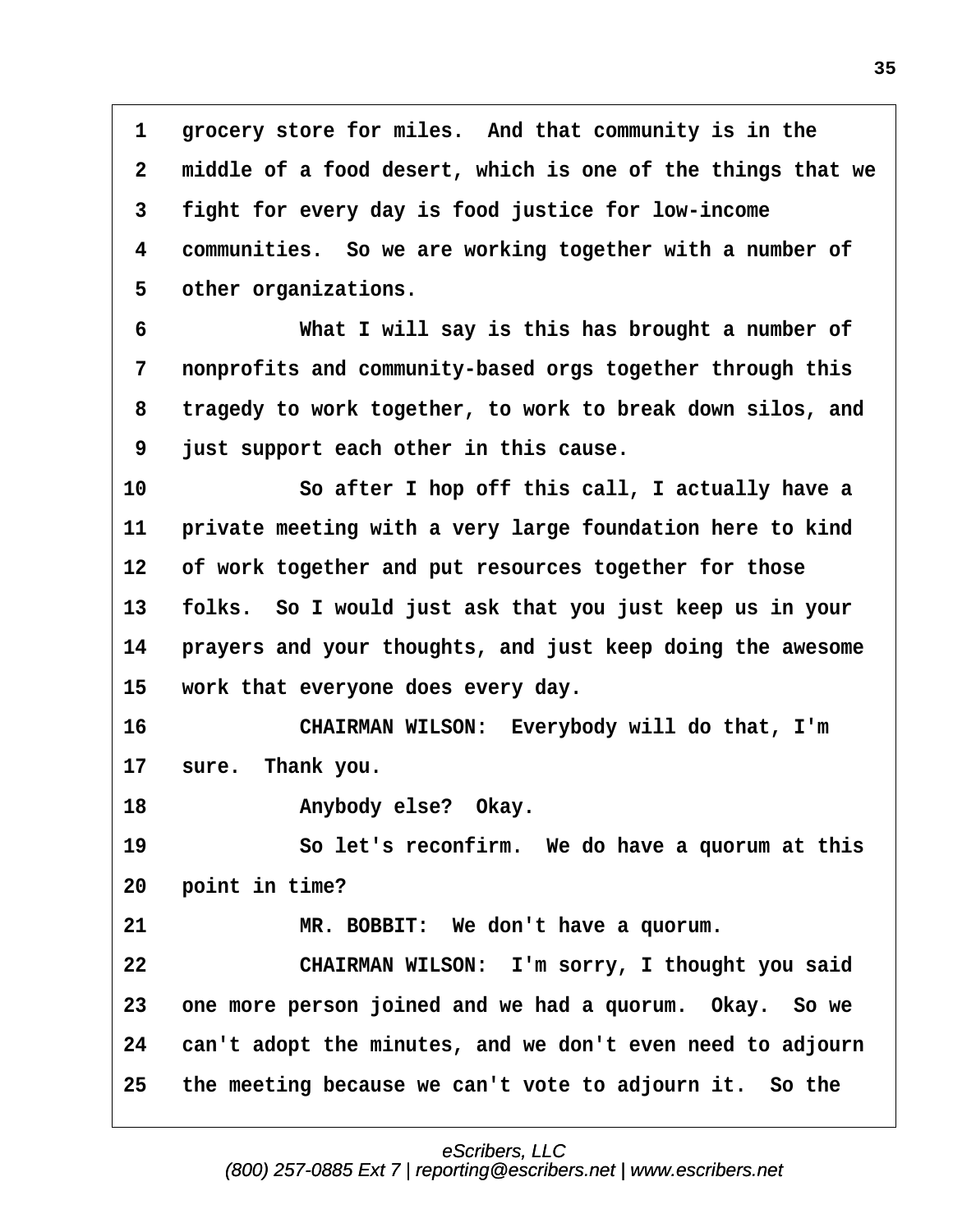<span id="page-35-0"></span>1 meeting was called to order by -- I guess, or welcomed by **·2· ·me, and I will thank everybody for attending, and I guess ·3· ·at this point, close the meeting.· I look forward to seeing** 4 everybody in the near future. Thank you. **·5· · · · · · ·IN UNISON:· Thank you. ·6· ·(Meeting concluded) ·7 ·8 ·9**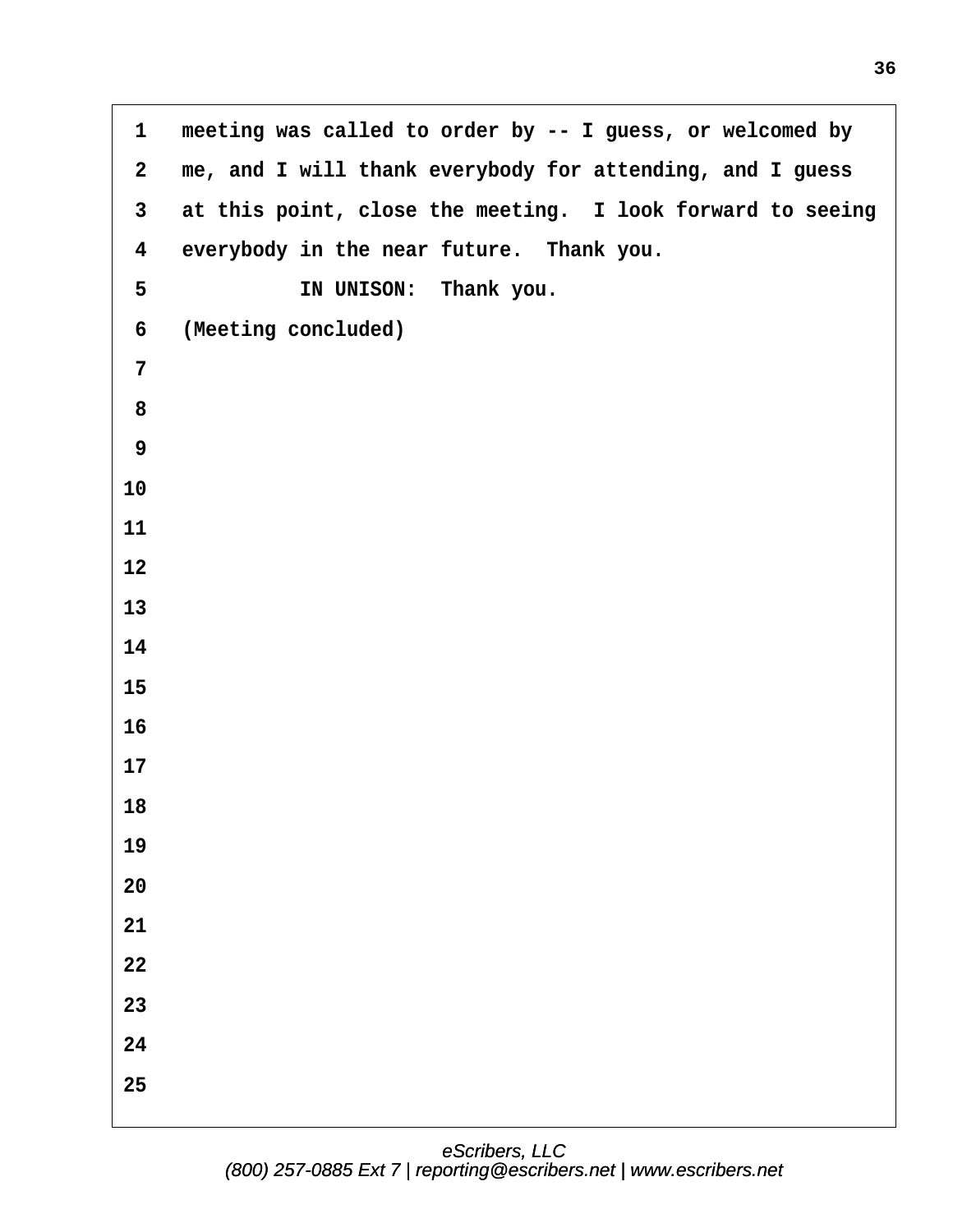| $\mathbf{1}$   |                             |                                                              |
|----------------|-----------------------------|--------------------------------------------------------------|
| $\overline{2}$ |                             | CERTIFICATION                                                |
| $\mathbf{3}$   |                             |                                                              |
| 4              |                             | I, Ashley Lloyd, certify that the foregoing                  |
| 5              |                             | transcript of proceedings was prepared using the required    |
| 6              |                             | transcription equipment and is a true and accurate record of |
| $\overline{7}$ | the proceedings.            |                                                              |
| 8              |                             |                                                              |
| 9              |                             |                                                              |
| 10             |                             |                                                              |
| 11             | Signature:                  | Ashley Lloyd                                                 |
| 12             |                             |                                                              |
| 13             | Agency Name: eScribers, LLC |                                                              |
| 14             |                             |                                                              |
| 15             |                             | Address of Agency: 352 Seventh Avenue                        |
| 16             |                             | Suite 604                                                    |
| 17             |                             | New York, NY 10001                                           |
| 18             |                             |                                                              |
| 19             | Date:                       | May 28, 2022                                                 |
| 20             |                             |                                                              |
| 21             |                             |                                                              |
| 22             |                             |                                                              |
| 23             |                             |                                                              |
| 24             |                             |                                                              |
| 25             |                             |                                                              |
|                |                             |                                                              |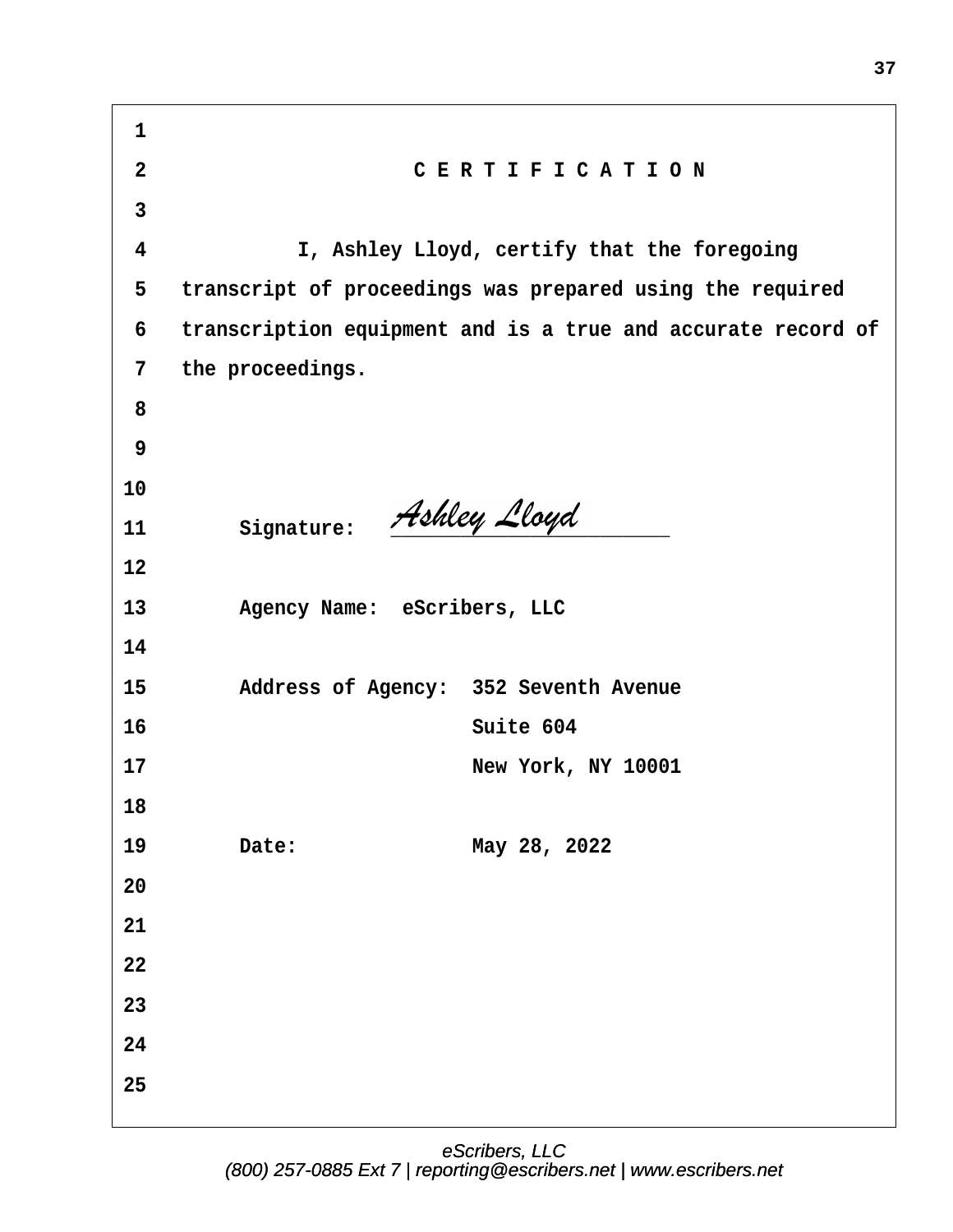|                          |                                                                                   | 29:21                                                                                                        |
|--------------------------|-----------------------------------------------------------------------------------|--------------------------------------------------------------------------------------------------------------|
| \$                       | 9                                                                                 | advocate 6:15                                                                                                |
| \$200,000 3:20           | 9 16:15                                                                           | affected 34:18                                                                                               |
|                          | 90 3:23 4:8                                                                       | affinity 17:22,25 18:4,9                                                                                     |
| $\mathbf 1$              |                                                                                   | $a$ fraid $31:15$                                                                                            |
| $1.0$ 18:17              | A                                                                                 | agencies 2:12 5:15,19 6:18 7:4,18                                                                            |
| 10 15:16                 | ability 13:6                                                                      | 8:4,11 9:23,25 14:11,14 16:3,20,23<br>17:17 19:13 20:7,24 21:6,17 23:12,<br>23 25:6,8,11 26:9 27:15,20 34:21 |
| 10-week 19:18            | abreast 5:13                                                                      |                                                                                                              |
| 100 5:20,24              | <b>access</b> 7:1 8:6 28:9                                                        | agency 6:7,20 7:15 9:25 14:12<br>15:17,25 16:6,15 17:1,10 18:7 19:1                                          |
| 19 16:17 18:18           | accomplish 3:23                                                                   | agenda 10:9 22:12 23:1 26:13,24                                                                              |
| 1964 7:1                 | ACES 16:13                                                                        | 27:5,10,17 29:1                                                                                              |
| 19th 5:16                | achieved 10:18                                                                    | agent 14:4                                                                                                   |
|                          | achieving 20:13                                                                   | agreed 26:23                                                                                                 |
| $\mathbf{2}$             | acknowledge 3:15 4:9                                                              | ahead 3:14 29:4 30:8                                                                                         |
| 221:1                    | acknowledging 30:24 34:4                                                          | air 32:12                                                                                                    |
| 2,100 15:18              | act 4:11,18 6:25                                                                  | <b>AIU 4:1</b>                                                                                               |
| 20 15:20 19:19           | action 2:12 6:14 7:4,13,18 8:3,4,11,                                              | alerted 30:9                                                                                                 |
| 200 4:17                 | 15, 18, 23, 25 9: 4, 6, 13, 18, 20, 21 11: 4<br>14:4,11,12,14 15:17 16:3,15,21,23 | alleviate 7:24 9:8                                                                                           |
| 2020 4:22 16:16,17 19:10 | 17:1,10,13,16,17,18 18:7 19:1 20:6                                                | alliance 17:9                                                                                                |
| 2021 4:24                | 21:6 22:13 25:1 29:23 33:4                                                        | allocation 3:21 5:21                                                                                         |
| 2022 3:17 6:24           | activities 8:7                                                                    | allowed 12:3,4,9,10 23:18                                                                                    |
| 21 15:20                 | actual 5:12 23:4                                                                  | allowing 3:7                                                                                                 |
| <b>22nd</b> $5:3$        | addition 4:9 25:4                                                                 | amendments 3:22                                                                                              |
| 24th 30:12               | <b>address</b> 9:3 26:9 27:14 32:4,19                                             | American 32:1                                                                                                |
| 25 16:15                 | addresses 25:18                                                                   | <b>amount</b> 3:19 4:6                                                                                       |
|                          | <b>addressing</b> 7:6 28:12 29:24                                                 | amounts 27:22                                                                                                |
| 3                        | adjourn 35:24,25                                                                  | analyst 4:2                                                                                                  |
| 30th 5:18                | administrative 7:15 24:16,17                                                      | Andreas 3:12                                                                                                 |
| 35 18:16                 | adopt 11:25 30:4 35:24                                                            | anniversary 6:24                                                                                             |
|                          | adopted 12:19                                                                     | announcement 30:20                                                                                           |
| 5                        | Adrian 4:14                                                                       | <b>annual</b> 4:21 9:5 21:23                                                                                 |
| 50 18:16                 | Adrians 3:12                                                                      | anticipated 5:11                                                                                             |
| 5129 4:10                | adult 7:20                                                                        | apologize 4:4                                                                                                |
|                          | adverse 16:14,24                                                                  | applicability 14:15                                                                                          |
| 8                        | advice 14:22                                                                      | applicable 11:9                                                                                              |
| 80 19:21                 | Advisory 5:12 8:12,17 10:2,20 11:3,<br>19,21,24 13:18,19 15:11 23:5 26:13         | approach 22:17                                                                                               |

Index: \$200,000..approach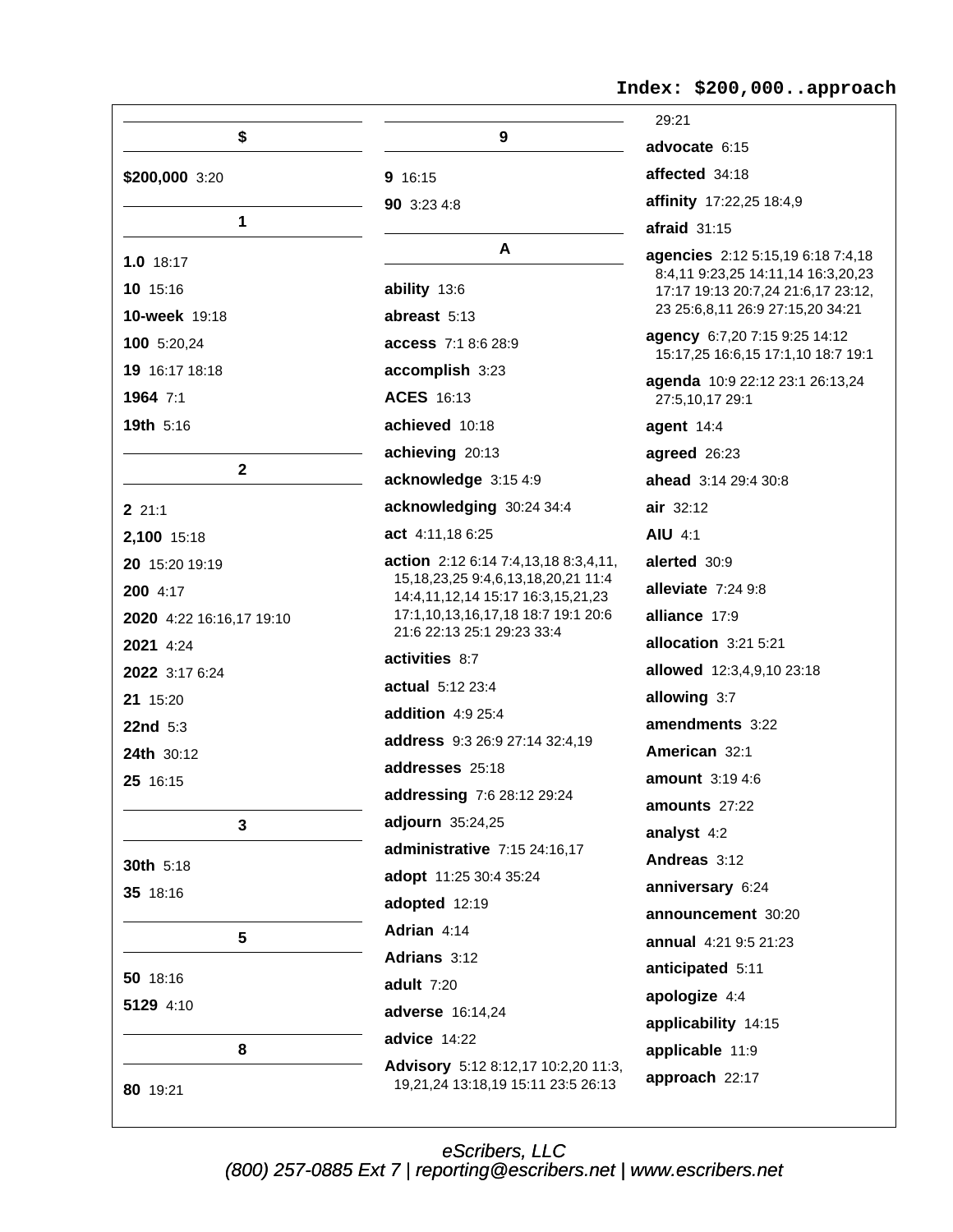Index: approaches..circumstances

| approaches 7:6                                    | <b>behalf</b> 4:15 10:1                                      | calling 27:1                                                               |
|---------------------------------------------------|--------------------------------------------------------------|----------------------------------------------------------------------------|
| approaching 6:9                                   | <b>beings</b> 32:10 33:1                                     | <b>calls</b> 12:9                                                          |
| April 18:19                                       | belonging 32:15                                              | CAO 34:11                                                                  |
| area 13:15                                        | benefits $23:9,10$                                           | CAP 34:21                                                                  |
| areas $24:6$                                      | $big$ 29:12                                                  | cap10 17:24                                                                |
| arrival 6:16                                      | bigger $6:12$                                                | cap60 17:24                                                                |
| assist 7:23                                       | <b>bit</b> 4:6 12:2                                          | capacity 7:5                                                               |
| assistance 4:1 7:20,21 8:24 9:1                   | <b>Block</b> 7:16 8:12,17                                    | Capt 4:15                                                                  |
| 17:6                                              | board 14:4 15:11,17 28:21                                    | <b>care</b> 7:21                                                           |
| assistants 18:10                                  | <b>BOBBIT</b> 26:25 27:7 30:6,9 31:7                         | CARES 19:15 20:10                                                          |
| assisting 9:8                                     | 35:21                                                        | case 11:5                                                                  |
| association 8:24 9:14,21 22:3,4                   | <b>bodies</b> 11:9 14:8                                      | CAZ 5:17,21                                                                |
| assuming 12:18                                    | <b>body</b> 11:13,16 12:4,7,12,14,18,21<br>13:4,9,14         | <b>CBO/MWBE 30:11</b>                                                      |
| attempt 28:15                                     | <b>born</b> 24:1                                             | census 19:10,11                                                            |
| attend 15:25 19:19                                | Bradley 4:15                                                 | certificate 8:16 9:19,24                                                   |
| attendance 10:14                                  | <b>Brandi</b> 34:11                                          | certificates 6:19                                                          |
| attended 20:12                                    | break $35:8$                                                 | certification 16:11,12                                                     |
| attending 11:13 36:2                              | breathe $32:12$                                              | certified 16:8,9,12,18 17:10,11                                            |
| attention 11:8 26:3 28:19                         | <b>bridges</b> 24:6                                          | 19:22 30:13                                                                |
| audio 2:1 5:19 6:2 7:17 16:22 17:5<br>28:6,7,8,12 | <b>bring</b> 6:10 11:8 29:1,2,5                              | <b>CHAIRMAN</b> 10:7,16,21,24 13:25<br>14:25 22:8 25:22 26:1,4,14,23 27:2, |
| <b>August 5:3 20:9</b>                            | bringing 27:12                                               | 9 28:4,23 29:4 30:1,8,19 31:8,22,24                                        |
| <b>aunt</b> 32:7                                  | broaden $7:10$                                               | 32:2 34:8 35:16,22                                                         |
|                                                   |                                                              | challenge 5:23                                                             |
| authorization 4:10,16                             | brought 35:6                                                 | challenges 28:16                                                           |
| awaiting 5:4                                      | <b>budget</b> 25:14,15                                       | chance 2:7 19:11                                                           |
| award $3:16$                                      | <b>Buffalo</b> 2:14,18 19:17 29:6,11<br>33:14,16,23 34:11,19 | change 11:11,12                                                            |
| aware $6:18$                                      | <b>build</b> 28:5                                            | changed 10:17                                                              |
| awesome 35:14                                     | building 7:25 8:6 9:9 24:6                                   | Charlie 22:25 25:22,24 26:7,11 29:4<br>30:1,23 31:9 32:3                   |
| В                                                 | burden $20:15$                                               | chat 14:3                                                                  |
| <b>back</b> 10:5 12:2 13:24 22:6 26:11            | <b>Bureau</b> 19:11                                          | child 7:20                                                                 |
| 27:12 30:23                                       | business 22:12 26:8 28:25 29:3<br>30:7                       | child- 12:24                                                               |
| based $17:4$                                      |                                                              | childcare 18:11,12 25:16                                                   |
| <b>basic 32:11</b>                                | C                                                            | childhood 16:14,24                                                         |
| <b>basis</b> $3:26:8$                             | <b>call</b> 12:10 15:18 17:22 18:11 28:3                     | CIOTTI 2:8 10:19,23                                                        |
| beginning 11:10                                   | 35:10                                                        | circumstance 12:11                                                         |
| begins $2:1$                                      | called 20:11 36:1                                            | circumstances $11:15$ 12:16,18,23<br>13:1,5                                |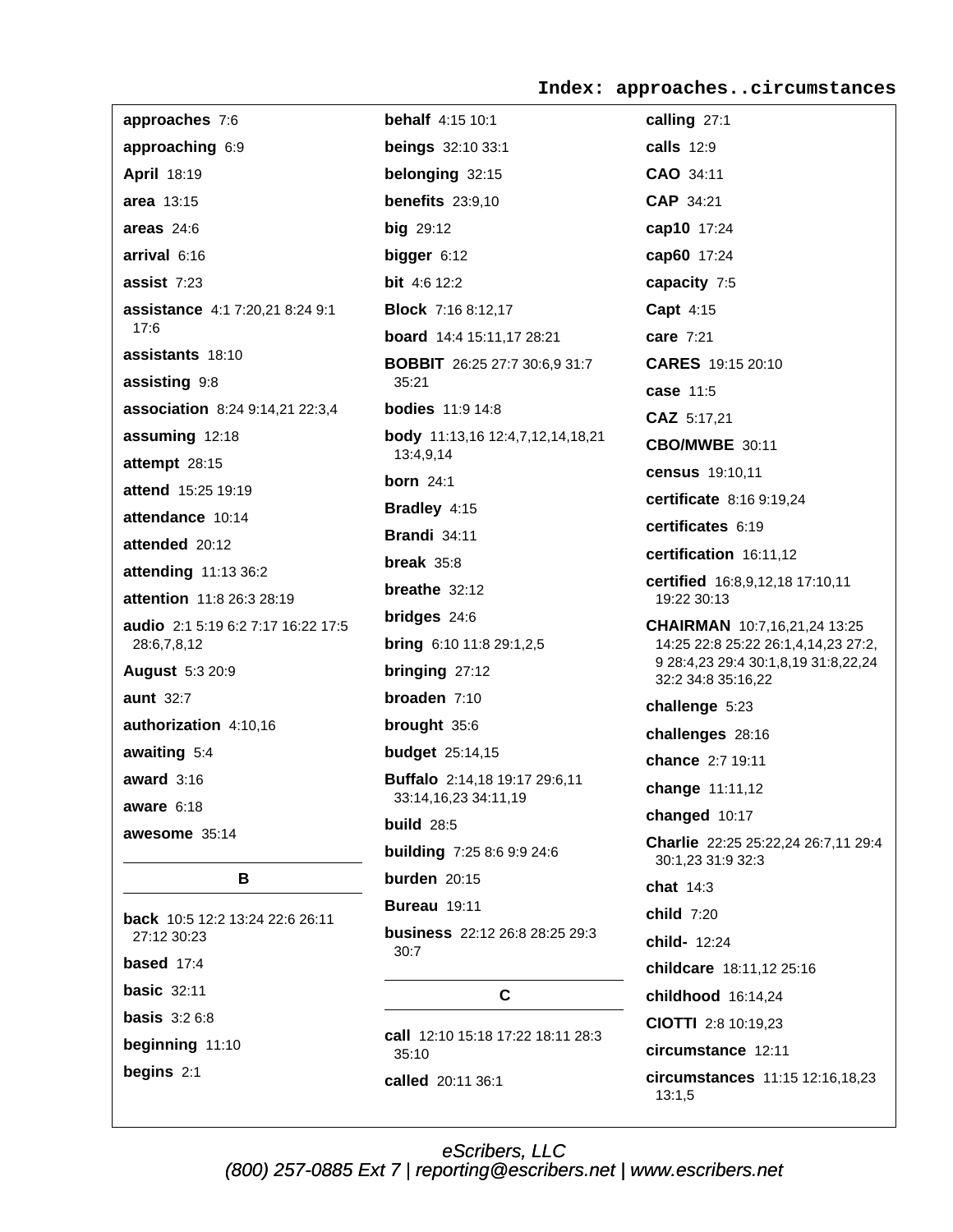#### Index: clarification..department

clarification 26:11 clean 32:12,13 close 30:22 36:3  $closed$  34:24 closely 18:24 cold 32:14 34:13 colleagues 10:4 collective 2:3 3:8 22:17 collectively 29:23 color 32:25 combining 19:24 comment 26:5 comments 11:17 13:20 26:6 30:3 committed 8:4 **committee** 7:18 20:21 common 32:10 33:7 commonality 32:23 33:6 **communities** 2:5 7:5,8,24 9:11 16:19 18:13 21:13 23:24 25:10 27:20,21 29:17 35:4 community 2:12,19 3:6 5:1 6:14 7:4,13,15 8:3,4,11,12,15,17,18,23, 25 9:4,6,13,18,20,21 11:7 14:4,10, 12,14 15:17,25 16:2,15,21,23 17:1, 10,13,16,17,18 18:7 19:1 20:6 21:4, 6 22:13 24:25 25:2 29:23 32:1 33:4, 17 34:24,25 35:1 community's 33:13 community-based 35:7 compassion 20:17 compensation 22:13 32:18 complete 4:2 completed 5:17 complications 20:2 comprised 18:25 concluded 36:6 conclusion 5:23 conditions 7:25 9:9 33:21 condolences 2:17

conducive 24:4 conference 9:5 21:20,24 22:5 **Conklin 33:23** connected 9:7 connection 20:14 consciousness 3:8 consensus 27:3 constant 20:14 consult 14:15 consultants 20:21 contemplated 13:1 continue 3:2 6:6 17:3 18:14 19:6 27:8 28:10,16,21 33:5 continued 8:19 18:18 20:5 continues 15:19 20:25 continuing 3:15 16:13 17:8 20:20  $24:3$ contracts 23:18 24:5 contribute 25:7 contribution 9:16 contributions 8:14 convenings 9:6 conversation 27:18 conversations 33:24 coordination 9:3 corrections 4:22 council 5:13 8:12,18 10:2,20 11:3, 20,21,24 13:18,19 14:16 15:11 23:5 26:13 29:21 Council's 11:8 counsel 11:6 14:20 **counties** 24:23 28:20 country 29:15 33:13 couple 21:19 25:13 **courses** 9:2 15:16 courthouses 24.6 cousin 32:7 **COVID 20:3** 

create 25:12 32:20.23 33:18 created 7:4

creating 19:3

crisis 29:11

CSBG 4:11 5:3 6:16 14:16 23:8.15 24:11 25:18 27:24 28:11,18

current 19:3 31:20

#### D

daily  $3:2$ 

Dan 10:3 22:13,15 23:11 25:23 26:7 27:11,13,15 28:6,17 darker 23:25 data 19:10,12 21:18 database 17:25 databases 17:24 David  $4:15$ Davis-bacon 24:14 day 2:21,22 16:2 29:13 35:3,15 days 3:14 13:11 16:1 DCS 11:22 13:18 19:4 deadline 6:9 decent 25:1 decide  $11:25$ declaration 13:5 dedicated 7:10 8:4 deeply  $2:15$ defined 14:8 **DEI** 20:21,23 delayed 19:11 deliberates 11:17 delivers 8:24 delivery 20:4 demonstrates 29:11 **Denis** 10:2.6.12.20 13:24 15:4 22:6. 16 26:10 30:6,22 31:23 department 7:12 8:2 17:18 21:3,4 23:5,20 24:13 29:22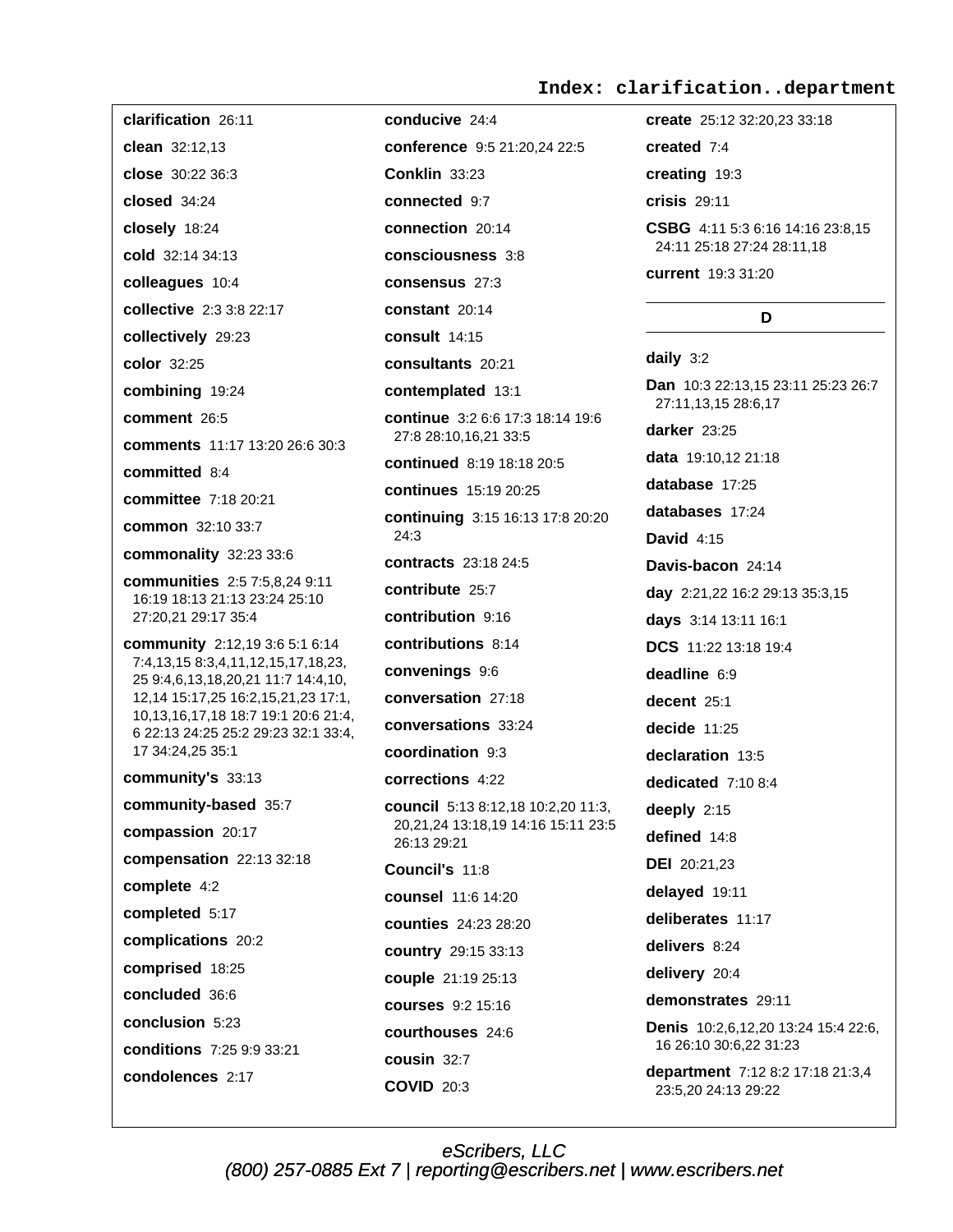depend 14:12 deploy 22:23,24 desert 35:2 deserve  $24:12$ designation 7:14 designed 7:7 desire 18:2 determination 27:5 determine 10:14 determines 13:4 develop 7:7 17:13,19 developed 17:15 developing 9:2 development 9:5 21:24 difference 33:8 differences 32:24 difficult  $5:2325:9$ Digital 20:11 direct 18:5 directly 32:6 Director 9:15 Director's 22:4 directors 22:19 29:7 disability 12:24 disaster 13:3 discretionary 26:8 27:14,24 28:11 discuss 18:1.12 27:8 discussion 27:19 28:4,16,21,24  $29.6$  $discussions$  22:18 31:14 disorder 25:16 disseminated 17:15 distribute 4:7 distribution 3:23 4:8  $divide$  32:23 dividing 33:18 division 11:7 32:20

divisions 11:7 documentations 5:8 documents  $3:254:24$ dollars 3:23 5:21 28:18 DOS 2:11,13,19 3:16 6:16 18:24 19:1,2 30:17,25 34:22 **DOS' 13:11**  $drink$  32:13 driving 8:5

# E.

e-learning  $15:14,15$ earlier 19:9 29:7 easier 15:24 eat 32:13 economic 6:25 7:14 8:1,8 9:10 education 7:2.23 effects 29:18 efforts 8:13,14 9:15,17,25 **ELI** 18:17 eligible 14:10 22:22 23:12 elimination 7:10 email 18:1 30:16 emergency 7:20 13:4,5 emerging 18:14,15 employees 8:5 22:13,22 employment 7:2,23 encourage 33:3 34:5 end 2:23 21:25 25:21 energy 7:21 engagement 5:4 enhance 2:3 7:1,5 8:15 9:17 enormous 6:15 entire 34:15 entirety 6:23 entities 14:10.11

#### Index: depend..familiar

EOA 6:25 7:5 equitable 3:3 **equity 23:22** era 20:14 errands 2:21 evaluated 5:2 event 12:17 30:18 events  $2:16$ evidence-based 21:19 examples 12:24 exchange 30:11 excited 20:5 excuse  $26:10$ executive 9:14 18:9 29:7 exemplary 8:24 **exist 33:20** existing 16:3 expected 26:22 expenditures 5:17 experience 5:7 16:14 experiences 16:24 explore 28:10 express 8:10 9:12 31:11 extraordinary 8:13 9:15 10:4 11:15 12:15,17,23 13:1 eye 4:19

#### F.

fabulous 20:7 faced 9:4 28:20 facing 27:20,22 fact  $21:7$ factors 32:22 **Fall 16:17** fallacies 33:19 familiar 14:20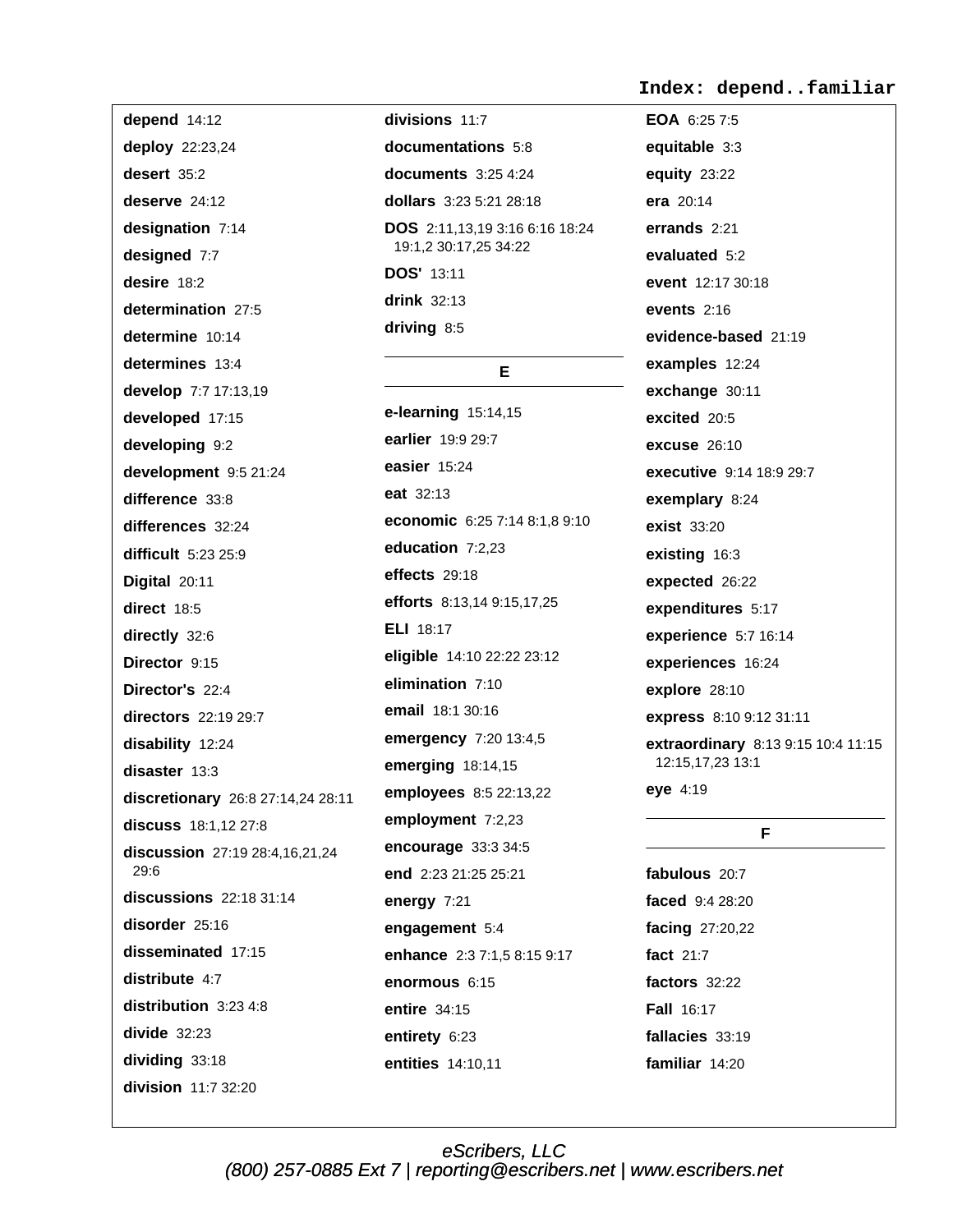Index: families..hearing

families 2:4,18,19 7:3,24 9:10 24:11 forefront  $31:2.14$ family 2:13 34:15 fast  $6:9$ fatigue 20:17 feasible 7:9 February 21:3 federal 21:10 24:21 feedback 4:23 21:7.11 feel 20:14 28:3 feels  $31:10$ felt 29:19 fester 33:21 FFY 4:22.24 field  $32:19$ fifty-eighth 6:24 fight  $35:3$ fighting 22:20 figure 24:19 29:22 32:4 33:25 finalizing 19:7 finally  $13:3,8,14$ finance  $17:23$ financial  $7:259:9$ find 33:6,8,24 fiscal  $3:175:9$ fix 24:24 flexibilities 12:9 13:21 flexibility 11:18 14:17 floor 23:7,8,9 focus 21:14,18 32:9,24 focused 21:16,17 focusing 26:2 folks 6:4 18:1.12.18 20:22 21:14  $35:13$ follow  $6:22$  $7,8$ follow-up 31:10 food 7:21 32:13 35:2.3 force  $8:5$ 

foreign 24:1 foremost 14:17 forewarn 3:24 forgive 6:22 formal 11:3 14:10 formed 17:13 18:3 21:17 fortunate 14:9 forward 3:9 4:19 20:8 22:5 28:22 31:21 34:3 36:3 forwarded 4:12 Fossett 4:14 foundation 35:11 foundational 19:4 fourth 3:18 19:20 **FPL 4:17** framework 19:4 frankly 23:24 31:15 free 28:3 30:16 Friday 4:11 friendly 30:10 **frontline** 18:5 32:18 **fully** 14:20 **funded** 25:18 funding 14:16,18 19:15 funds 23:8 24:7,11 26:9 27:14 future 36:4

# G.

gender 23:22 General 11:6 give 11:20 14:25 15:1,2,13 16:6 glad 24:16 good 4:17 21:7 22:15 27:7,18 31:2, Gov 25:13 government 25:21

governments 29:10 grant 3:16 7:16 8:12,17 20:10 21:10 gratitude 8:11 9:13 great 2:17 13:22 15:4,19 21:5 30:19 qreater 32:9 green 25:17 greet 30:13 grew 15:20 34:13 groaned 24:13 grocery 34:24 35:1 group 17:11,12,22 18:9,10,12 20:22 30:25 groups 17:22,25 18:4 21:19 grow 15:19,20 grown 15:19 17:21 guess 28:13 36:1,2 quidance 8:25 17:19 gun 25:17

# H.

**hand** 10:5 **handle** 28:15 happen  $33:12$ happened 2:14 29:5,11,16 happening 6:2 hard  $4:14$ harm 27:10 hate  $34:2$ Haynes 34:10,11 **head** 29:25 heads  $11:21$ health 29:10 31:13 healthcare 28:9 hear 10:9 13:19 heard 20:17 33:11 hearing 11:17,24 13:19 31:4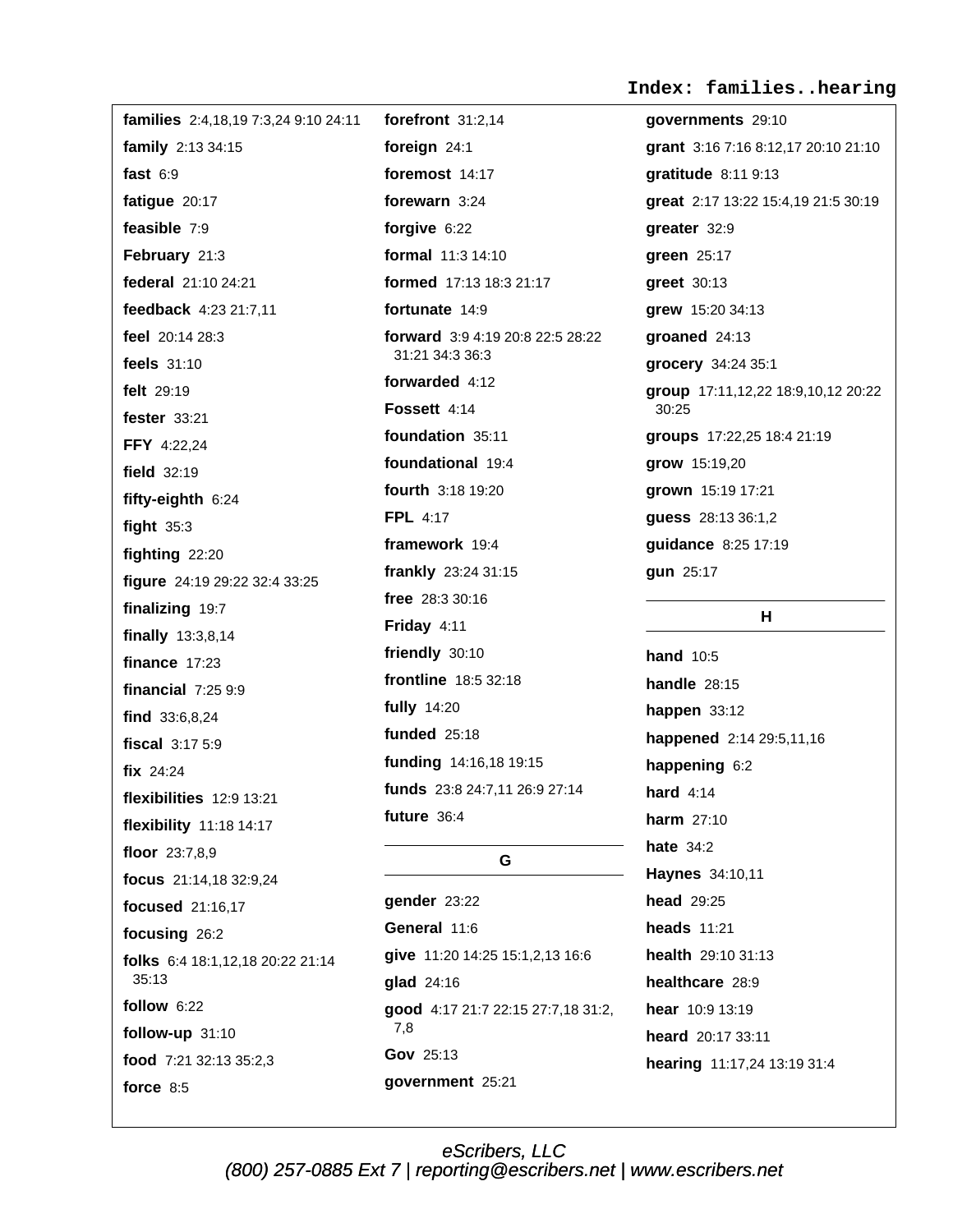Index: hears..law

hears  $2:7$ illness 12:24 hearts  $2:24$ heavily 34:18 impacted 32:6 held 21:2.12 30:12 impacts 28:1 helpful 14:5 impair 13:6 helping 25:4 **HHS 5:2** highlighted 21:5 highlights 15:13 29:8 **hire** 23:24 hiring  $25:2$ include 11:24 history 29:15 **Hochul's 25:13** hold 13:6 15:22 17:3 holding 16:22 17:4 holds  $11:17$ increasing 8:6 **honest** 33:24 incredible 29:9 honor 8:18 9:21 hop 35:10 hope 3:14 18:22 21:21 28:16,21 28:7,9 32:1 horrible  $29:13$ individual 6:18 horrific 2:15 host 30:11 hosting 9:4 indulgence 3:7 hours 16:1 34:17 House 4:11 housing 7:20 25:16 initiatives 28:1 HR 4:10 17:23 huge 18:15 institute 18:15 human 32:10 33:1 integrated 31:5 humanity 32:10 hurdle 24:16.17 interactive 9:1 **Hyatt** 22:1 17:5 28:6,8,12  $\mathbf{I}$ idea 27:7 31:8 32:8,20 introduction 15:22

immigration 7:22 implement 7:7 13:21 implementers 17:11 implementing 11:18 important 31:16 in-person  $13:6,7$ **including 7:19 14:11** incomprehensible 2:20 incorporate 31:20 **increase** 3:19 4:17 indefinitely 34:25 independence 8:1 9:10 indiscernible 3:16 5:6 6:7 7:17 individually 16:25 individuals 7:3,9 12:22 18:16 25:11 **information** 5:14 20:6 23:1.4 30:15 informed  $5:19:8$ innovative 7:6 28:12 integration 7:22 **interference** 5:19 6:3 7:17 16:23 interviewing 19:16,19

involved 27:17 33:4 **irony** 22:20 Islands 21:2 **issue** 14:13 21:15 22:19 26:13 31:13  $32.833.16$ issues 9:4 28:8,20 32:20 item 26:13 30:7

#### J

Jackie 3:14 9:14 10:3 14:2,7,25 15:1,2,3 22:9,10 Jerome 29:8 Jeromes 3:12 **Jersey** 20:18 21:1,5 job 26:22 jobs 25:17 join 10:19 joined 35:23 **July 18:21** jump  $28:3$ June 5:10 12:10,12 19:13 20:16 justice 20:21 23:21 35:3

# K

Katheryn 30:17 keeping 9:6 27:4 **kid** 33:22 kind 26:22 34:12,20 35:11 kinds 12:23.25 14:18 knowing 28:17

#### L.

lacking 3:5 language 32:16 large 35:11 law 4:16 10:10 11:9 14:9,15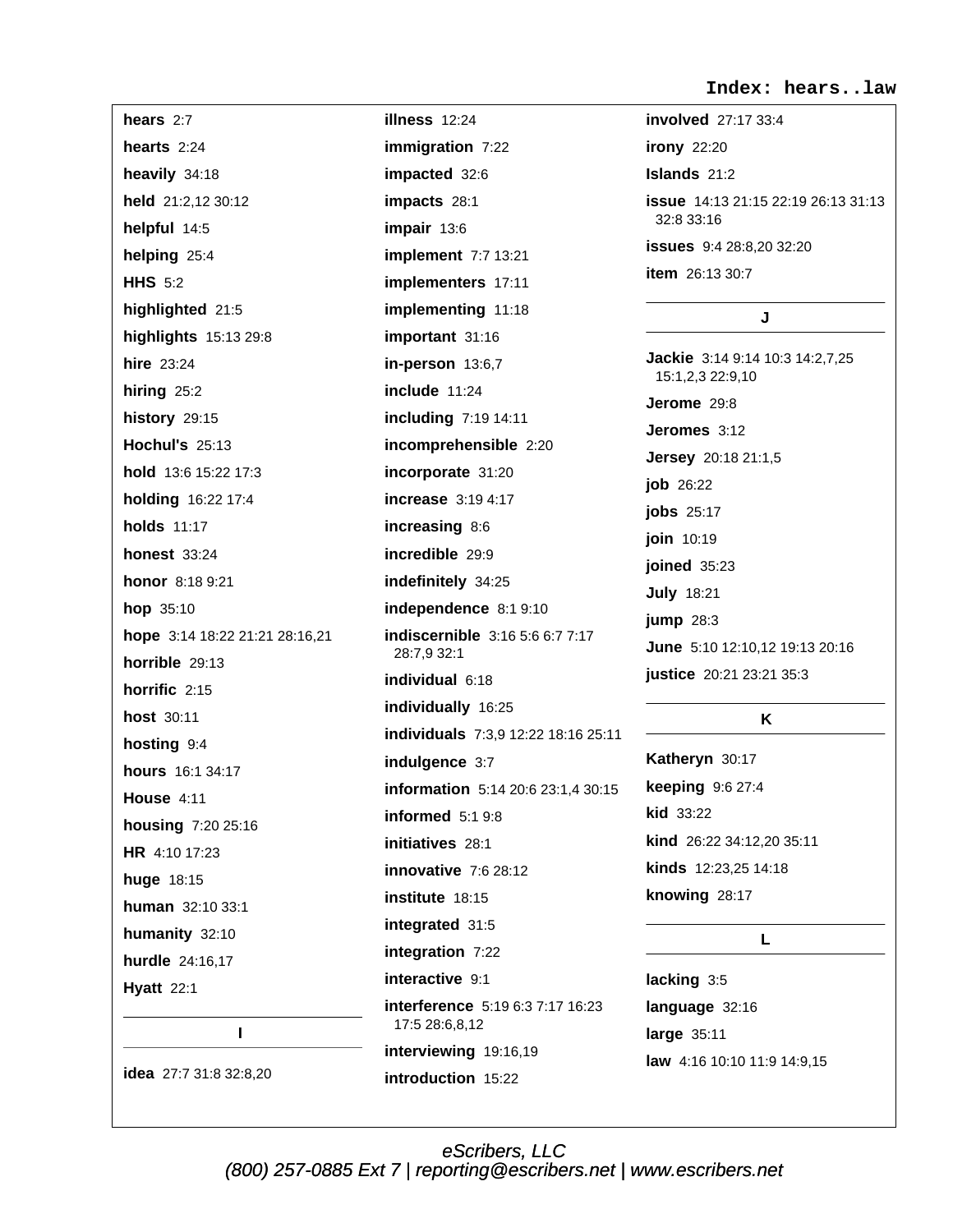lead 8:7 20:25 22:14 leader 18:15 leaders 18:14 leadership 3:11,13 9:14 10:3 21:17  $28.14$ learn 15:15 16:7,24 learning 9:1 led 33:21 legislature 23:7 letter 5:4,11 Letters 6:8 library 9:2 life 24:18 lifelong 31:17 lift  $33:2$ limited 7:20 lines  $33:18$ link  $13:10$ list 34:1 listen  $11:4$ listserv 18:1 22:19 live 24:23 32:11 lives  $34:6.15$ living 7:3 23:21 24:22 lobbying 4:14 localized 28:1 located 34:15 location 11:14 12:13.20 locations 12:22 long 12:13 longevity 25:12 **lost** 2:18 lot 2:2 6:3 15:12,14,20 20:17 21:6 24:1,8 31:19  $\text{losts}$  10.9 loudness 23:3

loved  $2:18$ 

**low** 25:7 low-income 7:8,19 35:3 lynchings 29:15

### М

mad 24:8 made 15:24 17:9 20:4 30:16 maintain 16:10.12 make 6:11,17 23:8,9 27:5 29:23 31:3  $33:7$ makes 25:8,10,11 making 20:23 25:1 Manny 10:7 15:5 23:14 28:5,23 31:1,22 34:20 **March 19:10** marks  $6:24$ Martin 31:23.25 32:3 Maskin 10:3 22:13,16 25:24 26:2, 10.15 27:16 mass  $34:2$ massive  $27.22$ Matt 2:6,25 6:10,12 8:9 matter 23:21 32:10 **matters** 28:13 Maurice 31:11  $maximum$  7:8 means 3:21 18:17 medical 23:9 meet 12:4,7,12 17:25 30:13 meeting 5:25 10:5,15 11:23 12:5,14 13:6,7,10,15,16,17,19 18:12 21:2,9 26:24 27:11 30:5,12 35:11,25 36:1, 3,6 meetings 10:10 11:9 14:5,6,8,15 meets 17:11 member 11:12 12:18 13:14 32:6 members 2:4 3:10 10:2 15:11,17 mention  $23:15$ 

#### Index: lead..necessitate

mentioned 13:17 mentioning 26:17 met 10:20 18:7,10,19 Michael 31:25 32:2 34:8.19 mid-sentence 2:1 middle  $35:2$ **Mike 30:20** miles  $35:1$ mind 3:4 6:11 14:17 33:20  $minds$  31:3 minute  $2:8$ minutes 13:16 30:4 35:24 modules 4:24 moment 3:7 money 3:17,19 4:6,7 6:5 monitoring 5:9 18:25 19:2,5 month 6:15 8:18 9:21 11:10 16:6,22 19:20 20:16 monthly 6:8 19:6 months 5:12 15:21 morning 15:10 22:15 29:7 motivational 19:16,18 mouths  $6:1$ move 4:19 23:5 26:8 31:21 movement 7:13 moving 3:9 23:16 24:24 28:21 mute 26:19 **MWBE** 30:13

#### N

**Nancy 34:22** national 9:7,8 nationwide 34:1 **Native 31:25** nature 33:19 necessitate 14:19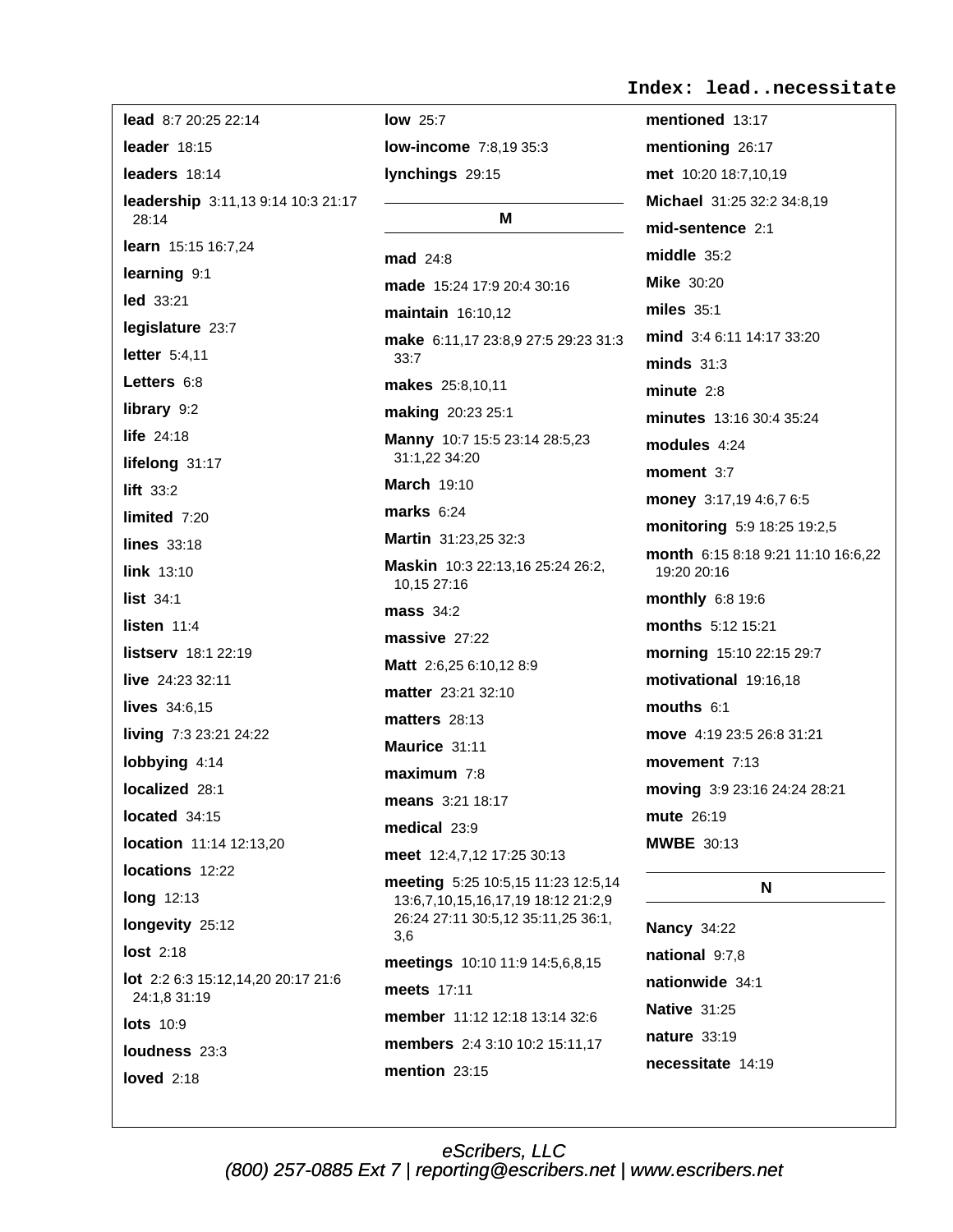# necessitating 13:5 needed 3:22 neighborhood 34:14,16 network 2:3 3:11 5:13 8:3.16.25 9:4,6,18,20 14:18 15:23 16:21 17:5, 8,14 18:3 20:2 22:2 24:19 25:5,11, 12,18 28:13,14 30:10,14,17 33:3 networkwide 17:4 newsletters 19:7 nonetheless 27:25 nonprofits 35:7 note  $2:7$ noted 13:16 notice 13:18 noticed 13:9 noticing 11:23 nots 32:21 number 21:13 35:4.6 nutrition 7:21 NYSCAA 6:3 10:4 15:1,2,3,13,15 17:21 18:24 19:6 20:1,25 21:13 22:19 NYSCAA's 15:7  $\Omega$ OCS 5:25 6:2 21:3 October 18:22 offered 16:1 34:21

offering 16:5 office 4:3 5:1 7:15 11:6 15:7 ongoing 8:14 9:16 open 10:10 11:9 12:5,15,22 13:15 14:8,15 15:16 operating 12:9 opinion 26:5 opportunities 7:2 8:6 opportunity 6:25 7:14 16:7,8,23  $30:13$ 

opposed 27:3 order 3:22 4:7,18 16:10 36:1 organization 14:19,21 organizations 14:19 22:20 33:4  $35:5$ **orgs 35:7** Orr 9:14 10:3 14:2,23 15:4 30:22 outlined 29:18 outwardly 31:11 overnight 24:24

P

paid 24:7,9,20 25:20 **pain** 2:17 4:5 pandemic 11:12 34:1 papers 3:25 parents 34:16 part 2:13 21:10 23:16 30:18 31:4 33:7 34:5 participation 7:9 particulars 5:10 partner 7:13 partners 9:7 20:18 parts 33:12,17,22 passage 4:10 6:25 **passes** 11:17 past 3:12 12:10,12 24:14 25:13 31:1 path 24:25 33:8 pay 22:21 23:8 24:3,14 25:7 26:21 paying 24:17 peer 17:22 people 2:23 6:1,9 10:19 20:1 22:21 23:16,20,23 24:1,11,17,20 25:2,5,19 26:22 27:17 29:14 32:18,23 33:5,11, 19 people's 34:6 percent 3:23 4:8,17 5:21,24 perception's 33:20

period 16:5 permissible 11:15 person 5:6 12:5 18:19,23 21:21  $35:23$ pertain 14:4 pertaining 5:8 phone 12:8,9,10 phonetic 5:17 place 4:11 13:4 24:18 25:3 **plan** 4:8 5:8 17:13,16,18 23:6,18 29:21,22 30:24,25 31:3,6,20 planet 32:11 planning 21:23 **plans** 17:20 platform 15:15,16 pleasure 8:16 9:19 point 5:15 10:16 26:12 32:17 35:20 36:3 pointed 23:11 pointing 32:3 policies 20:23 poor 7:8 popular 15:23 27:16 portion 27:24 positive 21:7,11 posted 13:10 19:14 potential 11:20 poverty 7:3,7,10,25 9:9 22:20,22 23:16,18,21 24:3,21 29:24 practice 20:23 practices 21:14,16,18,19 prayers 34:13 35:14 presence 20:13 present 8:16 9:19 presentation 22:10 30:18 presenting 11:22 21:20 pretty 22:18

prevailing 24:7,10

eScribers, LLC (800) 257-0885 Ext 7 | reporting@escribers.net | www.escribers.net

# Index: necessitating..prevailing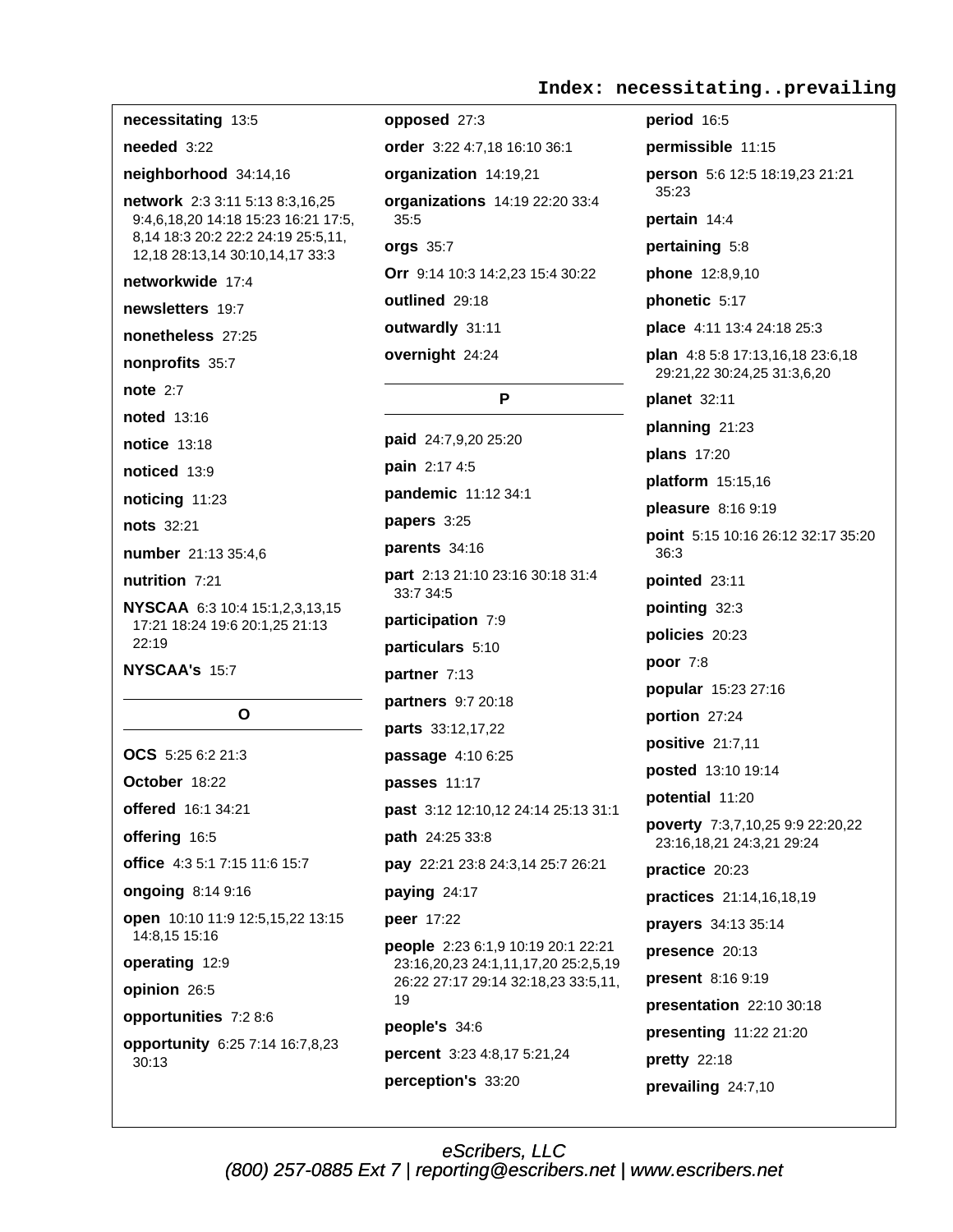Index: preventing..resources

| preventing 24:2                                                                                        |
|--------------------------------------------------------------------------------------------------------|
| previous 30:5                                                                                          |
| priorities 25:15,20                                                                                    |
| private 35:11                                                                                          |
| problem 29:8,12,14                                                                                     |
| problems 27:19                                                                                         |
| procedure 11:16                                                                                        |
| procedures 11:18,23 12:1,19 13:21                                                                      |
| process 19:23 20:22 26:20                                                                              |
| processes 19:3                                                                                         |
| proclamation 15:6,7                                                                                    |
| proclamations 6:11,17,18 23:14                                                                         |
| produce 19:6                                                                                           |
| productivity 20:13                                                                                     |
| professional 9:5 21:23                                                                                 |
| professors 19:17                                                                                       |
| program 5:37:16                                                                                        |
| programs 7:7,21,22,23 8:7 18:8<br>22:22                                                                |
| progress 5:13                                                                                          |
| proper 14:21                                                                                           |
| property 19:8                                                                                          |
| <b>proposals</b> 22:2                                                                                  |
| proposed 11:22 13:20 25:14                                                                             |
| provide 7:18 17:1 23:13 25:9 27:24                                                                     |
| providing 8:25 22:25                                                                                   |
| public 11:9,13,14,16,17 12:4,6,12,<br>14, 15, 18, 21, 22 13: 4, 9, 14, 15, 20<br>14:8,11 29:10 31:4,13 |
| Puerto 21:1                                                                                            |
| pulled 2:8                                                                                             |
| pulse 27:1                                                                                             |
| purpose 7:1 20:13                                                                                      |
| pushing 4:13                                                                                           |
| put 2:6 24:20 35:12                                                                                    |
| putting 6:4 23:6                                                                                       |
|                                                                                                        |

| Q                                                          |
|------------------------------------------------------------|
| quarterly 17:12                                            |
| quarters 3:18                                              |
| <b>question</b> 6:1 12:16 14:3 27:1                        |
| questions 13:22 14:14 18:2 22:9<br>26:5                    |
| quick 30:9                                                 |
| quickly 24:24                                              |
| <b>QUINN</b> 23:3 29:2,5                                   |
| quorum 10:14,17,18,20,21,25 12:21<br>27:2 30:4 35:19,21,23 |
| R                                                          |
| <b>race</b> 34:2                                           |
| <b>racial</b> 23:22                                        |
| <b>racism</b> 29:8,10,14,20 30:24 31:13<br>32:8            |
| <b>raise</b> 3:7,8 28:19 31:15 32:17                       |
| raw 32:5                                                   |
| reach 5:15                                                 |
| reached 34:21                                              |
| <b>reaching</b> 14:20                                      |
| read 2:13 6:12,17,21,23 8:22 23:14                         |
| real 27:19 33:16,24                                        |
| reality 3:5                                                |
| rearing 12:25                                              |
| <b>receive</b> 3:16.20                                     |
| received 15:7,12                                           |
| receiving 9:23                                             |
| recently 18:6,8 20:11                                      |
| recognition 6:14,19 8:17 9:20,24                           |
| recognize 8:10 9:12 29:10                                  |
| recognizes 8:3                                             |
| recognizing 9:25                                           |
| reconfirm 35:19                                            |
| recorded 13:10                                             |

recruitment 26:3 redlines 29:18 redlining 29:17 reference 4:21 refresher 16:4 Regency 22:1 Region 21:1 regional 9:5 21:2,9 registration 30:15 regular 26:13,20 **REID 26:18** relate  $14:6$ related 14:7 18:8 relationships 2:4 release 20:8 releasing 19:25 remember 16:14 19:10 remind 5:16 6:8 12:3 30:14 reminder 3:5 30:10 reminds  $2:2$ remotely 5:5 13:15 render 26:5 repeat 5:20 report 3:15 4:21 15:12 19:8,25 20:7 reporting 26:20 reports 19:24 representatives 4:12 19:2 request 13:13 18:3,9 22:1 require 27:22 required 21:9,10 24:14 requirements 13:7 requiring 24:7 resilience 16:25 resolution 11:18,23 12:19 13:20 resource 9:2 resources 7:10 21:15 27:22 35:12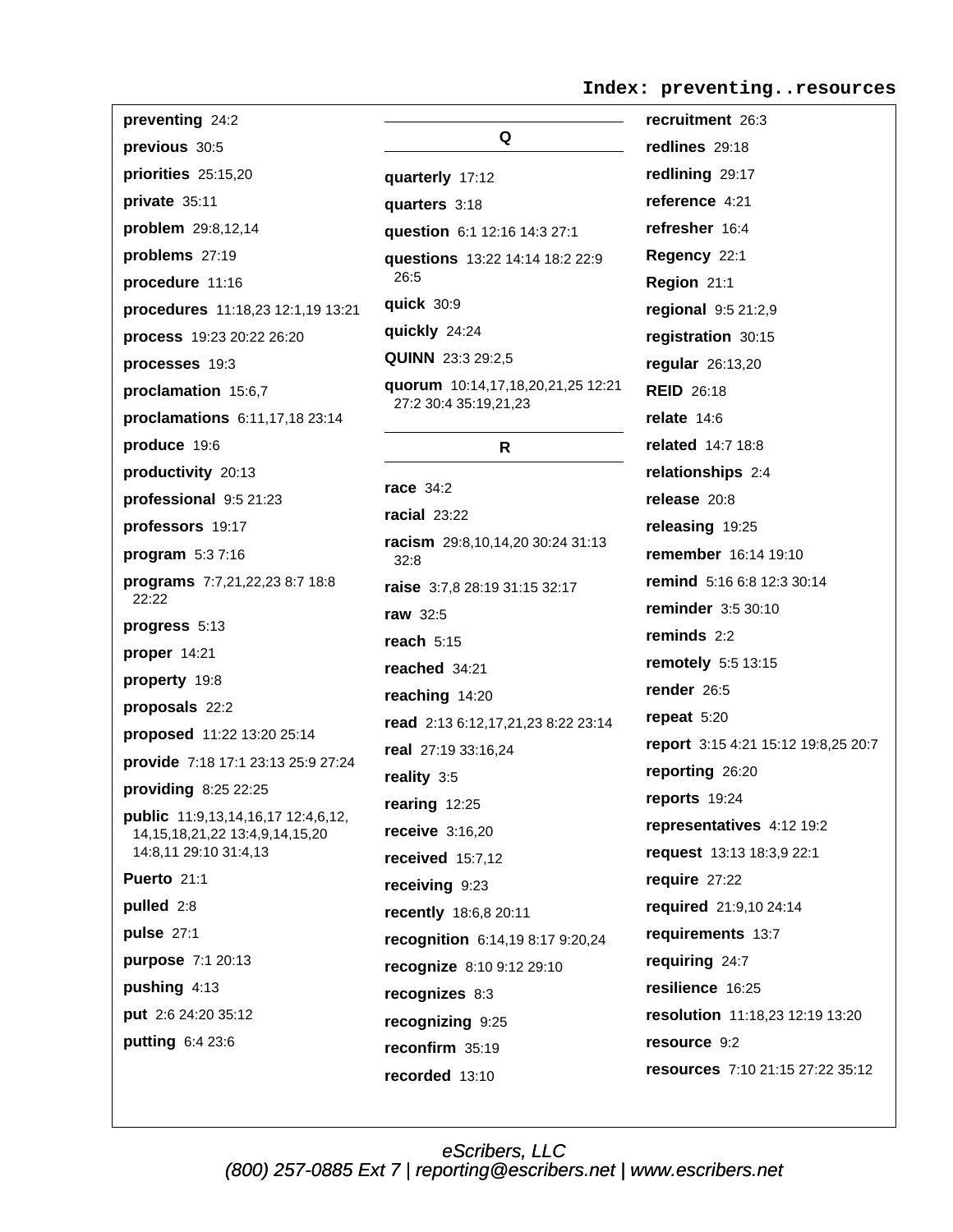#### Index: responded..striving

responded 20:3 responsibilities 12:25 rest 3:17 15:12 retirement 23:10 review 4:25 19:12 30:25 31:3 **Rico 21:1** rising  $24:2$ Rob 10:10,11,13,25 11:5 14:1,3 Robert 2:24 8:19 9:22 **Rochester** 22:1 29:9 Rodriguez 2:11,24 6:15 8:19 9:22  $10:1$ rolling 25:14 rollout 5:5 ROMA 15:22 16:7,8,9 17:9,10,11 room 12:5 root 7:6 29:24 ROSA 2:1,10 28:5 31:9 routine 2:21 rules 11:10,11 14:4 run 19:18 running  $2:21$ rural 26:9 27:14,20,21 28:20

### S.

**sad** 2:5 saddened 2:16 salaries 23:7,9,19 sanctioned 23:19 scheduled 18:21 21:24 **scope 27:23** Secretary 2:10 6:15 8:19 9:22 10:1 15:5 23:15 secretary's 2:6 section 23:1 segregation 32:22 segregation's 33:16

self- 8:7 self-sufficiency 24:4 sell 16:4 seminar 18:20 **Senate 4:12.18** send 2:17 senior 18:8 sense 17:7 32:15 senseless 2:23 sentiment 31:11 separation 32:20,22 September 5:18 21:20,25 series 20:11 serve 7:8 23:24 25:5 29:14,17 served 7:9 serves  $7:13$ service 8:13 9:15 18:5 20:4 services 5:2 7:16,19,22 8:5,7,12,17 11:7 21:4 23:12 25:9 32:1 serving 28:7 set 3:21 23:7 25:15 share 3:7 15:8 21:15 shelter  $32:14$ shoot 30:15 shooting 34:17 shootings 34:2 shopping 2:21 short  $16.4$ **silos** 35:8  $simple$  33:18 sinister 29:16 sister  $22:3$ skin 23:25 32:25 slight  $3:19$ **slowly** 15:21 smaller 17:12 27:25 smile 32:15

**social** 20:20 societal 32:8 society 3:3 solution 34:6 solutions 33:9,25 34:3 sort 19:12 21:9 speak 4:25 20:15 speaker 33:14 specific 5:8 17:1 spend 5:20,24 6:4 spinning 25:10 spirited 22:18 spoken 20:18 **Spring 34:14** stability 8:1,8 9:10 staff 15:8,17,25 16:2,3,6,15,19 17:2 18:6,7 19:1,19,22 20:1 23:8,11 25:8 32:6 34:22 staff's  $32:5$ stakeholders 28:19 standing  $34:18$ start 22:24 26:2 started 18:6 starting 19:20 28:19 state 4:8,15 5:2,8 7:12,14,16,24 8:2, 3,13,20,23 9:7,13,16,20,22 17:18 21:4 22:3 23:5,6,7,12,15,18,19,20 24:5,7,22 25:15,20 29:8,15,21,22 30:13,24,25 31:3,6 33:18,22 statement 2:13 states 5:7 statute 13:2 stay  $4:7$ store 34:24 35:1 strategies 22:23 strengthen 8:15 9:17 strive  $3:2,6$ striving 33:1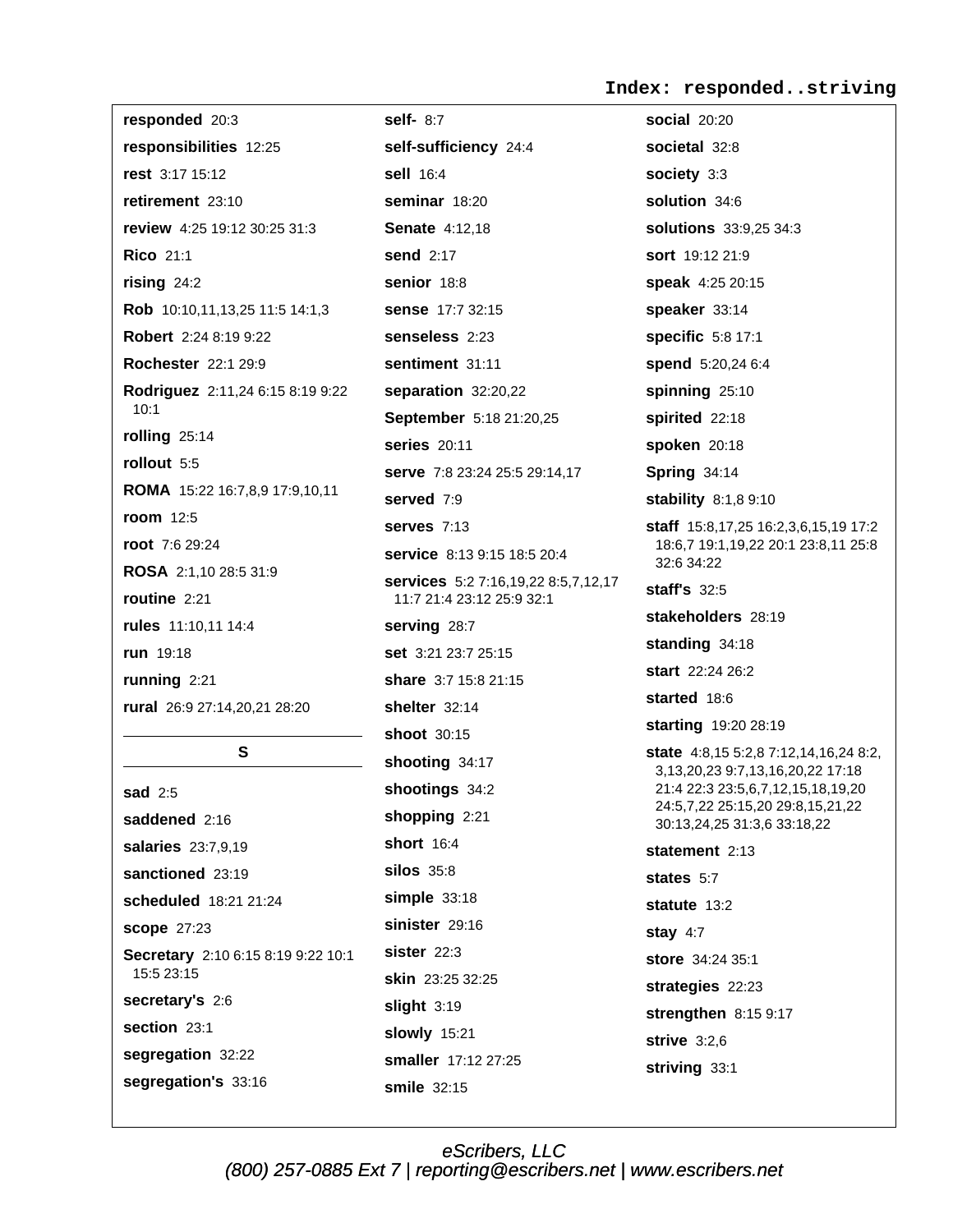#### Index: strong..vote

strong 33:13,14,15 34:19 struggle 31:17 struggling 33:25 submit 17:17 submitted 4:22.23 substance 25:16 **success** 8:15,19 9:17 sufficiency 8:8 suggestion 31:7 support 2:18 21:3 24:10 26:25 33:2 34:22,23 35:9 supporting 9:2 supremacy 32:8 survey 17:6 suspended 13:7 sustain  $32:13$ 

T

taking  $29:25$ talk 11:4.19 14:5 27:13 33:12 talked 20:12 22:25 26:17 27:25 talking 26:12 28:6 talks 31:12 tank 18:11 teacher  $31.12$ team  $10:3$ technical  $9:1$  17:6 templates 17:14,16,19 ten 34:6 term  $14:8$ terms  $3:19$ thing 4:18 14:13 21:22 26:3,11 33:1 34:10 things 17:21 25:10,17 28:9 29:17 33:11,21 35:2 thinking 31:1 thought 2:12 35:22

thoughts 34:13 35:14 threshold 24:21 time 2:2,17 5:18 16:5 18:19 19:19,21  $35:20$ time's  $15.7$ today 6:17 8:10 9:12 11:2 26:16 29:19 **tons** 20:6 tools  $19:3$ **topic 28:24** Tops 34:14,15,16 total 15:16 18:16 tragedies 33:12 tragedy 3:4 29:13 35:8 tragic 2:15,22 train  $16:8$ trained 16:15.16 trainer 16:9 trainers 16:8,12 17:10 training 7:2,23 9:1 16:9,14 17:1,6,7 trainings 15:22 16:11,13,18,19,20 Trainor 30:17 transcribed 13:12 trauma 16:24 21:16 treatment 25:17 trends 9:8 triggers  $3:21$ Tuesday 33:10 turn 22:6 23:2 27:13 turned  $2:22$ turning  $22:24$ turnover 25:8 typically 16:5 19:8,9 U

ubiquitous 29:16 unaware  $11:5$ 

uncle  $32:7$ underlying 32:19 33:21 understatement 2:15 Underwood 29:9 unfair  $26:21$ unfolded 2:16 **UNISON 36:5** united 33:15 University 19:17 **updates** 15:1,2 27:11 Upstate 27:21 **urge 23:4 USC 30:10 users** 15:18 utilize  $7:6$ 

# vain  $34:7$ valued  $32:15$ Vanderables 10:12,13 11:2,5 14:7, 24 variety 9:3 14:10,17 vendors 30:14 victims 31:17,18 videoconference 11:13 videoconferencing 12:7,8,13,14, 20 13:8.9 videos  $6:5$ views 33:19 vigil 33:10 violence 25:17 34:2 Virgin 21:2 virtual 18:21 21:12 30:12 virtually 15:24 16:21 visit  $5:12$ vital  $7:19$

 $\mathbf{V}$ 

vote 27:1 35:25